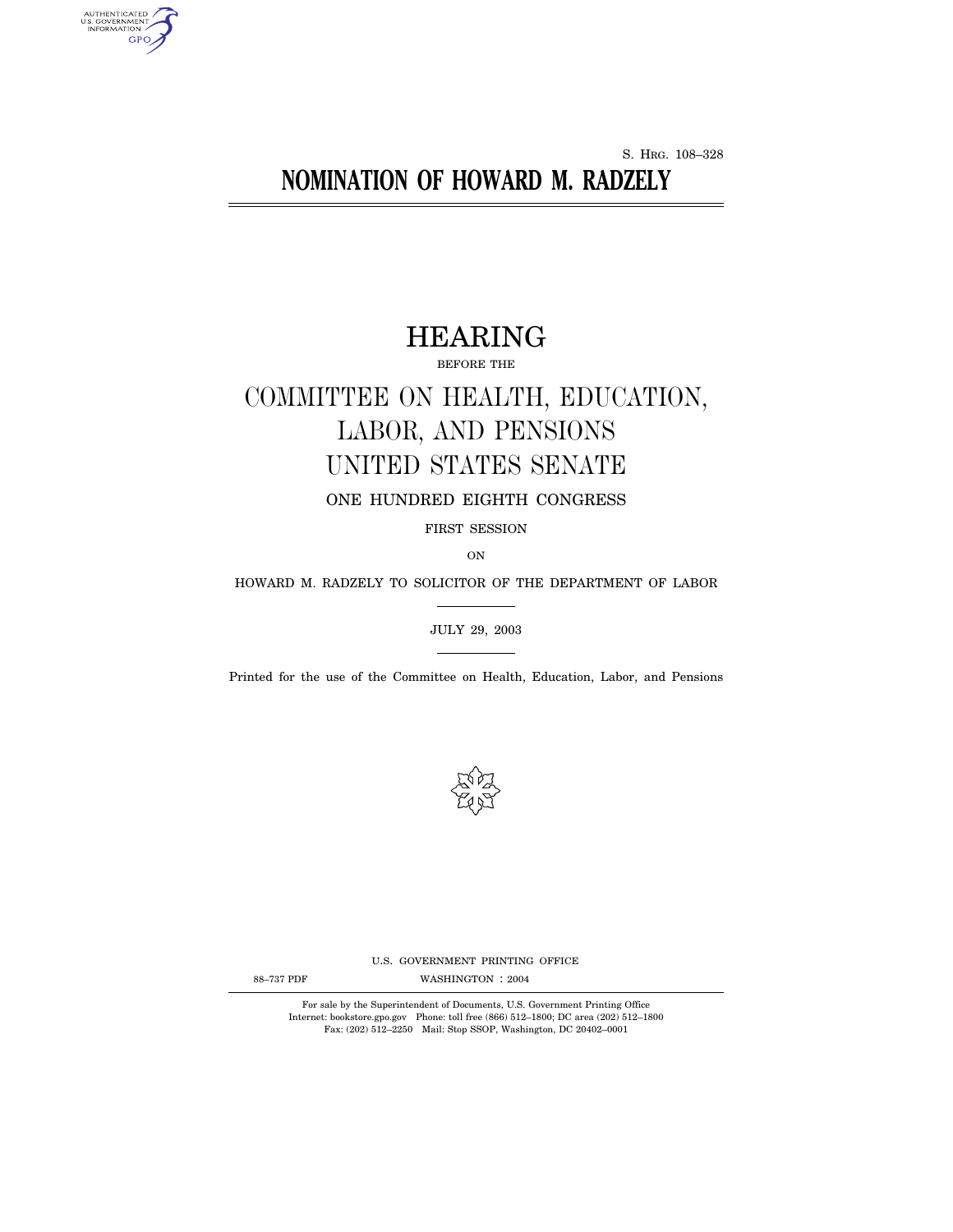# COMMITTEE ON HEALTH, EDUCATION, LABOR, AND PENSIONS

JUDD GREGG, New Hampshire, *Chairman*

BILL FRIST, Tennessee MICHAEL B. ENZI, Wyoming LAMAR ALEXANDER, Tennessee CHRISTOPHER S. BOND, Missouri MIKE DEWINE, Ohio PAT ROBERTS, Kansas JEFF SESSIONS, Alabama JOHN ENSIGN, Nevada LINDSEY O. GRAHAM, South Carolina JOHN W. WARNER, Virginia

EDWARD M. KENNEDY, Massachusetts CHRISTOPHER J. DODD, Connecticut TOM HARKIN, Iowa BARBARA A. MIKULSKI, Maryland JAMES M. JEFFORDS (I), Vermont JEFF BINGAMAN, New Mexico PATTY MURRAY, Washington JACK REED, Rhode Island JOHN EDWARDS, North Carolina HILLARY RODHAM CLINTON, New York

SHARON R. SODERSTROM, *Staff Director* J. MICHAEL MYERS, *Minority Staff Director and Chief Counsel*

(II)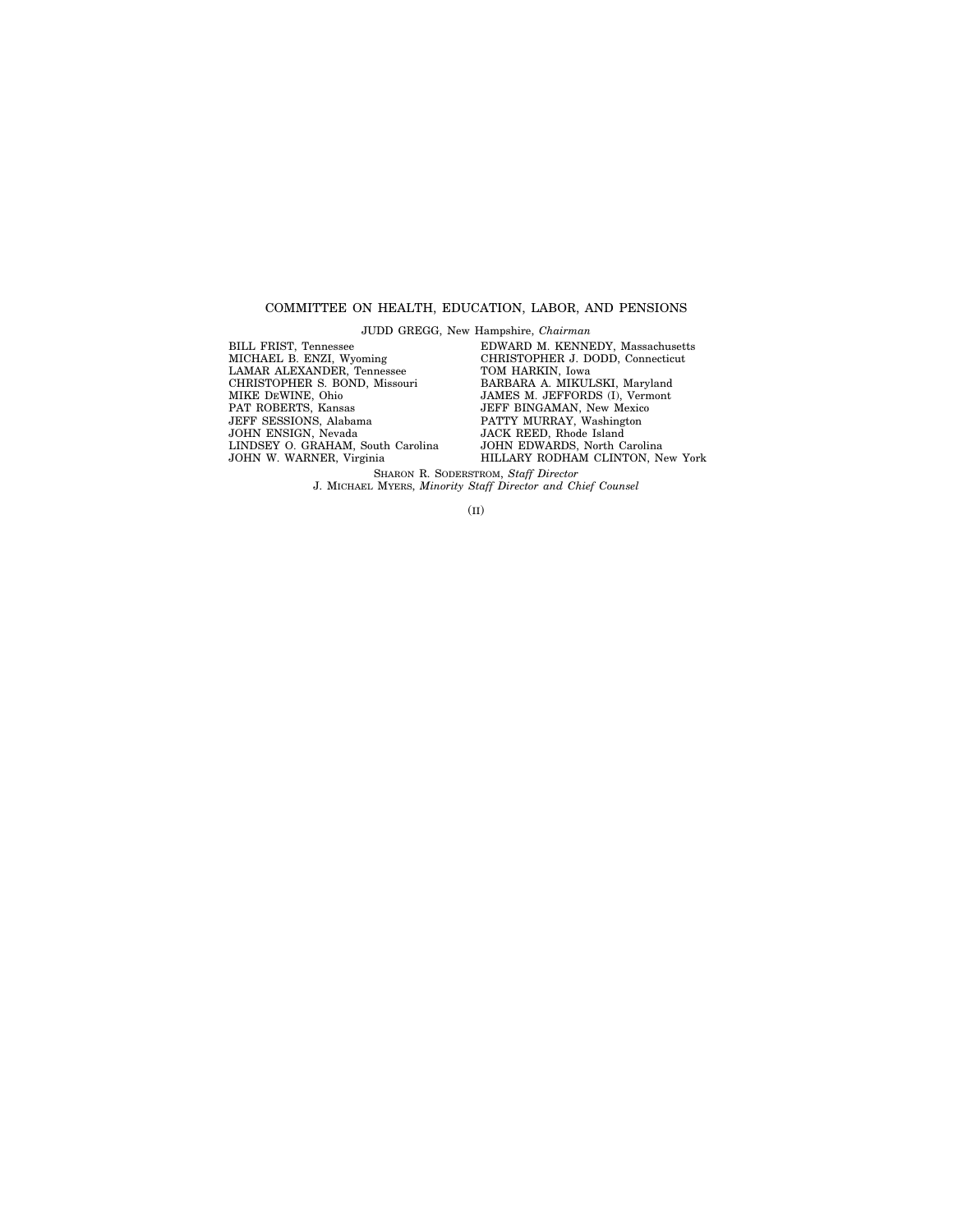# CONTENTS

# STATEMENTS

# TUESDAY, JULY 29, 2003

| Gregg, Hon. Judd, a U.S. Senator from the State of New Hampshire<br>Kennedy, Hon. Edward M., a U.S. Senator from the State of Massachusetts<br>Radzely, Howard M., nominee to be solicitor of the Department of Labor | Page<br>$^{2}$<br>$\overline{4}$ |
|-----------------------------------------------------------------------------------------------------------------------------------------------------------------------------------------------------------------------|----------------------------------|
| ADDITIONAL MATERIAL                                                                                                                                                                                                   |                                  |
| Statements, articles, publications, letters, etc.:<br>Response to questions of Senator Kennedy from Howard M. Radzely                                                                                                 | 32<br>34                         |

(III)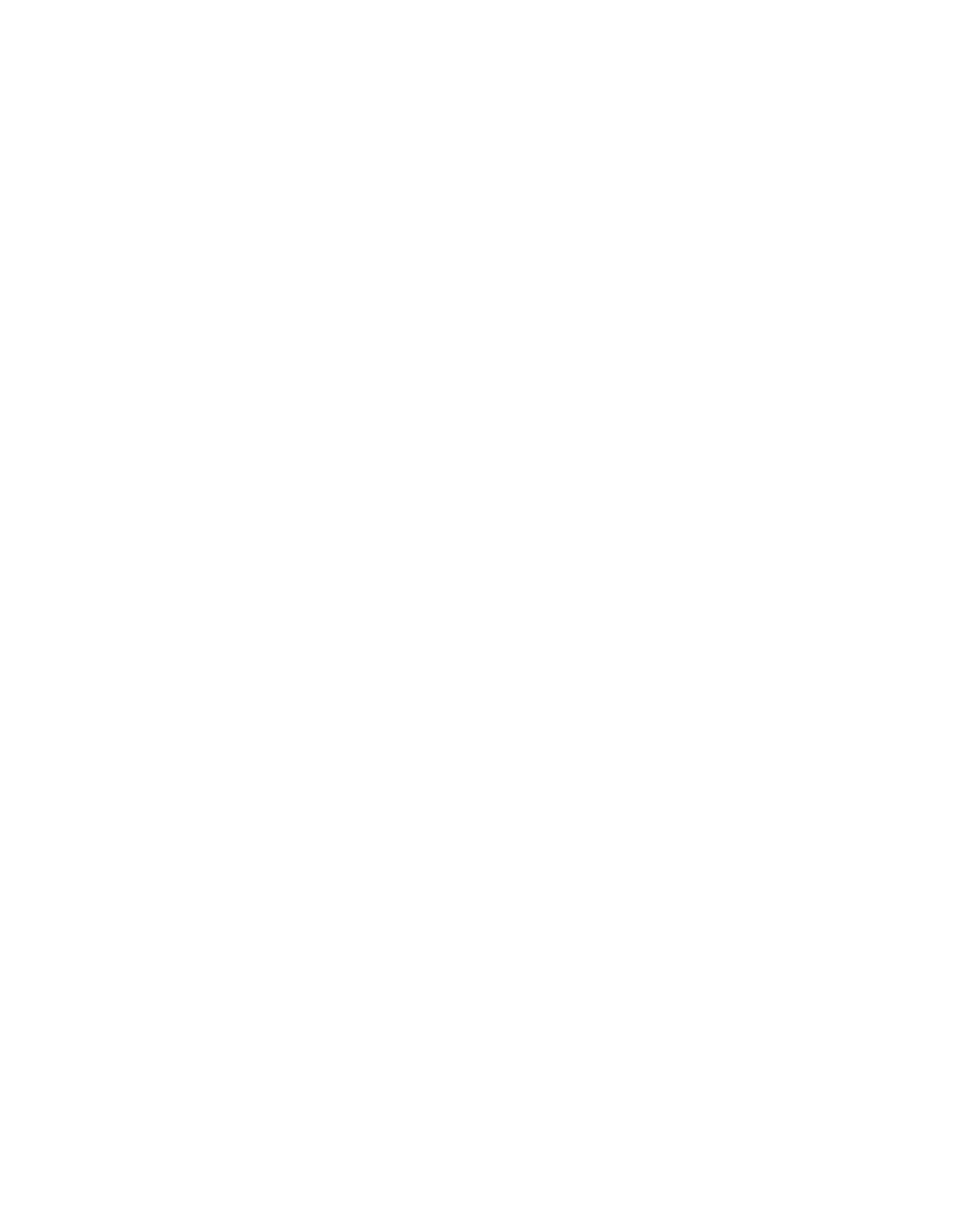# **NOMINATION OF HOWARD M. RADZELY TO BE SOLICITOR FOR THE DEPARTMENT OF LABOR**

## **TUESDAY, JULY 29, 2003**

U.S. SENATE,

COMMITTEE ON HEALTH, EDUCATION, LABOR, AND PENSIONS, *Washington, DC.*

The committee met, pursuant to notice, at 10:02 a.m., in room SD–430, Dirksen Senate Office Building, Senator Gregg (chairman of the committee) presiding.

Present: Senators Gregg, Enzi, Kennedy, Harkin, Murray, Reed, and Clinton.

# OPENING STATEMENT OF SENATOR GREGG

The CHAIRMAN. We will get started. Senator Kennedy is on his way, and I can make my statement and then he can make his and then we can hear from the witness and that will expedite the process.

Today, we are participating in a hearing on the nomination of Howard Radzely to be Solicitor of the Department of Labor. He is joined today by his wife, Lisa, and his son, Brendan, and other members of his family. We very much appreciate their taking the time to come and appreciate Mr. Radzely's willingness to participate in this hearing and to be willing to serve his government and his country, which is sometimes a financial sacrifice, but it is very much appreciated.

The hearing will focus, of course, on the office of Solicitor, which is an extremely important office in the Department of Labor because it is basically the office that protects working Americans.

Mr. Radzely's career is exemplary. I believe he brings to the office a tremendous amount of knowledge, capability, and certainly expertise. Prior to joining the Department of Labor, he was with the Law Office of Wiley, Rein and Fielding, concentrating on labor and employment law. He graduated summa cum laude from the University of Pennsylvania, Wharton School of Business, and magna cum laude from Harvard Law School, where he was on the Harvard Law Review. Prior to his going into the Labor Department and his private practice, he was a clerk for the Honorable Judge Michael Lutek of the Fourth Circuit Court of Appeals and for Antonin Scalia, of course, of the U.S. Supreme Court.

We are fortunate, in my opinion, to be able to attract to public service people of the caliber of Mr. Radzely. As I mentioned earlier, he makes a sacrifice financially to do this type of a job, but that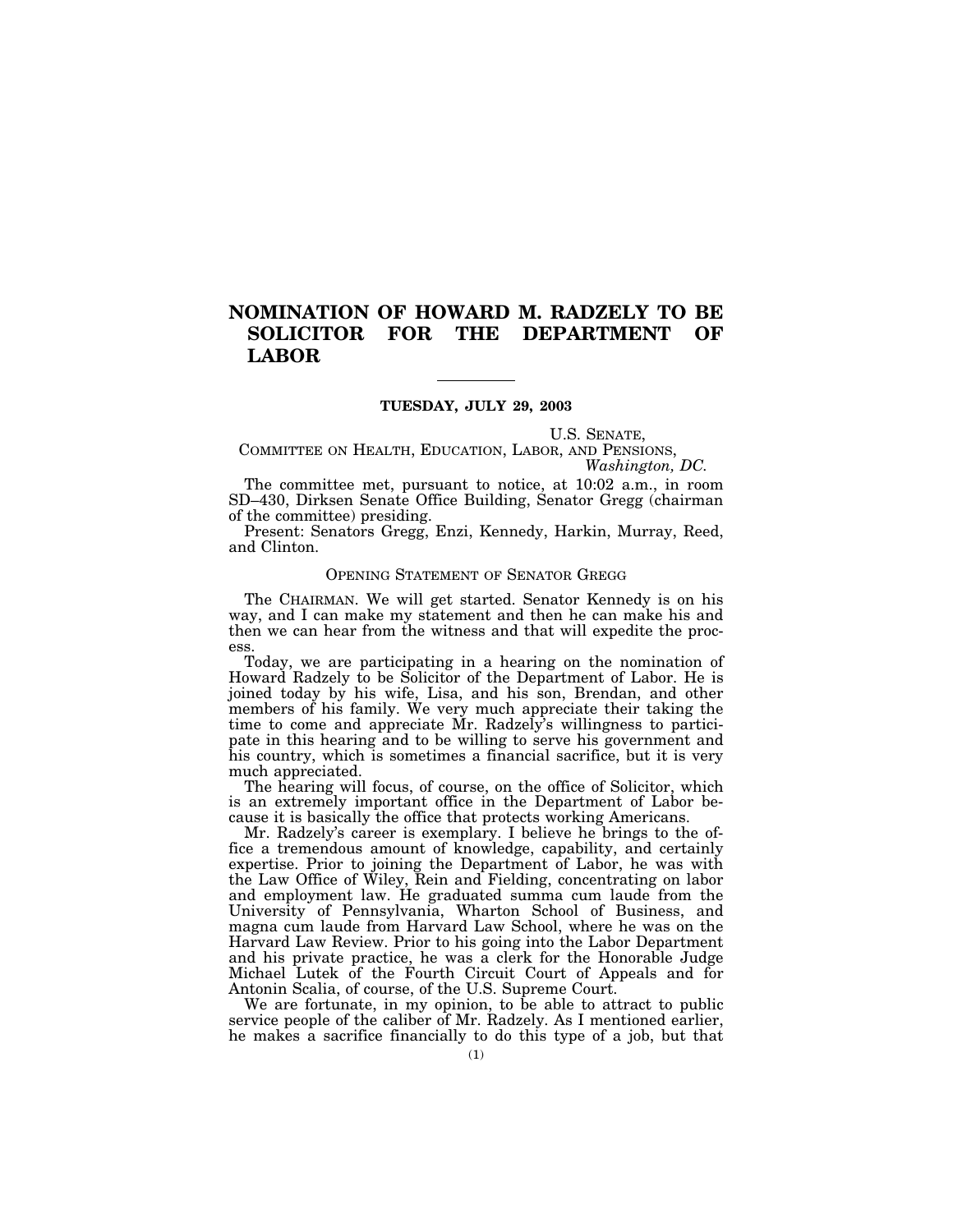sacrifice is to our benefit because he brings with him such exceptional talent, ability, and capability.

So it is a great privilege to have a chance to hear from Mr. Radzely and get his ideas on what the Solicitor's Office should involve and how it should work.

I would now turn to Senator Kennedy, who I note today has reached the ultimate in acknowledgment of career success as he is a question on the Washington Post crossword puzzle.

Senator KENNEDY. There you go. [Laughter.]

Depending on what the question was. [Laughter.]

The CHAIRMAN. Koppel or Kennedy? [Laughter.]

# OPENING STATEMENT OF SENATOR KENNEDY

Senator KENNEDY. Thank you very much, Mr. Chairman, for calling this hearing on Mr. Radzely's nomination to be the Solicitor of the Labor Department.

As the number three official in the Department of Labor, the Solicitor provides advice and guidance on virtually every policy and enforcement initiative of the Department on issues of vital importance to working families. Since many of the key protections in labor laws do not include a private remedy, the Solicitor of Labor is their lawyer, too. So his decisions on how vigorously to enforce specific rights affects millions of workers every year.

Mr. Radzely has been serving as Deputy Solicitor and Acting Solicitor in the Department for the past 2 years and had key roles in initiatives of the Department that are a major concern for working families.

The Department's proposed overtime regulation would deny overtime protections to more than eight million hard-working men and women, including 200,000 workers in Massachusetts. Firefighters, police officers, nurses, retail clerks, medical technicians, military reservists, tech workers, and many others would be affected by the regulations. With a failing economy and more than nine million Americans out of work, with so many of our other families working to make ends meet, cutbacks in overtime are a sudden unfair burden that American workers should not have to bear.

The Fair Labor Standards Act was enacted in the 1930s to create a 40-hour work week and require workers to be paid fairly for any extra hours. Especially in times like these, it is an incentive for job creation because it encourages employers to hire more workers instead of forcing current employees to work longer hours.

We know that today's economy is continuing to hemorrhage jobs. It makes no sense for the administration to propose a regulation that will discourage new hiring and hurt those who do have jobs. How can the Labor Department approve a rule that so clearly benefits employers at the expense of working American men and women?

The unemployment rate is at a nine-year high. Three-point-four million Americans have lost their jobs since the administration took office. Long-term unemployment, those out of work for more than 6 months, has tripled. The administration has only grudgingly approved an extension of the unemployment benefits for some workers, but 1.1 million of the long-term unemployed are out of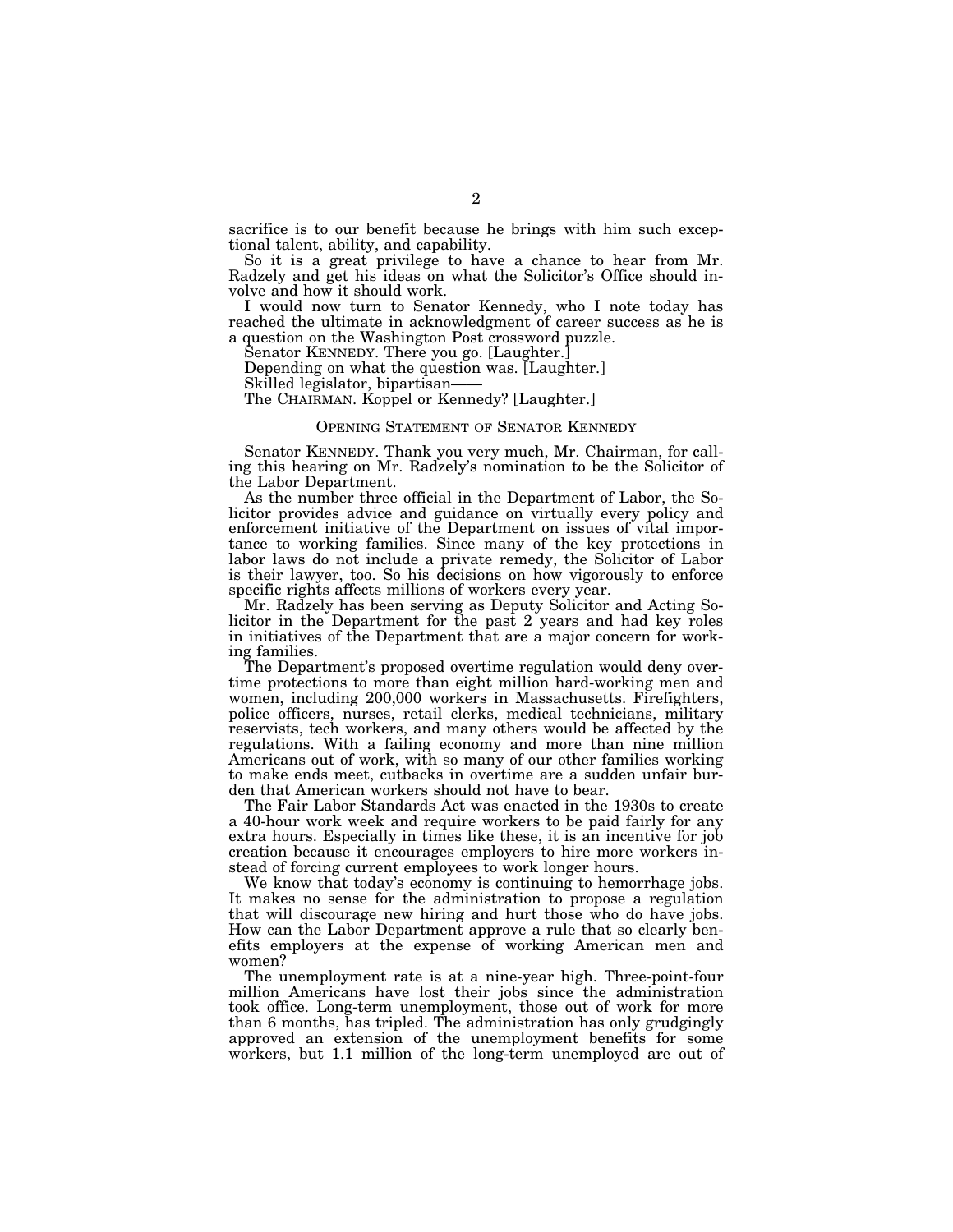work and out of benefits. And despite repeated attempts in Congress to provide assistance for these workers, the administration insists on continuing to leave them out in the cold.

Another important mission of the Department of Labor is to ensure that workplaces are safe and healthy. Once again, the administration refuses to face the most serious aspect of that problem, the ergonomic injuries reported by nearly two million American workers every year. Five-hundred-thousand lose time at work because the injuries are so debilitating and cost our economy \$50 billion a year.

The Department's comprehensive plan to deal with these injuries is supposed to include rigorous enforcement of current law, but the Solicitor's Office has issued only nine citations in this area in the last two-and-a-half years. None of them have been for the meat packing, hospitals, and automotive parts, three of the industries with the highest incidence of ergonomic injuries. Particularly online, we could only find actually six cases that were brought, but maybe you will be able to clarify. I know you refer to this in your testimony.

In addition, this Department has failed to finalize safety regulations that have gone through the rulemaking stage. It has announced plans to withdraw regulations to protect health care workers against tuberculosis. That has been some 10 years, and we still have 16,000 people that die from tuberculosis every year, a very modest decline in that. Just because the CDC issues a regulation, it is not mandatory for the Department to withdraw theirs with all of the other kinds of protections on it. At a time when we are looking at airborne diseases, pathogens, SARS, and others, I hope the nominee will be able to talk about the reasons for it.

The Solicitor's job is to oversee and enforce these rules to protect the health and safety of workers every day. It is hard to see how withdrawing regulations or failing to enforce existing protections is in compliance with that responsibility.

There is one area where the Department has not hesitated to regulate, imposing new reporting requirements on unions. The Department has asked them to file schedules that could be hundreds of pages long with itemized lists of all payments above \$2,000. It is absurd to pretend these requests are supposed to help union members. They are intended to help union breakers by imposing millions of dollars of new costs on unions.

Agencies are supposed to issue regulations only after careful consideration of their burdens and their benefits. For small entities like local unions, the regulations are supposed to be the least burdensome way to achieve the goal. The Department today has ridden roughshod over these protections, ramming through a regulation to force unions to wallow in red tape and distract them from seeking better wages, benefits, and better working conditions.

Issues like these and many others are vital for every hard-working man and woman. We need to explore them in detail with the nominee.

Thank you, Mr. Chairman.

The CHAIRMAN. Thank you, Senator Kennedy.

Mr. Radzely, we would be happy to hear your thoughts, however you wish to present them, either in a written statement or orally.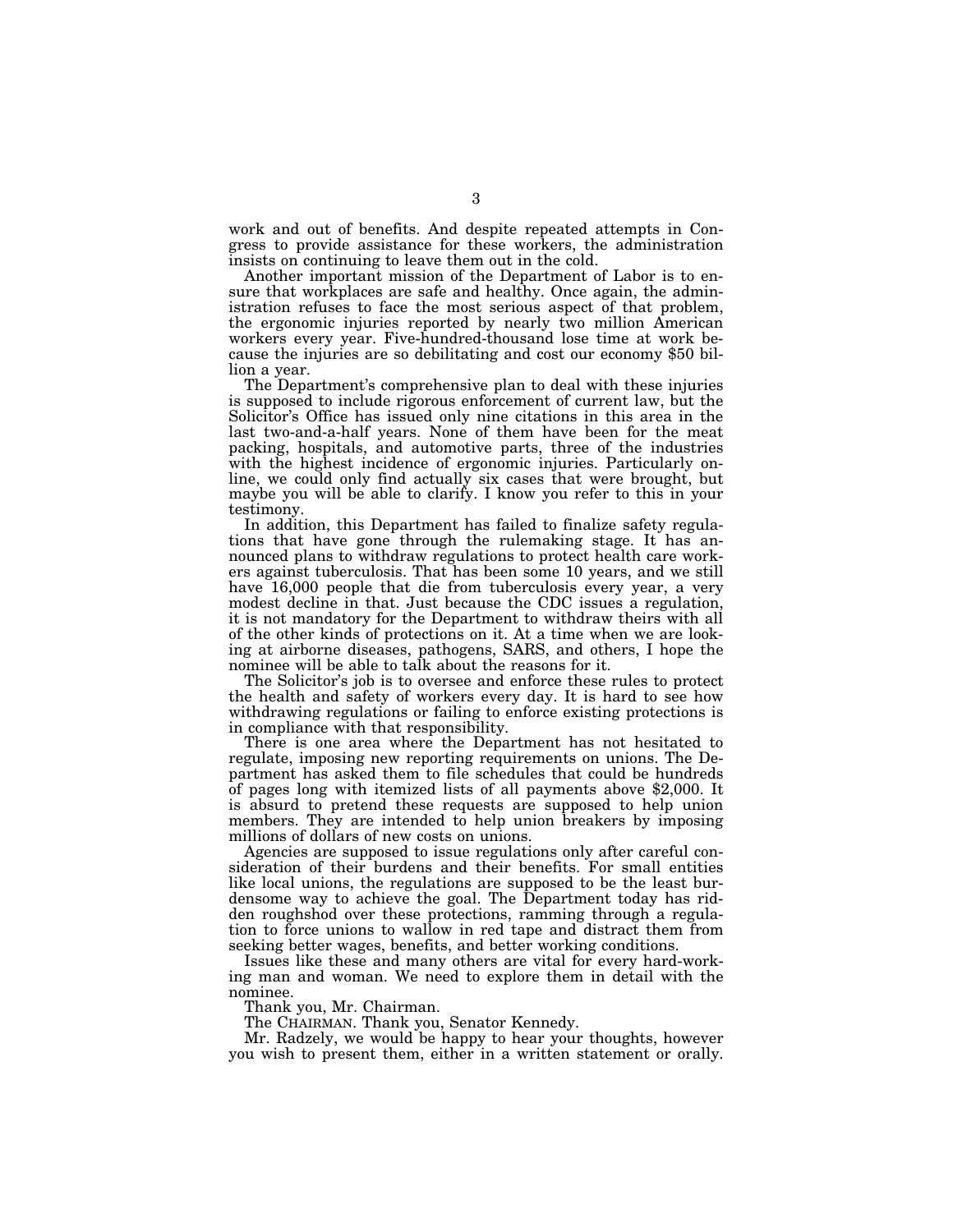# **STATEMENT OF HOWARD M. RADZELY, NOMINEE TO BE SOLICITOR OF LABOR**

Mr. RADZELY. Thank you, Mr. Chairman, Senator Kennedy, distinguished members of the committee. With your permission, I would like to summarize my written statement and I request that my written statement be included in the record of these proceedings.

The CHAIRMAN. It will be.

Mr. RADZELY. Thank you. It is an honor to appear before you today as you consider my nomination to be the Solicitor of Labor. At the outset, I would like to express my gratitude to the President of the United States for nominating me for this position and to the Secretary of Labor, Elaine Chao, for the support and confidence she has demonstrated in recommending me for this position. I would also like to thank the committee for considering my nomination and holding this hearing today.

Finally, I would like to thank my wife, Lisa, and three-and-ahalf-year-old son, Brendan, for all the sacrifices they have made to allow me to serve in the government and for the sacrifices they will make if I am confirmed to be the Solicitor.

Prior to joining the Department of Labor, I was in private practice here in Washington, DC. The main focus of my practice was advising clients, primarily employers, how to comply with the various labor and employment laws, such as the Fair Labor Standards Act, Executive Order 11246, the Family and Medical Leave Act, the Occupational Safety and Health Act, the Service Contract Act, and many others.

Since coming to the Department in June 2001, I have had the opportunity and privilege of working with the employees of the Solicitor's Office, some of the finest attorneys and public servants I have known. In my view, the Solicitor's Office has two distinct but vitally important roles.

First and foremost, the Solicitor's Office has the important responsibility of working in tandem with the individual agencies of the Department to vigorously enforce the laws under the Department's jurisdiction. Unlike most cabinet agency general counsel's offices, the Solicitor's Office has the authority to litigate cases in a wide variety of areas.

Second, the Solicitor's Office provides legal advice to the Secretary and the agencies in the Department on a wide array of legal matters that arise under the nearly 200 laws that the Department administers and enforces.

With regard to enforcement, it is important for the Solicitor's Office to vigorously prosecute cases and to use the full range of legal tools at its disposal. Through judicious use of all of its enforcement tools, the Department can obtain justice for those who have been treated unfairly in violation of the law and can deter those who might choose to violate the statutes and regulations enforced by the Department.

For example, I have urged Solicitor's Office attorneys to make expanded use of Section 11(b) of OSH Act, a provision which had been rarely used. This statutory authority allows the Department to seek contempt and significantly greater sanctions, rather than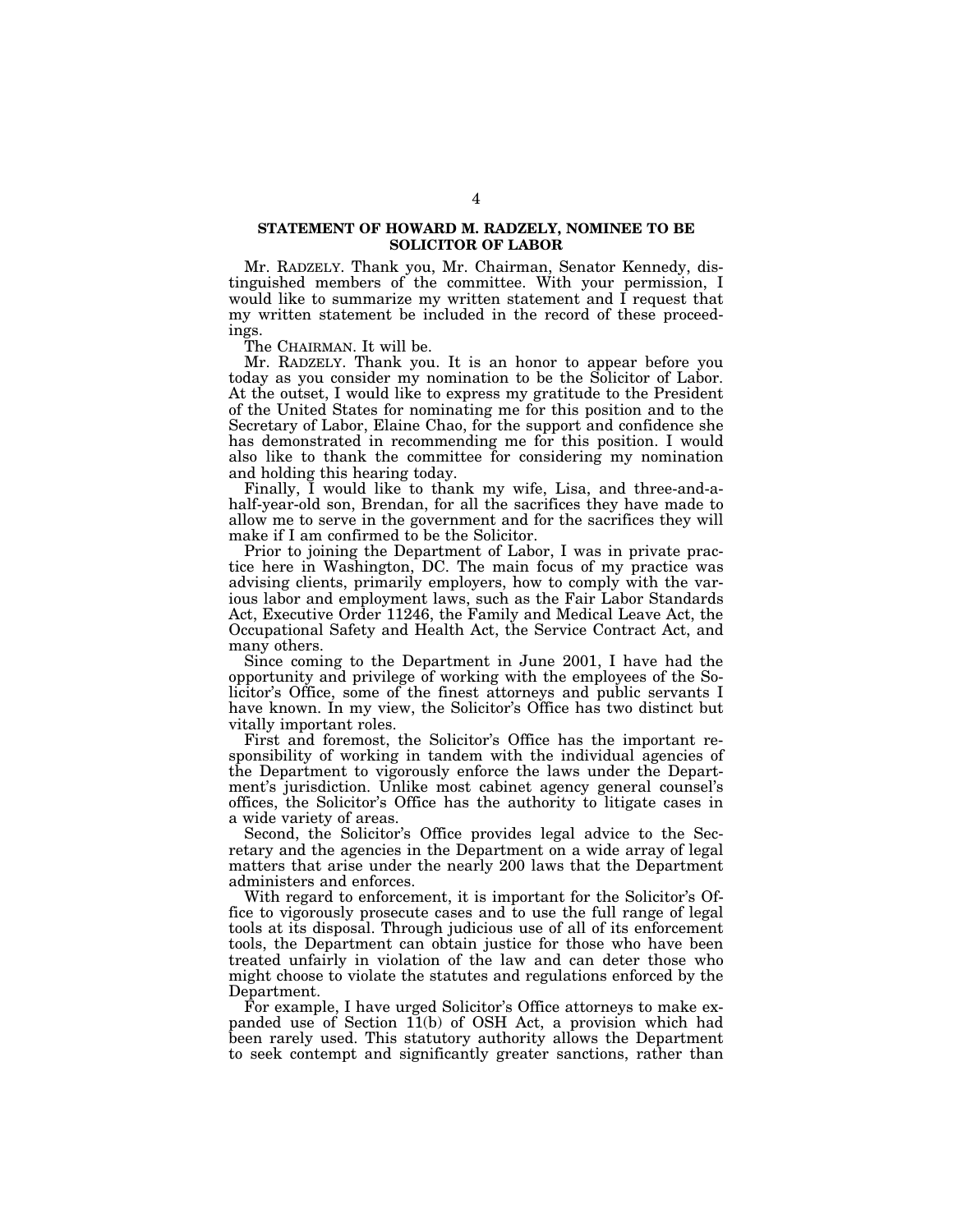filing a failure to abate proceeding, in the event the employer violates a Commission order.

I also believe that it is especially important for the Department to focus enforcement efforts on employers who exploit, among others, low-wage and vulnerable workers, as well as on employers who repeatedly violate the laws enforced by the Department. Low-wage and vulnerable workers are the workers who most need our assistance and who can most benefit from the Department's aggressive actions to protect their rights.

In the 7 months since I became Acting Solicitor in January of this year, the Solicitor's Office has initiated a number of major enforcement actions in various program areas. For example, last month, the Department filed suit against Enron and various individuals for breach of fiduciary duty. In the OSHA area, since I became Acting Solicitor in January of this year, the Department has issued nine ergonomic citations in a variety of industries under the OSH Act's General Duty Clause.

To take one other example, from the civil rights area, as Acting Solicitor, I recently authorized the filing of the second systemic compensation discrimination case by the Department in over 25 years. The only other systemic compensation discrimination case filed by the Department in the last quarter-century was one that I authorized while Acting Solicitor in 2001.

In addition to approving enforcement actions and working with attorneys to strengthen those actions, I have also intervened in cases when such intervention would facilitate reaching favorable settlements. For example, I worked with career civil servants in the Solicitor's Office and Wage and Hour Division to negotiate one of the largest wage and hour settlements ever, a \$10 million settlement with Perdue for failing to compensate employees for donning and doffing.

Regarding the second important mission of the Solicitor's Office, the legal advisory functions, I believe that attorneys must provide their clients with clear, concise, easy-to-understand legal advice that is based on a careful review of all relevant legal authorities. Whether it is legal advice on a newly-passed statute, an ethics issue, a proposed or final regulation, or any other question, attorneys must inform their clients of the range of options that are legally available and the legal risks attendant to or prohibitions on a particular course of action.

In conclusion, the Department of Labor's Solicitor's Office has a long and proud tradition of protecting America's workers and providing sound legal advice to its client agencies. I appreciate the great responsibility that I will bear if confirmed for the difficult and challenging job as Solicitor and understand the need to carry on the office's great tradition.

Thank you again for considering my nomination and I would be pleased to answer any questions that you may have.

The CHAIRMAN. Thank you, Mr. Radzely, for that excellent statement.

I am going to reserve my questions and yield to Senator Kennedy.

Senator KENNEDY. Thank you very much, Mr. Chairman.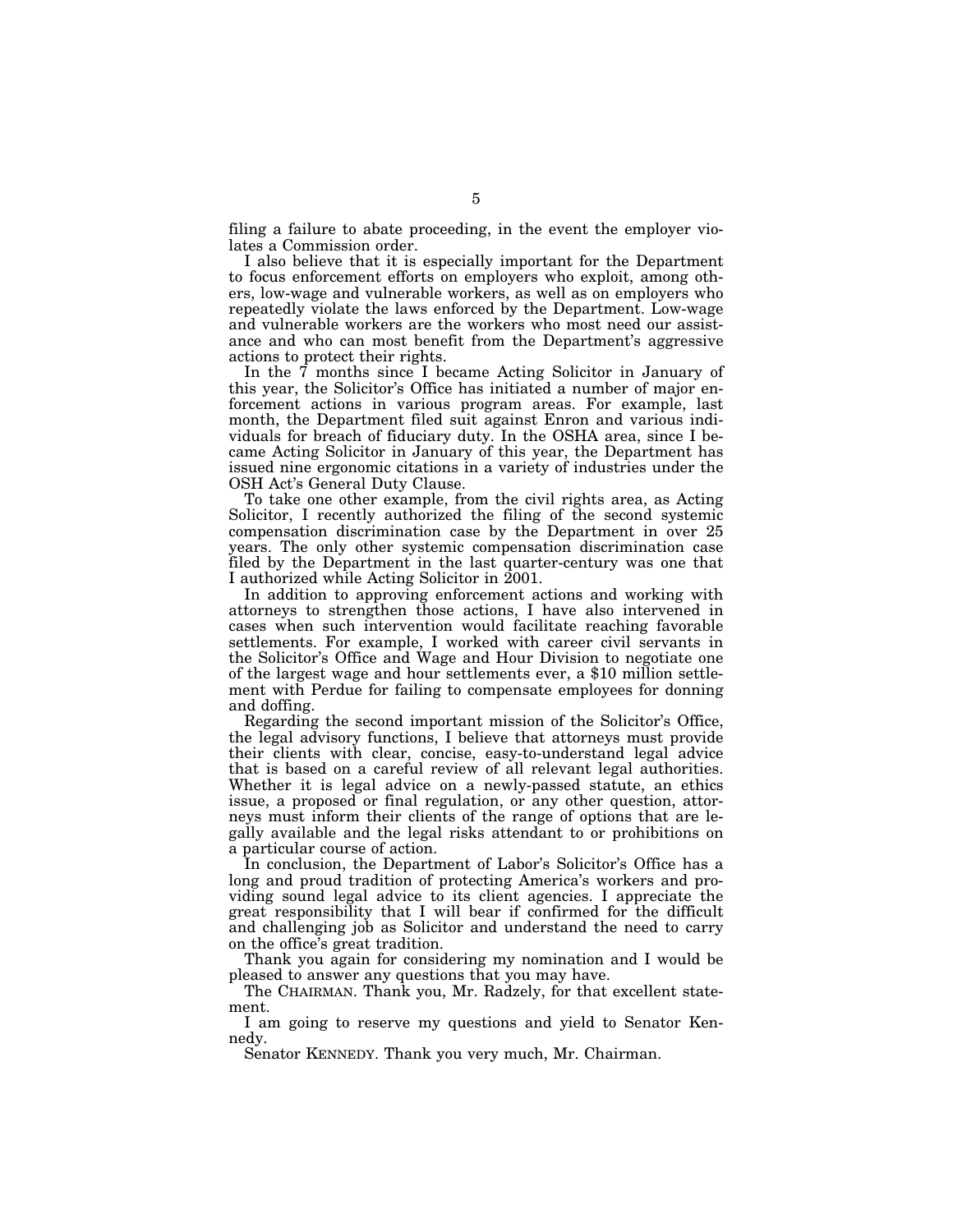I would first like to get to the issue on the development of the overtime regulations. As we know, going back to 1938 when the Fair Labor Standards Act was enacted, the basic read-through of the history on this, the basic application of the overtime was virtually for all the workers except for the very high management group that was defined, that was put in sharper focus later on in the 1940s and 1950s. This is the area of the duties test. You had the two different aspects. One, you had what the salaries are going to be in terms of eligibility for overtime, then in the duties.

It was quite clear that the spirit of that act was very clear, and that is that the great numbers of workers who are going to be working ought to be entitled for the overtime, and what has happened now is under the current administration, under the rules which have been accepted by the Department of Labor which you have been involved in now, the levels have been raised to some extent, but the duties have been redefined, which some estimates report will affect up to eight million workers. I know the Department of Labor doesn't accept those figures because they look at the figures of only those that are receiving overtime, as I understand it, not those that are eligible.

But the message that is going out to all those workers, those eight million workers, they better understand that if this rule goes on through, the day after, school is going to be out and employers are going to be able to raise the requirements of those workers and they are not going to get it. They are not going to be able to get the overtime. These are scores of different kinds of occupations, and I think the eight million, quite frankly, is an underestimation of the total number.

So this has major, major impact in terms of the workers in this country, and all this is at a time when workers in America are working a lot harder and a lot longer. We work, average workers are working 12.5 weeks more a year than the Germans, 6.5 weeks longer than the Brits, 5 weeks longer than the Canadians, 3.5 weeks longer than the Japanese, 2.5 weeks longer than the Australians. American workers are working longer, harder, and they are not only working, but their wives are working longer and harder now.

And now, along comes the administration with their proposal, which I think is a serious undermining of this commitment that was made years ago in terms of assuring both workers that they were going to be treated fairly on the issue of the 40-hour work week and undermines the commitment that those that are going to have the management skills would be excluded but others would be covered.

I think it is very clear what the direction is, and that effectively, at least as far as I am concerned—as far as I am concerned—is the emasculation of the 40-hour work week. We have seen it come in other forms, comp time, other ways, but clearly, this is where it is going.

Now, I am interested, did the Department follow the requirements of that Regulation 12866?

Mr. RADZELY. Yes, Senator. The Department did follow Executive Order 12866.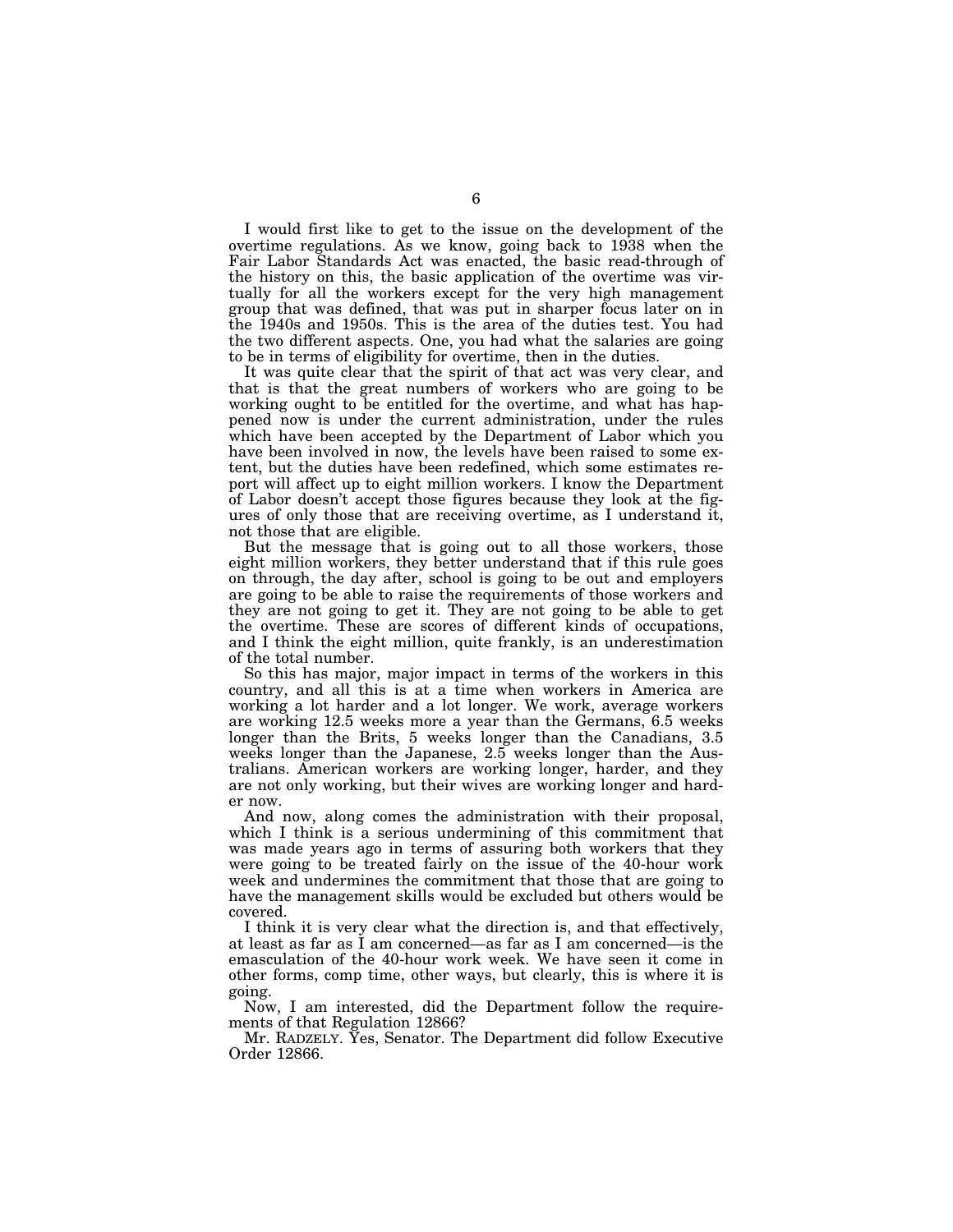Senator KENNEDY. Which requires that you review the cost assessments both in terms of business and workers?

Mr. RADZELY. Yes, Senator, the Department did.

Senator KENNEDY. Do you have that material with you? Can you share that with us?

Mr. RADZELY. Senator, I don't have the material with me, but that was—the Department's analysis was laid out in the analysis as part of the Notice of Proposed Rulemaking.

Senator KENNEDY. But can we have that in this committee? Will you submit that for us to review?

Mr. RADZELY. I would be happy to, Senator.

Senator KENNEDY. And did you also follow that in terms of your issuing of your regulations on the L2?

Mr. RADZELY. Yes, Senator. We followed all applicable statute, rules, and regulations——

Senator KENNEDY. And you gave what the impact was going to be on business and workers?

Mr. RADZELY. Yes, the Department—the Employment Standards Administration for both regulations did do that analysis.

Senator KENNEDY. Do you remember what you did with regard to workers, because I have gotten a record with regard to what the implication was going to be in terms of the overtime to businesses, but I wasn't able to find anything on what the impact was going to be for workers.

Mr. RADZELY. Senator, again, this would have been analysis prepared by the Employment and Standards Administration, but I believe the analysis indicated that 1.3 million low-wage workers would be guaranteed overtime under the Department's proposal.

Senator KENNEDY. I am talking about the L2 regulations now, the L2, which requires you to get the impact on both the employers and the workers. I am familiar with what your submission was in terms of how it would reduce the burden on employers, but I didn't find the analysis of what the impact would be on the workers.

Mr. RADZELY. Senator, with regard to the LM2, and I apologize if I misunderstood your question earlier, the Department did prepare a detailed analysis as part of the Notice of Proposed Rulemaking. Again, that would have been prepared by the Employment Standards Administration. And in addition to that, there was a separate Paperwork Reduction Act analysis prepared, both of which were published in the Federal Register for comment.

Senator KENNEDY. Now, as I understand, you referred to the materials that you submitted with written responses, but those materials only included the unsupported numbers from the Office of Labor Management Standards. They don't have any information obtained directly from the unions about their finances or their technological or accounting abilities.

Mr. RADZELY. Senator, the Department's analysis was based on the best available information at the time. The Department, as this committee is aware, has received a substantial number of comments on the LM2 proposal. We are currently in the process of analyzing those comments, the Employment Standards

Administration——<br>Senator KENNEDY. That is not my question. I know they are getting a number of comments. I am talking about when you issued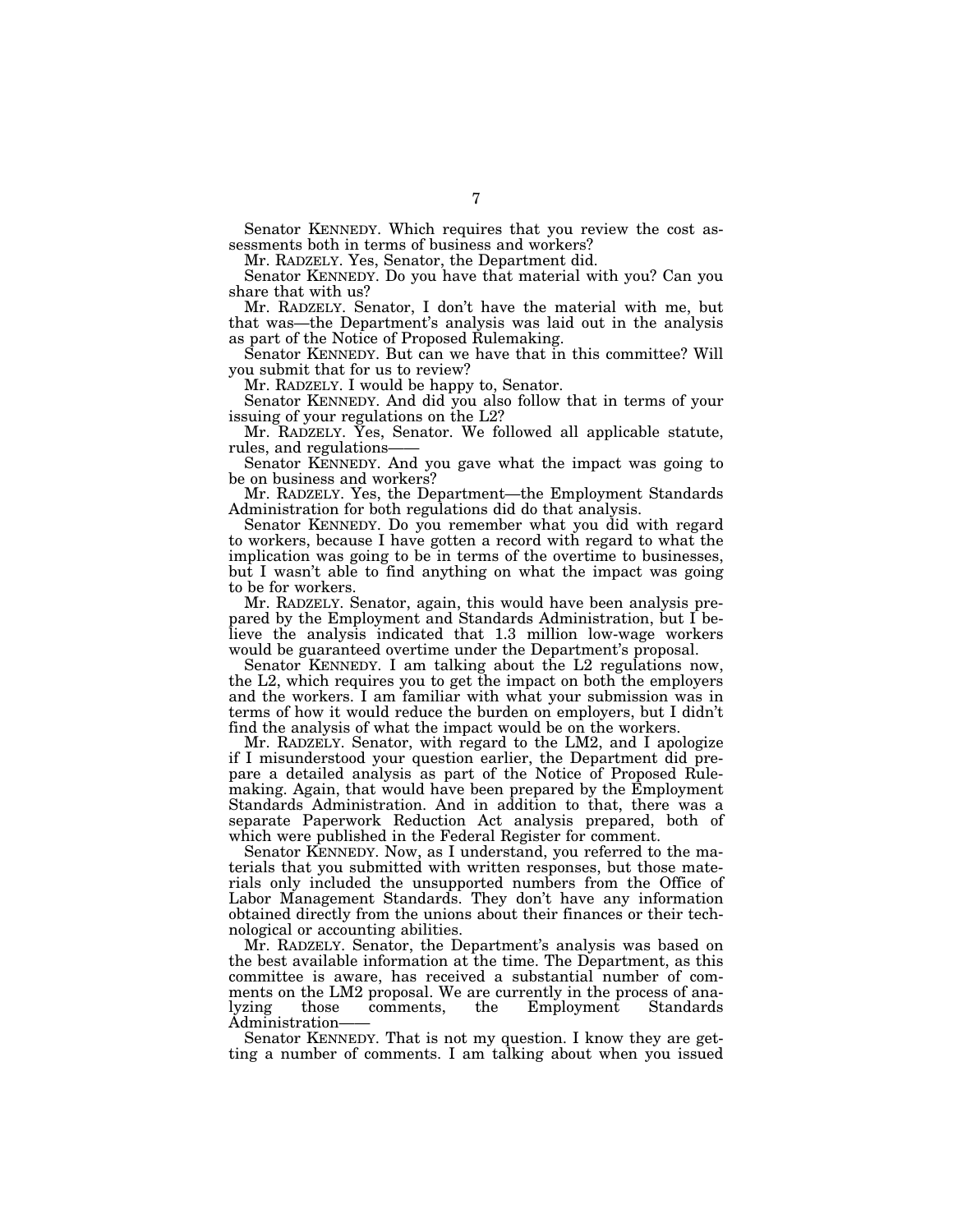it, what efforts you made in terms of it. We have seen, for example, in the SEC, before the SEC began its electronic filing, it spent 5 years developing the system, tested the system through a pilot program, finally adopted a phased-in schedule over 2 years. The process took nearly 10 years from adoption to final implementation and the SEC's implementation period after the software was already completed still took 4 years.

I want to know what you did or the Labor Department did. The only previous agency that has followed these kinds has been with the SEC and this is the extent that they went to. I can't find in reviewing the documents where you made any survey at all or any assessment about the capability or the competency of unions to be able to deal with these areas in terms of the computers.

Mr. RADZELY. Senator, the Employment Standards Administration and the Office of Labor Management Standards did an extensive outreach to unions prior to promulgating the Notice of Proposed Rulemaking, invited in a number of unions, many of whom took up the Department and met with the Department in a series of meetings in an effort to obtain information.

Senator KENNEDY. So the point is that you don't have—your answer is that they did, Employment Standards did outreach to them, but you don't have any of the kinds of surveys that were done about the number of unions and the rest, about how many unions are affected. I think it is 5,500 that are affected, 141 of them are national. You are talking about reports in the L2 of \$200,000 or more. Do you know whether these regulations were consistent with the Generally Accepted Accounting Principles?

Mr. RADZELY. Senator, again, as I indicated in my written response, my involvement in the proposed stage was limited. I don't know specifically—— Senator KENNEDY. Well, they weren't.

Mr. RADZELY. —whether they are consistent—

Senator KENNEDY. They were not. They are not consistent at all with the Generally Accepted Accounting Principles. These are the accepted accountability procedures for all the regulatory agencies and the L2 are not. I am just trying to understand what the basis for this was. There are some very, very clear requirements that have to be followed. There are requirements, for example, unions that have \$6 million or less in terms of total assets. There is also the Small Business Regulatory Flexibility Act. Did you comply with that, do you know?

Mr. RADZELY. Yes, Senator, we did. The Department did comply with SBRFA in preparing the LM2 regulations.

Senator KENNEDY. Maybe you can distinguish about how the compliance with the Regulatory Flexibility Act and the rest of the L2 requirements, what is the distinction that you had in terms of the compliance figures, the requirements that you had?

Mr. RADZELY. I am sorry, Senator. I am not sure I understand

the question.<br>Senator KENNEDY. Well, under the Regulatory Flexibility Act, that applies under the Small Business Act for entities that are \$6 million or less. That has very specific requirements. You say that your L2 requirements have taken those into consideration. I am asking you how.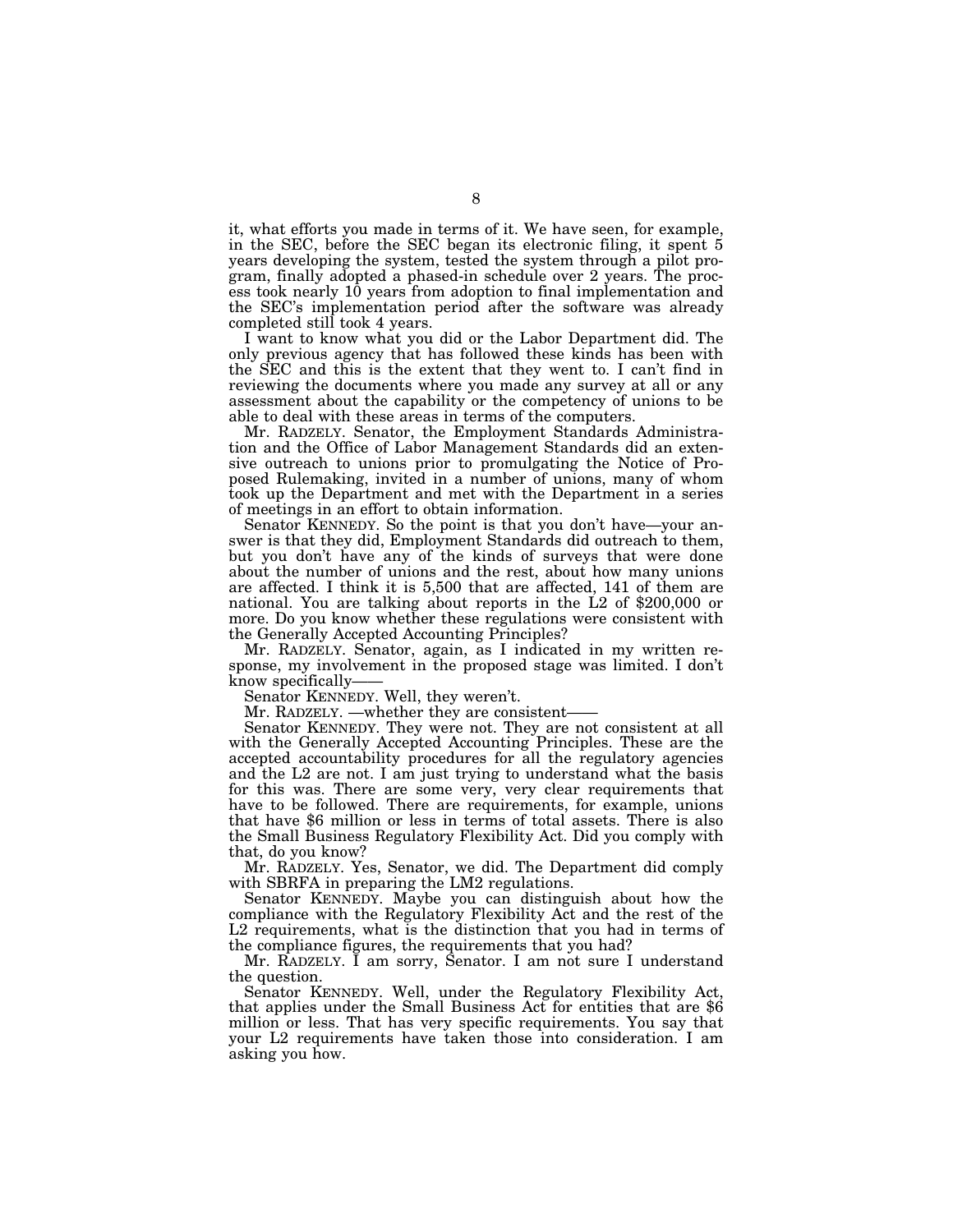Mr. RADZELY. Senator, the Employment Standards Administration prepared a detailed regulatory flexibility analysis which was part of the Notice of Proposed Rulemaking.

Senator KENNEDY. We don't have them. They are not up here. You are the man in charge. You are the man.

The CHAIRMAN. No, he is not. Let me just note for the record that this gentleman is in an acting position right now and is the Solicitor, not the operational side of the Department. But I understand the Senator's desire to get these issues on the record. I have no problem with that and I am happy for him to continue.

Senator KENNEDY. Well, these have enormous impact on working families at a time, an extremely difficult time in terms of our economy. When we have the situation where, in terms of the accounting, we have very specific lessons that have been learned when there was a similar effort made with the SEC and the time that they took and the effort they made and the surveys they followed and the requirements that they had in order to get an accepted program and how they followed the Generally Accepted Accounting Principles that are applicable to all of the agencies, and then to find out that the Department of Labor went off entirely differently, didn't follow those Generally Accepted Accounting Principles, didn't follow the practice on all of these, and it is difficult to find out what the basis for making these judgments and decisions were.

They said, well, they have complied with the regulatory Order 12866, which is very specific on what the burdens are going to be and the benefits are going to be, both on the employer and the worker. I have asked what they are here today and I hear that there is some other agency that has done that in this. It makes it very difficult.

Let me just move to another area, and then I know my time— I have taken a good deal of time. This is on the citations on the ergonomic issues and plans. You mentioned that there were nine examples. I could only find six on the website. I could only find six. You have got your nine there. This is Alpha Health Services, Alpha Health Services, Alpha Health Services, Security Metal Products, Super Value, and Brown Printing. Those are the six that I found.

Mr. RADZELY. Senator, I believe-

Senator KENNEDY. You have three others?

Mr. RADZELY. Yes. I believe there were three that were recently issued, one against two nursing homes in Denver, Colorado, Mariner Health Care-

Senator KENNEDY. You have got the times and the dates of those?

Mr. RADZELY. I don't recall the time of Mariner Health Care. It would have been probably within about the last month, I am assuming, and there were two citations for facilities in the Denver, Colorado, area. About 2 weeks ago, I think, there was a citation issued against Tri-State Coca-Cola, a beverage distribution facility in Cincinnati, Ohio.

Senator KENNEDY. Let me mention these. This is an Alpha Health Services. This is Alpha Health Services. This is one of the nine, February 21. Proposed penalty, \$900. Final penalty, \$270. Alpha Health Services, second one, \$900. Final penalty, \$265.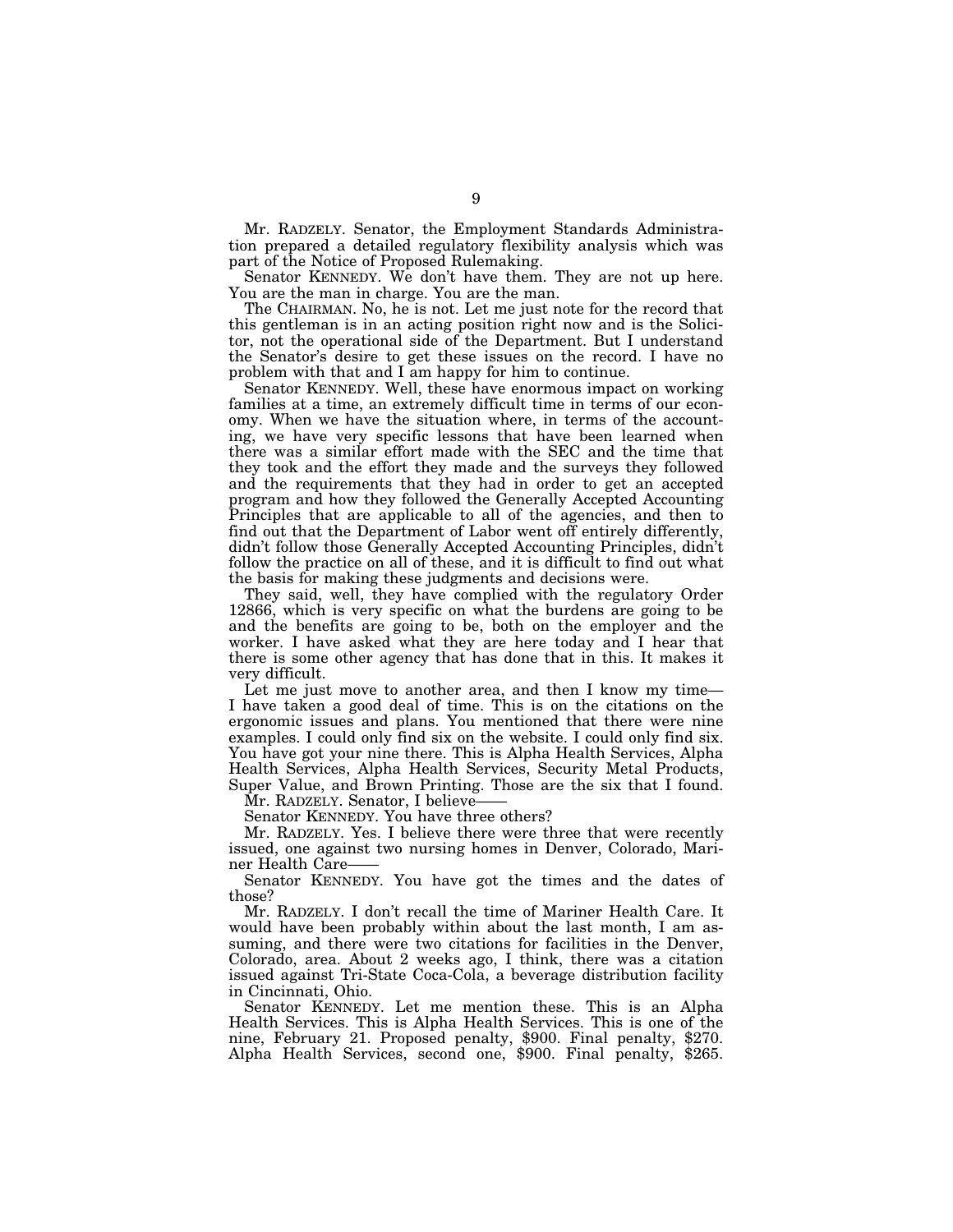Again, Idaho, Alpha Health Services, \$900, again, \$265. Security Metals Products, Oklahoma, \$5,600. Final penalty, \$2,800.

I draw the difference between what was done in OSHA under the general duty ergonomics citation during Bush I, and I would like to include both of these in the record, Mr. Chairman.

[The information of Senator Kennedy follows:]

# OSHA General Duty Citations Under Current Bush Administration's **Comprehensive Ergonomics Plan**

| Date       | Company                         | Location     | Proposed<br>Penalty | Final Penalty   |
|------------|---------------------------------|--------------|---------------------|-----------------|
| 02/21/2003 | Alpha Health<br><b>Services</b> | Idaho        | \$900               | \$270           |
| 02/21/2003 | Alpha Health<br>Services        | Idaho        | 3900                | \$265           |
| 02/21/2003 | Alpha Health<br>Services        | Idaho        | \$900               | \$265           |
| 02/26/2003 | Security Metal<br>Products      | Oklahoma     | \$5600              | \$2800          |
| 05/22/2003 | Supervalu                       | Missouri     | S6300               | (not available) |
| 05/27/2003 | <b>Brown Printing</b>           | Pennsylvania | \$4500              | (not available) |

Senator KENNEDY. You had Empire OSHA penalty, an \$640,000 initial penalty. ConAgra Poultry, Missouri, \$1 million. Ford Motor Company, \$1.9 million. The list goes down, hundreds of thousands of dollars, and we are talking about nine cases, six of which we got online. Three of these were \$900 reduced to \$260. Not a strong record.

I do that against a background of changing the forms that the Department has done on ergonomics, and  $\overline{I}$  would like to put these in the record, Mr. Chairman.

[The information of Senator Kennedy follows:]

| Date       | Company                | Location     | <b>Initial Penalty</b> |
|------------|------------------------|--------------|------------------------|
| 02/28/1989 | Empire Kosher          | Pennsylvania | \$640,000              |
| 06/12/1989 | ConAgra Poultry        | Missouri     | \$1.0 million          |
| 07/07/1989 | Ford Motor Company     | Pennsylvania | \$1.9 million          |
| 10/23/1989 | Cargill Poultry        | Georgia      | \$242.000              |
| 06/11/1990 | General Motors         | Oklahoma     | \$70,000               |
| 08/24/1991 | Samsonite              | Colorado     | \$1.5 million          |
| 12/05/1991 | Farmland National Beef | Kansas       | \$100,000              |
| 12/21/1991 | General Motors         | Michigan     | \$540,000              |

# A sample of OSHA General Duty Ergonomic Citations During The 1988-1992 Bush Administration

Senator KENNEDY. We had the old OSHA on repeated trauma and they had, even under the—that goes back to—I will put in the exact date, but it was prior to President Clinton. The Clinton administration shortened it, but they also had musculoskeletal disorders and they had the listing down there so that they would know the numbers of days, the number of incidents. What they have is the log of work-related injury and illnesses and that was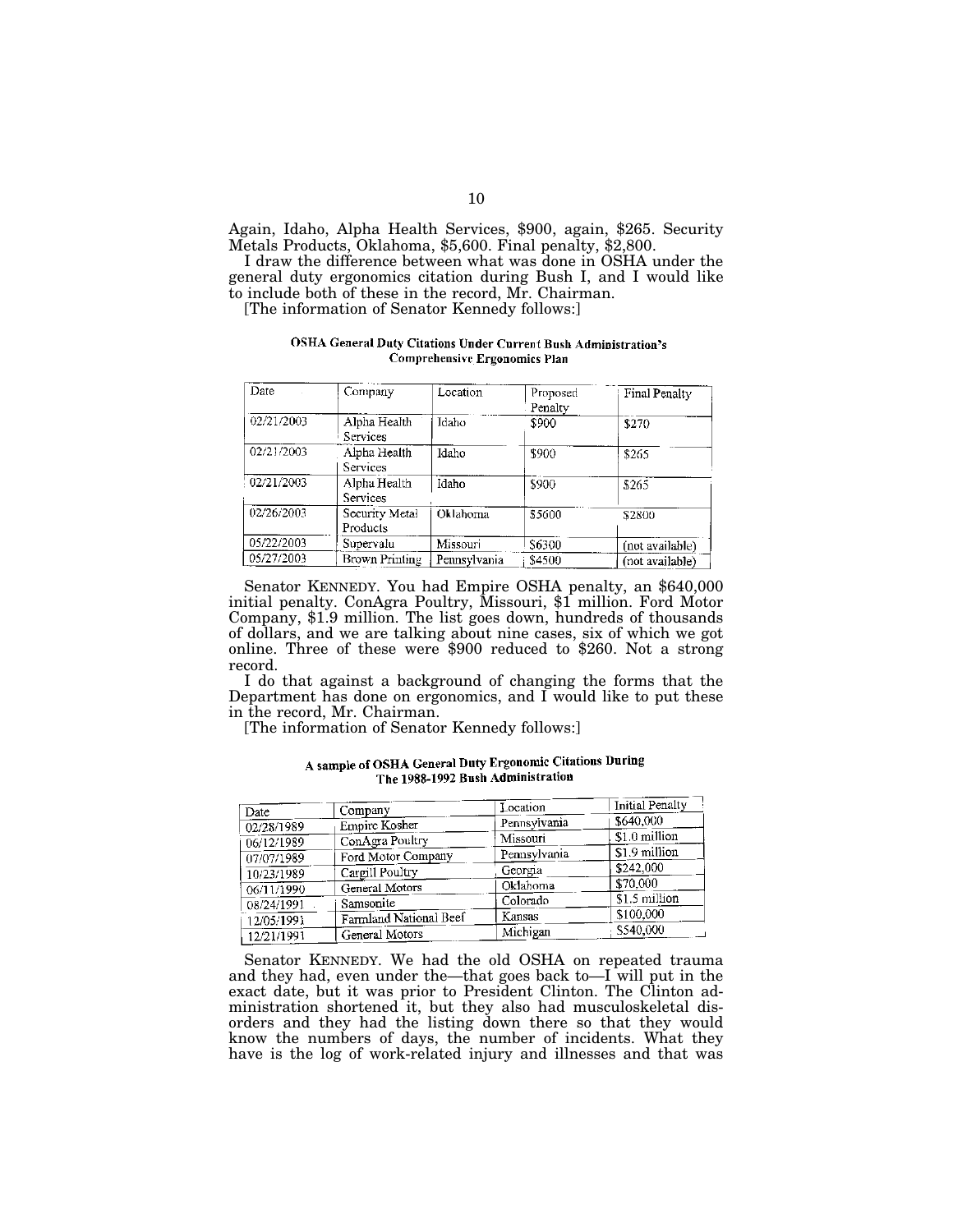listed, as it had been listed under the old order, under the old order. What do you know, the Bush administration reissued the Clinton with all but one line, musculoskeletal disorders.

Now, how can we possibly take seriously, as I want to do and as I do, Secretary Chao indicating to us that she is going to be serious about dealing with the problem in the workplace, when we have an enforcement record like we have and when we have this kind of— and I didn't submit these to you prior to the record. You may be familiar with it. If not, you can take a look at it.

How can we be reassured, and more importantly, how can the workers of this country be reassured that you are serious about dealing with this when they see this kind of record?

Mr. RADZELY. Senator, regarding the recordkeeping, I believe you are referring to a decision made by OSHA, I believe in June, regarding whether or not to have a separate column on the recordkeeping requirement where there would be a check if the employer thought it was an MSD. I would like to make a couple comments on that.

First, the column is not needed for enforcement. Under the recordkeeping, employers are still required, as they have been, to report all injuries, including MSDs. And when OSHA goes in to do an enforcement action, OSHA would not have ever looked at a particular column. OSHA looks very specifically at the injury and illness logs and makes a very specific determination about what the particular MSDs are, and that is what OSHA uses and the Solicitor's Office uses in enforcement.

Moreover, Senator, the data currently kept by BLS allows for much more data in the sense that you can sort it by industry, you can sort it by specific body type, and the checkoff column would not have allowed for that information to be gathered or analyzed.

Senator KENNEDY. Well, it is still the only way for the public to get information, the aggregation of the data. This was the only column that was eliminated. It is the only column that was eliminated from this and I find it troublesome.

On overtime, we have looked at the Federal Register and we see nothing that fully describes the impact on various job classifications. You do talk about the effect on businesses, but not on worker classifications. I mean, what is the effect on legal aides, lab workers, airline ticket agents? Isn't this your responsibility?

Mr. RADZELY. Senator, again, that analysis would have been prepared by the Employment Standards Administration and I don't believe there is any requirement that they analyze specific industry by industry or State by State under the law, and the analysis that they would do is within the Employment Standards Administration.

Also, Senator, I should add that we are currently in the rulemaking process-

Senator KENNEDY. I understand that.

Mr. RADZELY. —for analyzing and so it remains to be seen what the final rule will look like, because under the APA, as you are aware, it has to be based on the rulemaking record.

Senator KENNEDY. I think you are absolutely right, but I am trying to find out, when you issued it originally, what the basis of it. You have a requirement under the Regulation 12866 to do the cost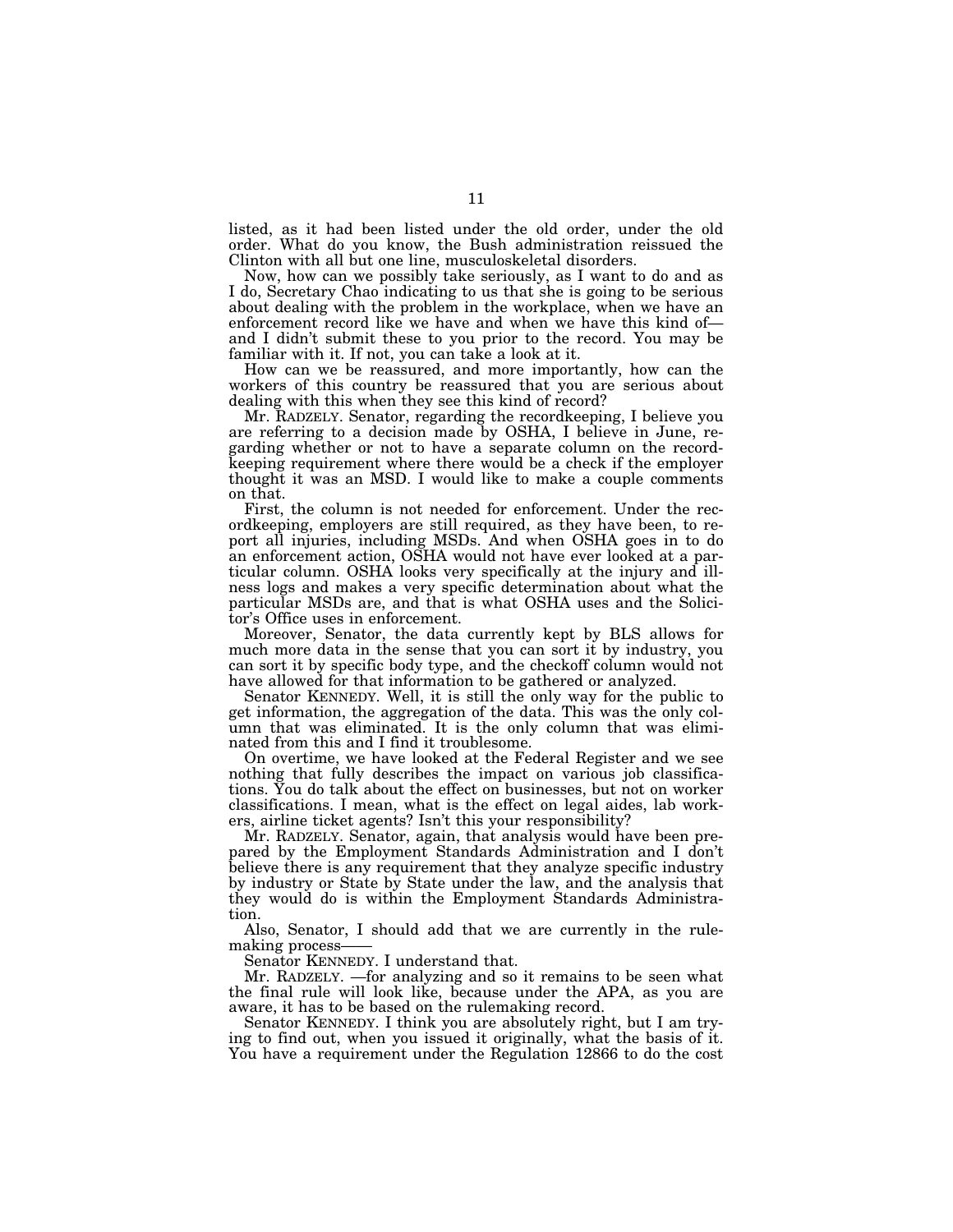to workers, and in looking at the Federal Register, I don't see it on the cost to workers.

I just have one final question in this area, Mr. Chairman—I have taken a good deal of time—and that is on the tuberculosis record. This one was in effect for ten to 11 years. The Centers for Disease Control, Dr. Gerberding is one of the outstanding public health officials in our country, of which we have several, and we had them before this committee recently and she has just done an extraordinary job.

But tuberculosis is a killer. I believe it is 15,000. It has gone from 17,000 to 15,000 over the last 3 years, but it is 15,000, and in a number of communities, like the District of Columbia, it is going up.

When you have that requirement about the rule, you have important kinds of protections that exist in there and you have enforcement and you have information and the workers get that information and we have enforcement requirements. The Department effectively vitiates that rule and says, we are going to use the Centers for Disease Control, which is not necessary embraced, not required, accepted in some places, not accepted in others, as the principal protector for workers. What was your reaction to that?

Mr. RADZELY. Senator, you are, I believe, referring to OSHA's decision announced in the regulatory agenda that it is going to withdraw the TB rule. I believe the Department has and will continue to have a vigorous enforcement in the area of tuberculosis. Under Directive 2.106, the Department has very specific means of enforcing this. There have been over 150 citations in tuberculosis over the last, I believe it is—I am not sure of the exact time, and 40 General Duty Clause citations.

In addition to that, as part of OSHA's national emphasis programming in the nursing industry, TB is one of the main things that they are looking for. In addition to that, Senator, there are some 80 local emphasis programs that are in place for TB.

Senator KENNEDY. Well, from 1999, 17,531, 16,377 for 2000, 15,989, I mean, it is down a trickle. These are cases, not deaths. But in 20 States, they have increased. In 20 of the 50 States, they have increased, and increased here in the District of Columbia. Asthma has increased dramatically. Children dying of asthma has increased dramatically.

When we have these airborne diseases and pathogens, SARS out there, monkeypox out there—SARS certainly is—and with all of the dangers that we are having out here in terms of these airborne pathogens, the threat is still out there. This agency is to be protecting workers, protecting workers, both their health and their safety as well as their wages. These are just indicators that I find distressing.

We didn't have a chance to go through some of the other parts of your record which have, I must say, been positive. I have used a good deal of my time, so I thank the chair.

The CHAIRMAN. Thank you, Senator. Senator Murray?

Senator MURRAY. Thank you, Mr. Chairman. I appreciate the opportunity, Mr. Radzely.

Let me start with the personal protective clothing rule under the Department. For several rules, OSHA has had a rule pending that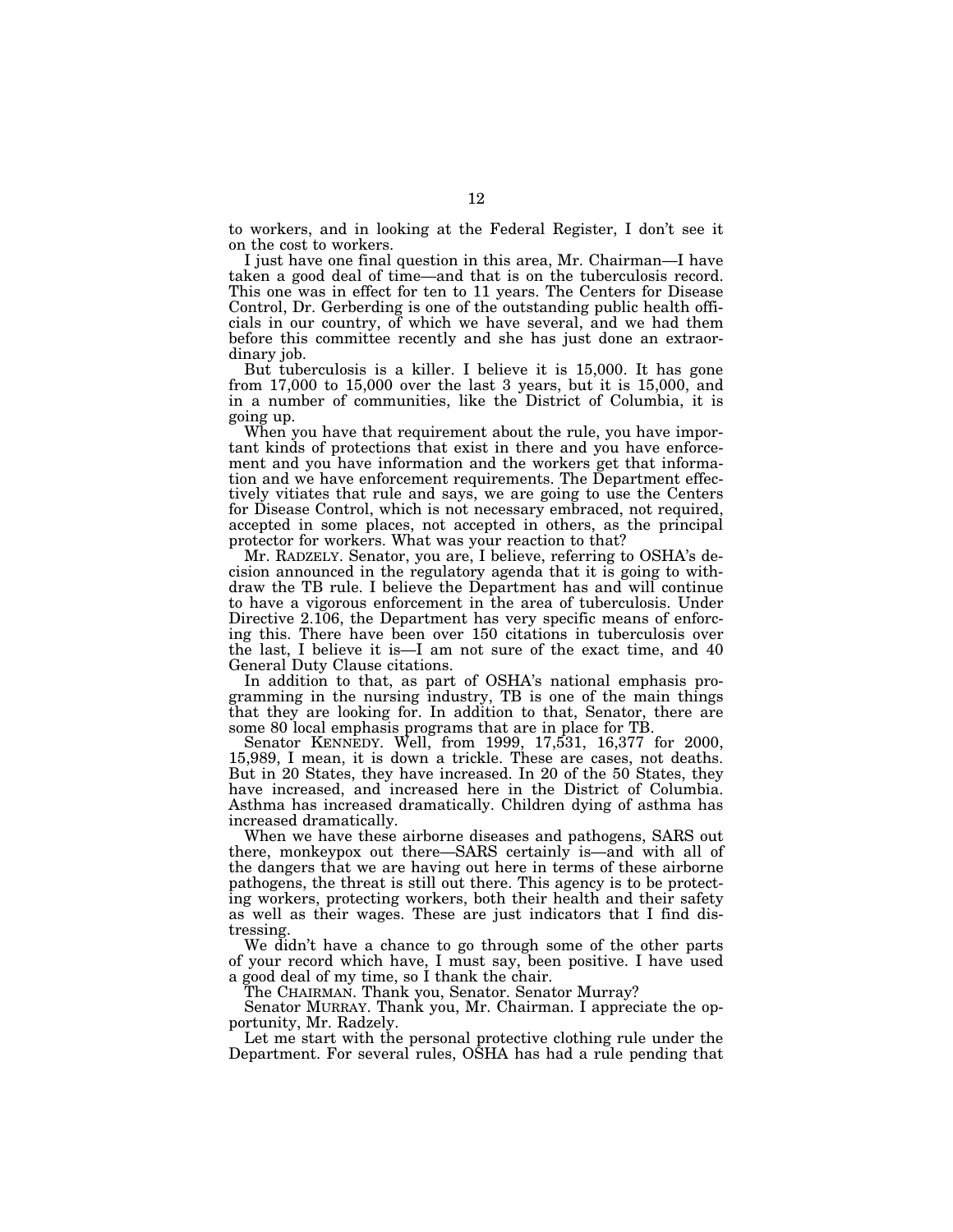would require employers to pay for OSHA-required personal equipment, such as hard hats, safety gloves, protective eyewear, those kinds of things. Paying for that kind of safety equipment is particularly hard, I think we all know, for a lot of our low-income workers in hazardous industries—construction, poultry plants, garment shops.

The rulemaking record overwhelmingly supported OSHA's determination that a rule was needed to protect workers from the risks posed by their employers' failure to pay for protective equipment. Workers who are required to purchase and pay for their own safety equipment are put in a position of making decisions that may compromise their own health and safety to avoid personal economic loss. In fact, the agency found that issuance of a rule requiring employer payment for protective equipment would significantly reduce the risk of injuries, preventing over 47,000 injuries and seven fatalities every year.

In your testimony, your written testimony, you point to the fact that low-wage and vulnerable workers are the workers who most need our assistance. We know they need protection because they often work in dangerous jobs and industries. We also know that fatalities and injuries have risen 15 percent among immigrant and Hispanic workers, while the rate decreased by 15 percent for other groups of workers.

So given the overwhelming weight of evidence in support of a rule, why haven't you been more assertive in your role as Acting Solicitor to move forward with the policy decision and rule that has been supported by the record?

Mr. RADZELY. Senator, as you are aware, that is a decision that initially is made by the Occupational Safety and Health Administration and I have not reviewed the record so I do not know what the contents of that record are, whether it would or would not support a final rule. I do know that OSHA is studying the issue and is working on this—

Senator MURRAY. Well, to your knowledge, is there a legal impediment to OSHA's proceeding with the final rule?

Mr. RADZELY. Senator, I do not know whether there is or is not a legal impediment since I am not aware of the comments that have been made under the rule, and under the APA, any final rule would have to be responsive to those comments.

Senator MURRAY. Well, in the past 3 years, has OSHA cited any employer for failing to pay for required safety equipment?

Mr. RADZELY. Senator, I am not aware of any citations. There may have been, as you may be aware, under—there are specific standards which do require payment of certain PPE, and there may have been citations under that, but I am not aware if there was a citation for failure to pay for PPE, no.

Senator MURRAY. For the record, could you get responses back to those questions for me?

Mr. RADZELY. Sure.

Senator MURRAY. Let me then follow up. Senator Kennedy asked you about ergonomics guidelines, and I think when the Secretary of Labor announced her plan following the repeal of OSHA's rule, she committed the Department to a comprehensive approach. Senator Kennedy focused on some of the reporting and forms. I wanted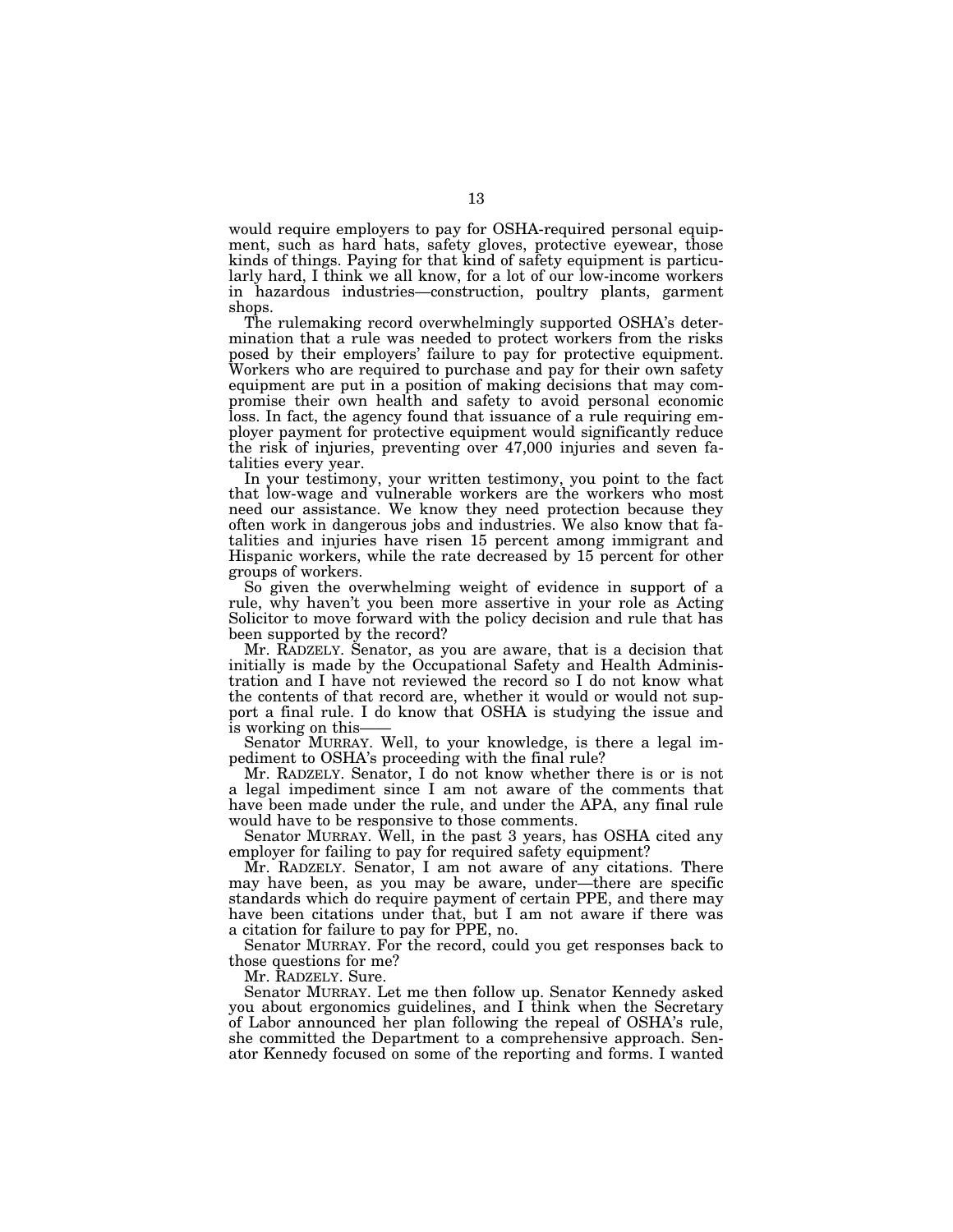to ask you, I thought there were six, too, but apparently you are saying there are nine Duty Clause citations by the Department of Labor, is that correct?

Mr. RADZELY. Yes, Senator.

Senator MURRAY. And my understanding is that some of the highest-risk industries, like meat packing, auto parts, and hospitals, haven't been included in any of those citations?

Mr. RADZELY. Senator, there are no citations. OSHA does have local emphasis programs in those industries that you mentioned, but there are no citations.

Senator MURRAY. In any of the high-risk industries. Can you tell me how many cases DOL inspected for ergonomic hazards and considered issuing a citation?

Mr. RADZELY. I don't—that would be a question you would have to direct to OSHA. I am not aware specifically of the number of cases. I do know that OSHA has reviewed it as part of its nursing home national emphasis program and a number of local emphasis programs, but I don't know the number that you are asking.

Senator MURRAY. Well, we are asking because we have been told we are going to have a comprehensive force on this and I am just trying to get the scope of it from your perspective as Acting Solicitor.

Can you tell me if the Department is currently conducting targeted inspections and tell me which industries are being targeted?

Mr. RADZELY. Yes, Senator. In addition to the nursing home that I mentioned earlier, the targeted local and regional programs are in auto parts, meat packing, hospitals, and warehousing.

Senator MURRAY. But you don't know if any of those have been issued any citations or—

Mr. RADZELY. Senator, the citations that have been issued since January of this year, when I became Acting Solicitor, are the nine that I mentioned and I don't believe any of the nine were in those——<br>Senator MURRAY. Do you know how many have been inspected?

Mr. RADZELY. No. That would be a question that OSHA would have the information on.

Senator MURRAY. OK. Well, you do cite in your statement the final settlement that was negotiated with the Beverly Nursing Homes as an accomplishment during your tenure as Acting Solicitor. Beverly has finally identified the first 60 facilities in the process of adopting ergonomics programs. Can you tell us why Beverly or the Department of Labor has failed to provide a copy of the facilities list to the Service Employee International Union, which represents the workers at Beverly and was a party to those proceedings and the settlement of the case?

Mr. RADZELY. Senator, I have recently been made aware of the SEIU's request and have been very supportive of it, and in fact, we have notified the company about 7 days ago that unless they file a legal action to prevent us from doing it under a reverse Freedom of Information Act, that we want to turn that over. The SEIU has been a full partner in that nursing home case and we have been very supportive of them getting the data.

Senator MURRAY. OK. So you are committing to this committee that you will provide that information to the union, to the SEIU?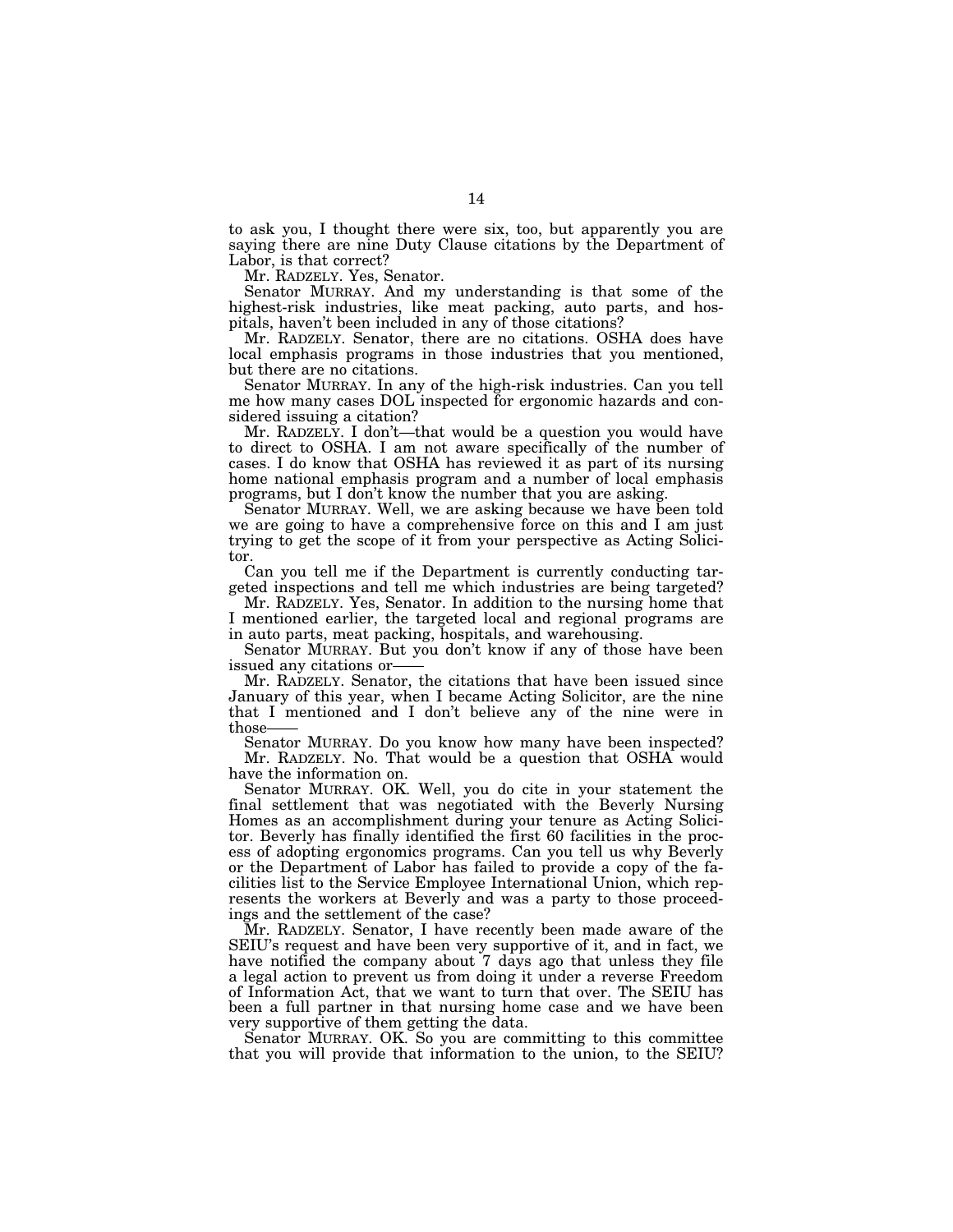Mr. RADZELY. We are, again, just so I am clear, in the event that Beverly does not file a reverse FOIA lawsuit, we will provide it probably this week or early next week. If they do file a reverse FOIA lawsuit, we will have to evaluate their claims. But I am committed to trying to get the information to them as quickly as possibly because they were a full partner in that resolution.

Senator MURRAY. General Duty Clause cases are often very expensive and time consuming and difficult. You cited the Beverly case in your statement. That is a case that took 10 years before the Solicitor's Office was able to reach any kind of settlement. Would you agree that enforcement under the General Duty Clause is no substitute for a strong enforceable standard?

Mr. RADZELY. Senator, I believe enforcement of the General Duty Clause will protect American workers and I believe the Department has learned a significant amount in terms of its prior experiences on ergonomics—

Senator MURRAY. Even though it takes 10 years to reach any kind of decision on it?

Mr. RADZELY. Senator, I think any time you are filing new cases, it takes longer. Once the case law is developed, it is much easier and much quicker to file cases. And I have no assurance under any particular standard that it would go quicker. There are cases under OSHA standards that take years to resolve themselves.

Senator MURRAY. Thank you very much, Mr. Chairman.

The CHAIRMAN. Senator Enzi?

Senator ENZI. Thank you, Mr. Chairman, and I appreciate your holding this hearing. I think it is extremely important that we get this nominee confirmed. Seldom do we have an opportunity to have someone come before us that has actually been doing the job. I have heard no fault with the job that he is doing. I am pleased with the record he developed in his previous position and the job that he is doing now.

I do have a complete statement that I would like to be made part of the record.

The CHAIRMAN. Of course.

[The prepared statement of Senator Enzi follows:]

# PREPARED STATEMENT OF SENATOR ENZI

Mr. Chairman, one of our most important duties on this Committee is to fulfill our Constitutional duty to provide our advice and consent to the President's nominees for those positions that fall under our jurisdiction. Today we will be reviewing the qualifications of his nominee for the Solicitor of Labor, Howard Radzely. This position is of great interest and importance to me personally because of my service as Chairman of the Subcommittee on Employment, Safety and Training.

The Department of Labor plays a critical role and has a great effect on the day to day lives of the American workforce as well as the operations of our business community. The Solicitor of Labor serves in a key position that ensures the Department is functioning effectively, efficiently, and on firm legal footing. As I reviewed Mr. Radzely's record, I was pleased to note his outstanding background that makes him highly qualified to continue to face the rigors of this position.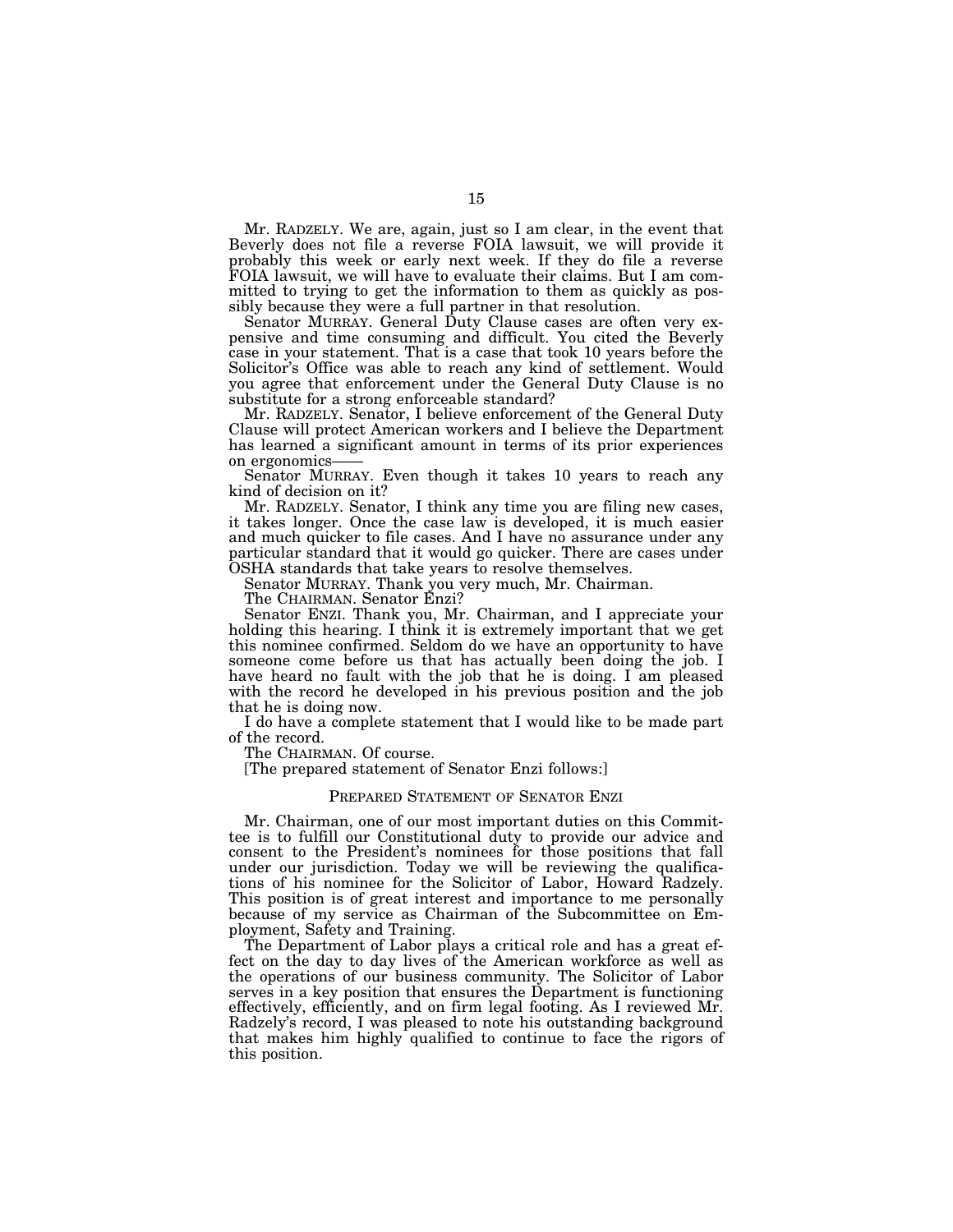Mr. Radzely is a magna cum laude graduate of Harvard Law School who worked in private practice, concentrating on labor and employment law, prior to joining the Department of Labor. He has been Acting Solicitor from June 2001 to January 2002, and again, since January 2003. During his service at the Department of Labor, Mr. Radzely has demonstrated his ability to be an effective Solicitor of Labor.

As our Committee considers this important nomination, we have to keep in mind the role of the Solicitor and his qualifications relative to the position he has been asked to fill. Therefore, we must note what the role of Solicitor is and is not.

The Solicitor of Labor serves two primary functions. First of all, the Solicitor is responsible for enforcing the nearly 200 statutes that fall under the Department's jurisdiction. Secondly, the Solicitor provides legal advice to the Secretary and agencies within the Department of Labor. The Solicitor monitors agency activities and provides legal advice to ensure that the Department's agencies and employees comply with applicable laws and regulations. The Solicitor advises rulemaking agencies about the legal implications of the rules they propose. The Solicitor's position is not a policy position. The Solicitor does not advise from an ideological viewpoint, but from a legal perspective.

As we consider Mr. Radzely's nomination, we couldn't have a better or more complete record. From his previous service we know the kind of individual Mr. Radzely is, and we also know how well he handles the responsibilities of a very demanding job. As Acting Solicitor, he has shown that he is indeed well-qualified to perform the functions that this position demands.

Mr. Radzely's has demonstrated his commitment to vigorously enforce the laws within the Department's jurisdiction. I believe his record speaks for itself on this key point.

During his service as Acting Solicitor, the Department of Labor filed suit against Enron, the Administrative committee, Kenneth Lay, Jeffrey Skilling and the outside members of the Enron Board of Directors for breach of fiduciary duty under the Employee Retirement Income Security Act (ERISA).

Part of the Department of Labor's comprehensive approach to reducing ergonomic injuries in the workplace is an enforcement program under the OSH Act's 'general duty' clause. Since becoming Acting Solicitor earlier this year, the Department has issued nine ergonomics citations under the general duty clause against companies in a wide variety of industries.

As I completed my review of the materials on Mr. Radzely's nomination and his already impressive track record of service, there was only one conclusion that could be drawn about his ability to continue to serve in this important capacity. Simply put, he has done and will continue to do an excellent job if given the chance. He knows the law and he knows the importance of enforcing it.

During today's hearing I look forward to evaluating this nominee based on his qualifications and suitability for office, not on policies developed outside of the Solicitor's purview. Our evaluation of Mr. Radzely's qualifications should not be confused with our evaluation of policies on which the Solicitor provides legal advice.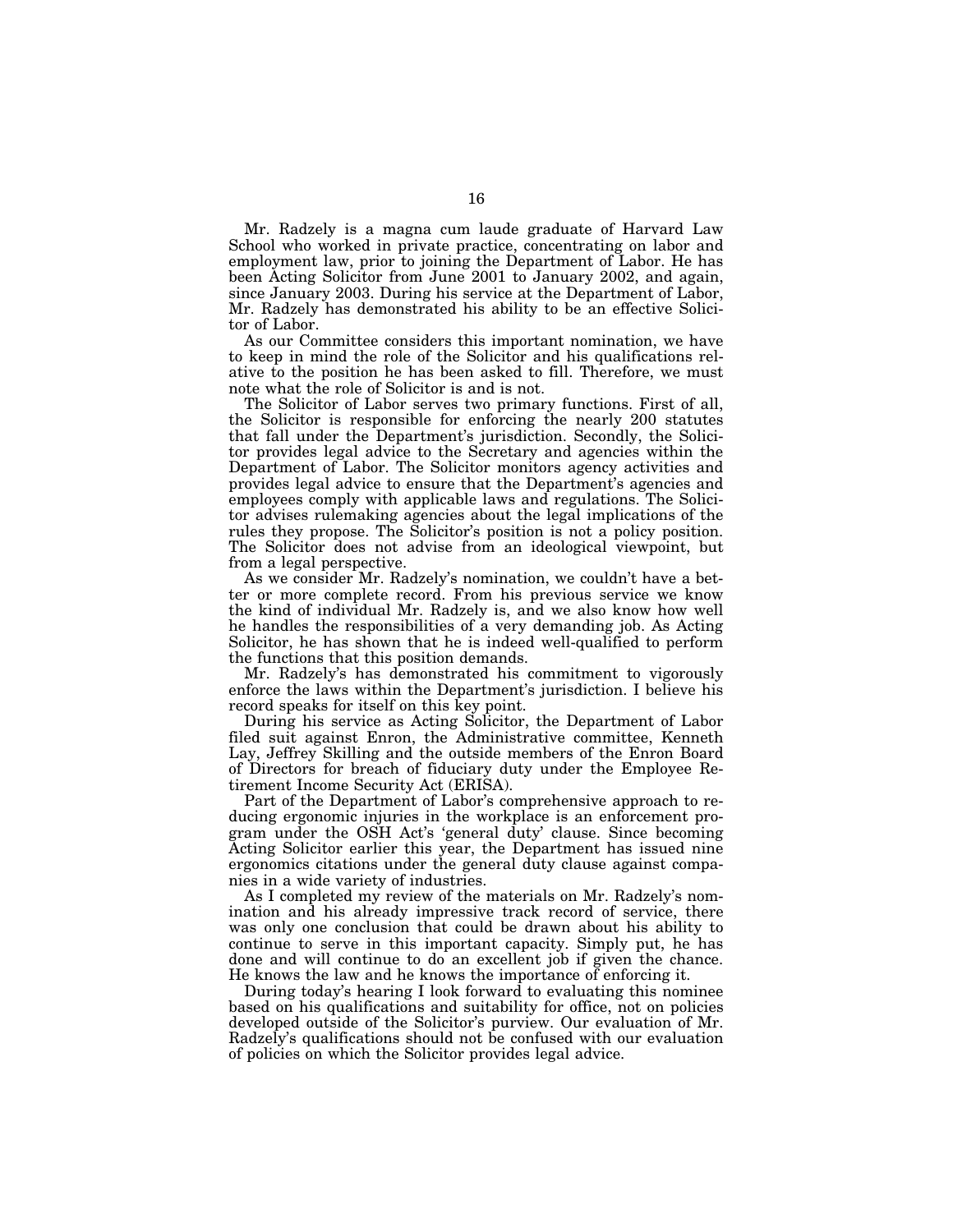The President has chosen an individual with excellent qualifications and sent him to us for our review and consideration. His choice of Howard Radzely is a good one, and I strongly support his nomination and confirmation by the full Senate.

Senator ENZI. I am impressed with your qualifications and suitability for the job. I do realize that your job is not the head of OSHA. Your job is not the head of the Department of Labor. I realize that, or I am pretty sure that you are not the one who is supposed to develop the policies or come up with initiating new regulations. Am I correct on that?

Mr. RADZELY. Yes, Senator.

Senator ENZI. Can you tell me what role you do play in the rulemaking process?

Mr. RADZELY. Yes, Senator. The Solicitor's Office's role in the rulemaking process is to ensure that all applicable rules, regulations, executive orders are complied with in the Notice of Proposed Rulemaking stage and that in any final rule, those statutes are complied with and the comments are carefully considered in developing a final rule.

Senator ENZI. Thank you. I appreciate some of the comments that the Senator from Massachusetts had earlier. It particularly caught my attention when he mentioned the Department of Labor and Generally Accepted Accounting Principles. I have been a little disappointed in all Federal agencies in their Generally Accepted Accounting Principles and with the audits that have been done in agencies and departments. I think we have a lot of room for improvement there.

We have subjected the corporations of this country to some real scrutiny, but we have kind of passed over our own, and by our own, I mean even the accounting that deals with the budgets for our offices. I tried doing some things when I first got here with that and found that that is kind of difficult.

I appreciate your putting the forms into the record. Since I have been here, I have mentioned that I wished that there was a lot more done with the forms. I have tried to get some compiled numbers. We require the businesses to make some compilations, but when it gets to the Federal level, there is not much done with them after that. I think that it would be a tremendous help when you are doing auditing and accounting, you try and find the worst first and I think there is some potential there for doing that and pursuing it. But in the 7 years I have been here through two administrations, I think there could be some room for improvement in that, drastic improvement.

I am glad you brought up uniformity of fines. I know that has been a tremendous difficulty. I have asked that there be some published fines so that we would have some uniformity across the Nation. Different States, especially State plan States, have different methods of evaluating it, and then, of course, in the non-State plan States, there is just a tremendous range also. I think there ought to be a little bit more uniformity in that and I think it would help in the enforcement. It would also help the companies, because they would have a little better idea of really what they are dealing with. Sometimes it would be easier to understand the penalties than it would be the rules, and then we could work backwards from there.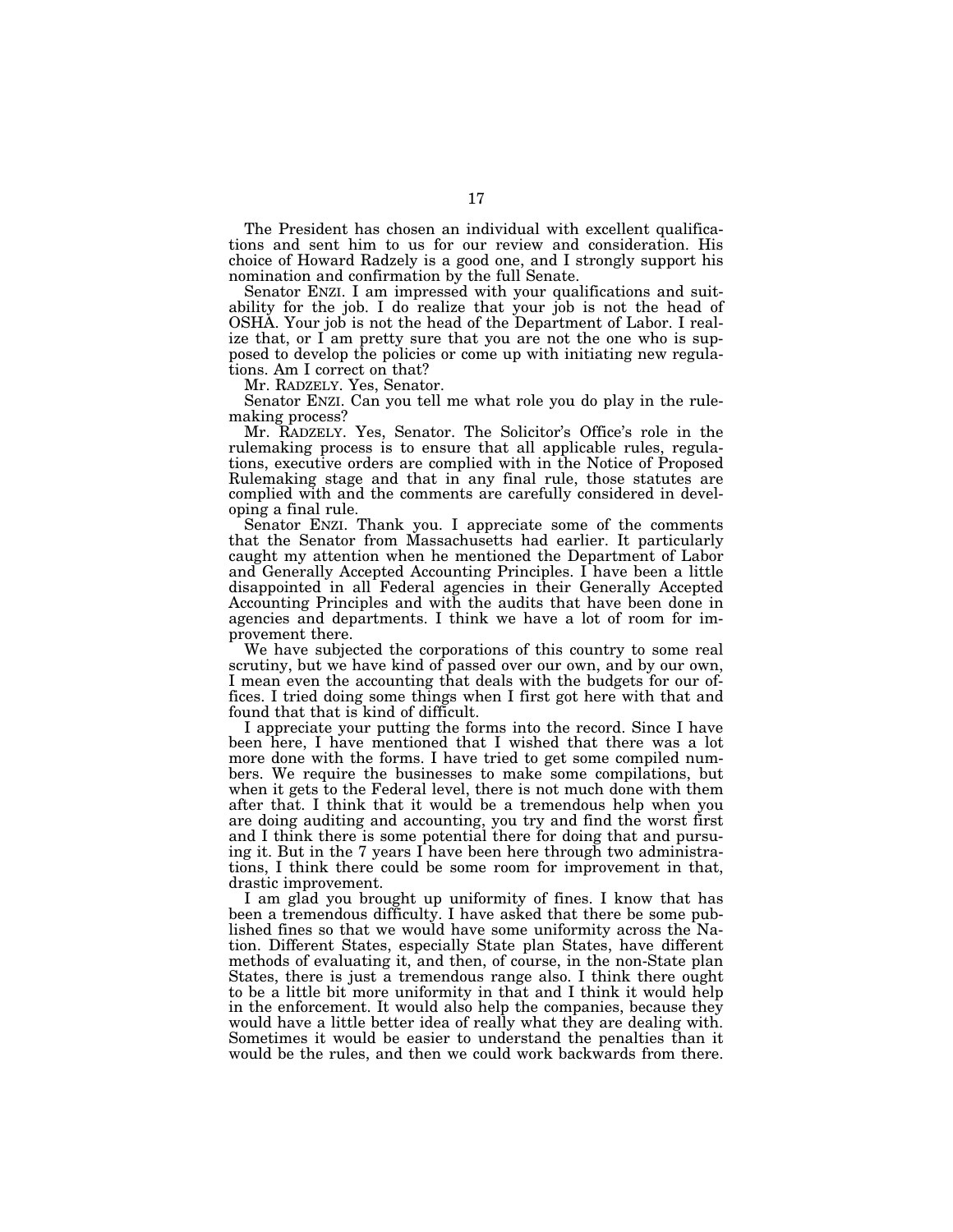When you mentioned TB tests, what it brought to mind was when I was in grade school, we used to get TB tests. They used to come in and put some little pin pricks on the back of our hand and then the next week when we went to school, they would have some nurse there that would evaluate whether the lump had grown or receded. I do recall that we don't do that anymore. I suspect that it is because there is less TB. So sometimes if we change it in the schools, we probably change it in the workforce, as well, not that it isn't an important thing to watch out for, but that there are changes.

Of course, the comments by the Senator from Washington about protective gear, I used to work with some of those safety issues and the difficulty wasn't as much in getting the safety gear for the employees as it was getting the employees to wear the safety gear when they had it. Of course, when an employee doesn't wear the safety gear, it isn't the employee that gets fined, it is the employer that gets fined, and if the employee doesn't wear it twice and they are inspected, then the employer is the bad actor.

So there need to be some things done on a responsibility area there, too, that I hope is built in at the same time that we work on who provides the equipment. I never ran into a problem with anybody understanding who was buying what, but I am glad that there is some work being done on clarifying that.

Again, I thank you for being here today to testify. It was delightful to look at your record and I look forward to your speedy confirmation.

Thank you, Mr. Chairman.

The CHAIRMAN. Senator Harkin?

Senator HARKIN. Thank you very much, Mr. Chairman.

Mr. Radzely, I apologize for being a little late. I did look over your statement earlier, however. I just wanted to cover a couple of areas with you, one being the issue of overtime.

Again, before I do that, I again want to stress that the Solicitor is not only the Department's lawyer but the workers' lawyer, and you don't disagree with that. You are the Department's lawyer, but you are the workers' lawyer, also.

Mr. RADZELY. Senator, yes. The Solicitor's Office brings cases on behalf of workers.

Senator HARKIN. Exactly. On workplace safety and health, workers depend on the Department of Labor because the laws do not provide workers with a private right of action to enforce their statutory rights. The Solicitor acts as the top legal advisor to the Secretary on virtually every policy, legislative, regulatory, and enforcement initiative of the Department or its agencies.

So again, I have some concerns about the role the Solicitor's Office has played—not you, since you haven't been there—but has played, specifically on the law that protects a 40-hour work week and overtime pay.

In March, DOL proposed a new rule that would essentially take away the overtime pay protection from millions of working Americans who currently have it. DOL officials said they simply wanted to simplify and update the rules that were part of the FLSA in 1938, but it appears they didn't just simplify the rules, they made them more vague than ever, allowing employers to easily reclassify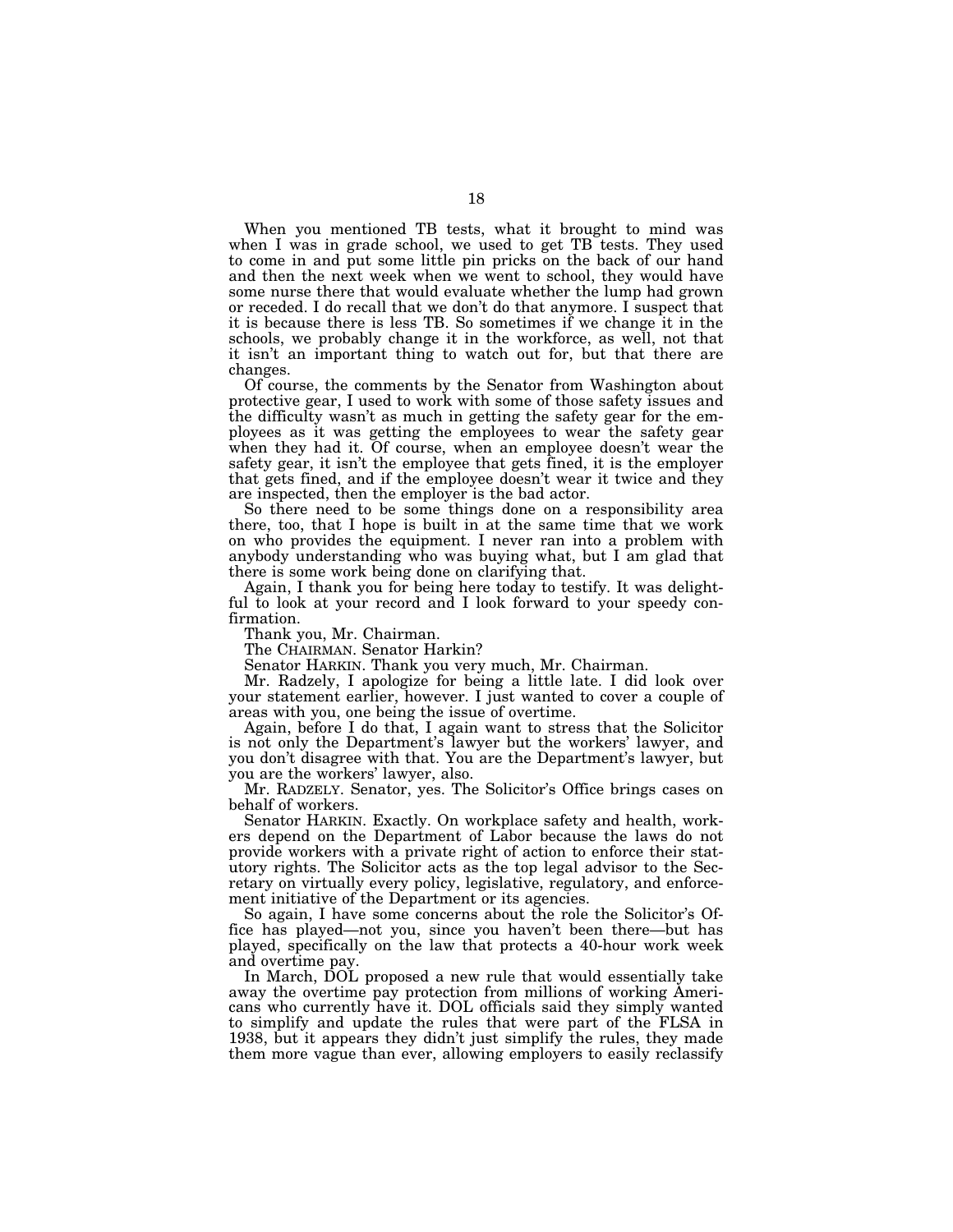workers to disqualify them from overtime pay protection and require them to work longer hours with pay.

Again, I don't understand how the Solicitor, who is supposed to be the workers' lawyer, would allow such an extreme proposal to go forward. Again, I am also concerned with the dropping enforcement and compliance of civil rights laws on Federal contractors, and I want to talk about that also.

But again, on the issue of overtime, wasn't it the intent of Congress and the President in 1938 to establish a 40-hour work week with few narrow exceptions under the Fair Labor Standards Act? That is my question. Wasn't that the intent? And isn't it your job as an advocate for the workers to insist that any exceptions to the 40-hour work week be narrowly limited as Congress intended?

Mr. RADZELY. Senator, Congress in enacting the Fair Labor Standards Act gave the Secretary of Labor authority to define these three particular exemptions, administrative, executive, and professional. I believe that as such, terms are defined and delimited from time to time by regulations of the Secretary of Labor. It is the Office of the Solicitor's job to ensure that any regulations, both the Notice of Proposed Rulemaking and any final rule, are consistent both with the Fair Labor Standards Act and, in particular, the phrase I just read, as well as the Administrative Procedures Act and some of the other Executive Orders and statutes that Senator Kennedy mentioned earlier.

Senator HARKIN. Let me see if I understand what you just said. You said you are to make sure that what they are doing is consistent with the exemptions of administrative, executive, and professional.

Mr. RADZELY. I apologize if I gave a confusing answer, Senator. No, the job of the Solicitor's Office is to make sure that any proposed regulation is consistent with the language, quote, ''as such terms are defined and delimited from time to time by regulations of the Secretary of Labor.'' In that, Congress essentially delegated to the Secretary of Labor decisions as to how those three particular exemptions should be defined.

Senator HARKIN. But again, I go back to what I initially asked. Was it not the intent of Congress at that time to narrowly limit—I mean, it wasn't a broad exemption, it was to narrow them down at that time, and that is the way it has—has that not been the way it has been implemented since 1938? A narrow exception is put in there by Congress.

Mr. RADZELY. Senator, the exception—the words of the language give the Secretary of Labor the authority to define those terms.

Senator HARKIN. In your written responses, you said you reviewed the proposed regulations for compliance with the Fair Labor Standards Act, is that correct?

Mr. RADZELY. Yes, Senator. That is correct.

Senator HARKIN. In your written responses, you also say that the Secretary of Labor has authority to define the terms executive, administrative, and professional employees, what you just said here. Are you suggesting that the Secretary has unlimited authority to define those terms?

Mr. RADZELY. Senator, I am not suggesting that the Secretary of Labor has unlimited authority, but what I did indicate in my writ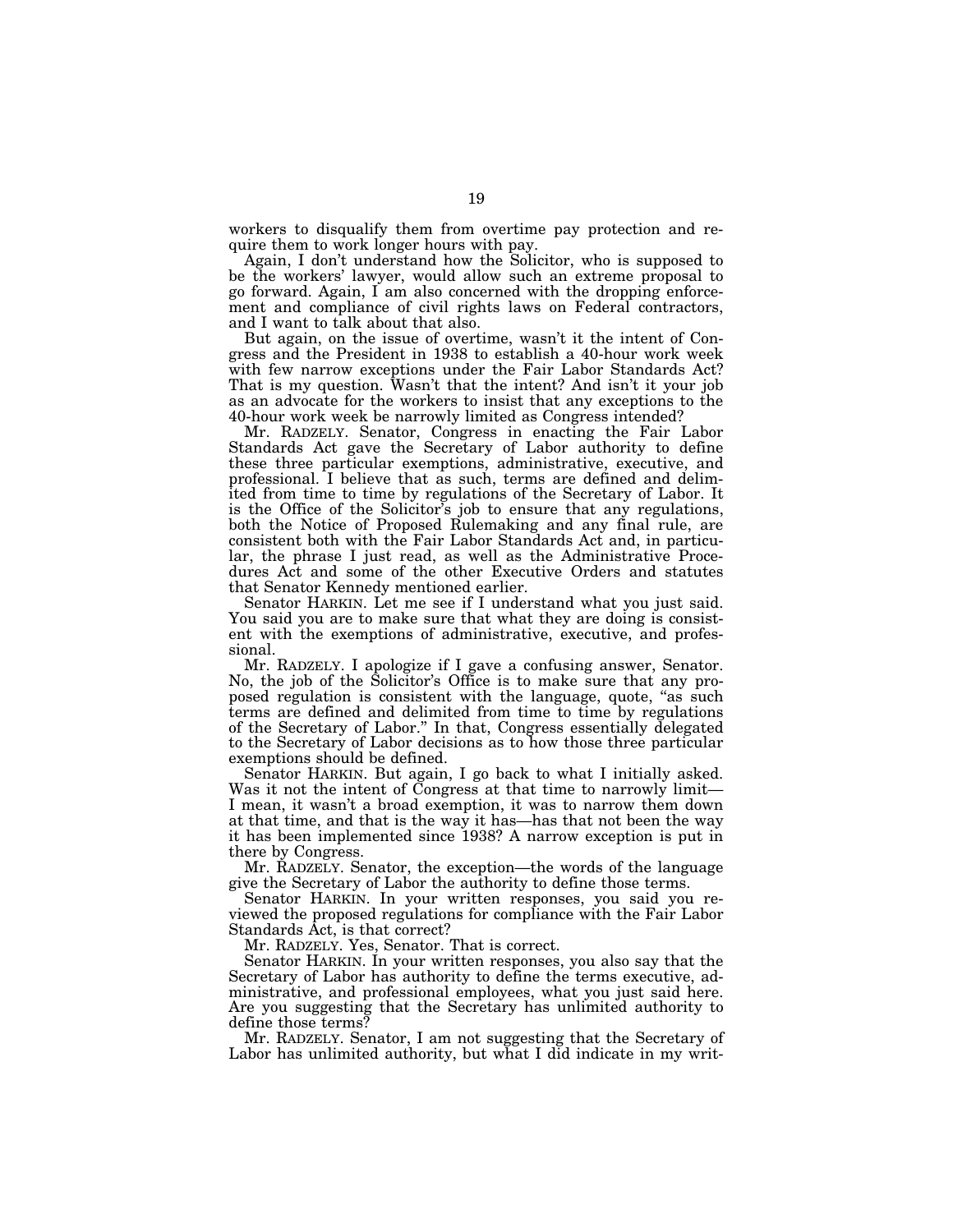ten responses was that the Solicitor's Office did review the

Senator HARKIN. Mr. Radzely, if the Secretary does not have unlimited authority to define what is executive, administrative, or professional, what are the limits?

Mr. RADZELY. Senator, again, I would have to react to a specific proposal. The Solicitor's Office did review the proposed regulation and determined that it was consistent both with the Fair Labor Standards Act and other applicable laws, Executive Orders, and other regulations.

Senator HARKIN. Well, again, I have got to figure out, what are the limitations? If it is not unlimited, you are saying the limitations are what you define them to be at any point in time, is that right?

Mr. RADZELY. No, Senator. Again, we would have to take a look at a specific proposal and——

Senator HARKIN. Well, we have a specific proposal.

Mr. RADZELY. And the Solicitor's Office did look at that specific proposal and determined that the proposal was consistent with the Fair Labor Standards Act. And again, we are in the comment period now. We have received, I believe it is some 78,000 comments—— Senator HARKIN. A lot of comments.

Mr. RADZELY. —and the Employment Standards Administration will be reviewing that and the Solicitor's Office will review any decisions that they make for consistency with all applicable rules and regulations, most particularly the Administrative Procedure Act.

Senator HARKIN. I know this is not within your purview, but this is just my comment, the fact that I find it very strange, indeed, that a rule that affects so many people in this country—a proposed rule that affects so many people in this country, not one hearing was held on it. Not one public hearing was held by the DOL anywhere in the United States on this. I find that just astounding. I mean, I can see some rules that don't affect a lot of people that are minor in nature, you don't have to have public hearings. But something like this, I find almost to the point of being bizarre that not one hearing was held.

But let me get back to the limitations, Mr. Radzely. Isn't one limitation on this authority, one limitation on the authority of the Secretary to define this, isn't one limitation the fact that Congress clearly did not intend for the FLSA's 40-hour work week to be limited only to low-income workers? Do you agree that it would be inconsistent with the FLSA, for example, for the Secretary to issue regulations that have the effect of bringing every worker earning more than \$22,100 within the exceptions to the 40-hour work week? Do you want me to repeat that?

Mr. RADZELY. Yes, would you.

Senator HARKIN. Do you agree that it would be inconsistent with the FLSA for the Secretary to issue a regulation saying that every worker in America who earns over \$22,100 a year is in the exception to the 40-hour work week?

Mr. RADZELY. And thus would not be entitled to overtime? Senator HARKIN. Yes.

Mr. RADZELY. You are saying every worker earning over \$22,100?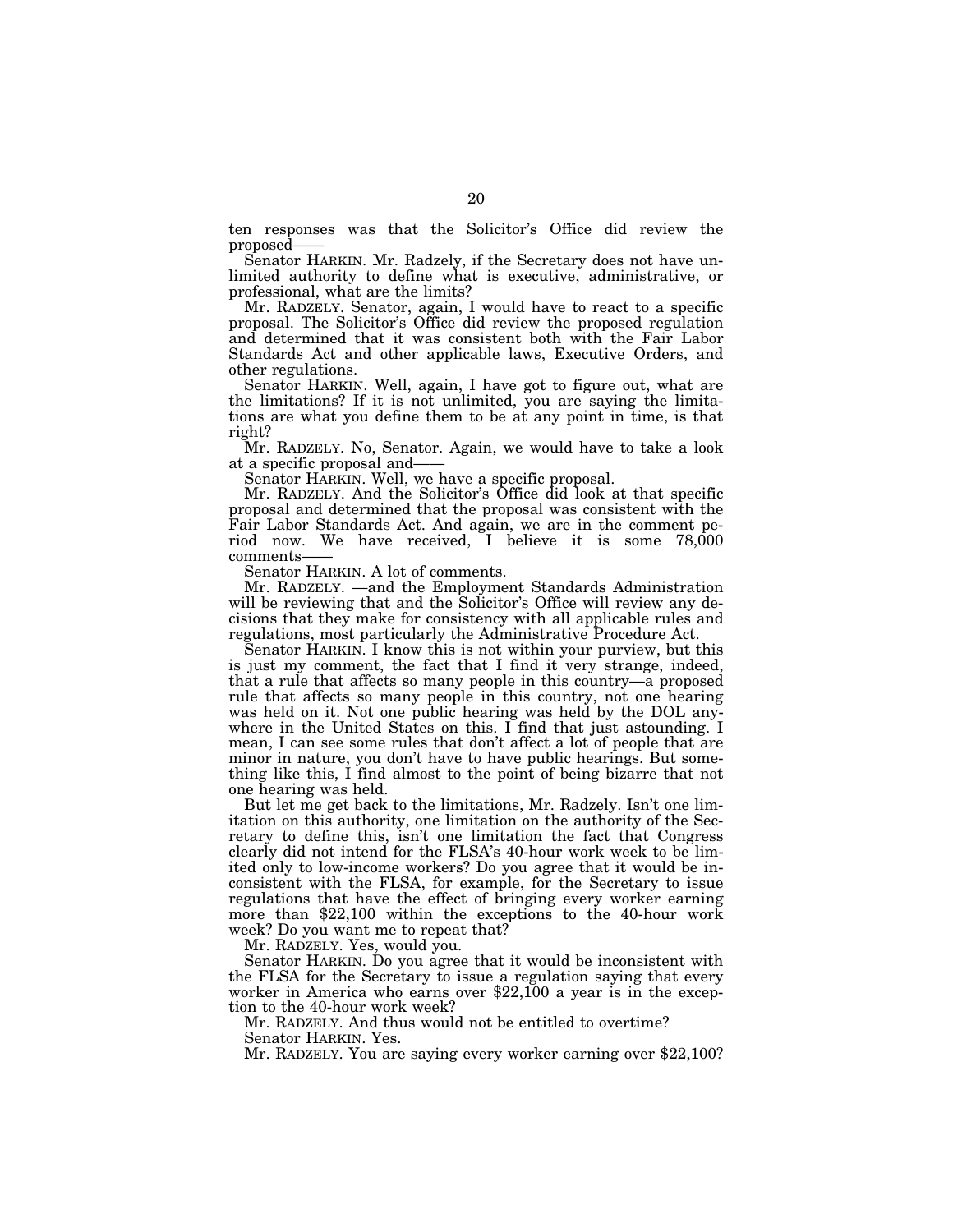Senator HARKIN. Yes.<br>Mr. RADZELY. Senator

Senator HARKIN. Would that exceed her authority or his authority?<br>Mr. RADZELY. I would want to think about it more, but yes, I be-

lieve it likely would. If it were just anyone over \$22,100, that probably would exceed the Secretary's authority.

Senator HARKIN. So that would be a limitation. Isn't another limitation the fact that Congress clearly did not intend for these exceptions to be based solely on income? Again, do you agree that it would be inconsistent with the FLSA, for example, for the Secretary to issue regulations that disqualify from overtime protection every worker earning more than, say, \$65,000, regardless of the worker's job duties?

Mr. RADZELY. Again, Senator, I would want to specifically study any particular proposal, but my initial reaction is if the only requirement were making \$22,100 or whatever the dollar figure was, that likely would be inconsistent with——

Senator HARKIN. So someone earning more than \$65,000 a year is not just automatically disqualified from overtime? It depends, again, upon what their job is?

Mr. RADZELY. Yes, Senator, I think that likely is right. Again, I

Senator HARKIN. So that would be a limitation. OK. I have just one more. Isn't another limitation the fact that Congress intended for these exceptions to apply only to a narrowly-limited class of individuals? Again, do you agree, Mr. Radzely, that it would be inconsistent with the FLSA, for example, for the Secretary to issue regulations that disqualify from Federal overtime protection 90 percent of workers earning more than \$22,100 a year? Again, do you agree it would be inconsistent for the Secretary to issue regulations that would automatically disqualify from overtime protection 90 percent of workers earning more than \$22,100 a year?

Mr. RADZELY. I am sorry, Senator. I am not sure I understand how you get to the 90 percent of workers over \$22,100–

Senator HARKIN. Well, what I am saying, Congress intended for exceptions to apply to a narrowly-limited class. I am asking you, do you agree that it would be inconsistent with FLSA if the Secretary were, for example, to issue regulations that would just disqualify 90 percent of people earning more than \$22,100 a year?

Mr. RADZELY. Again, Senator, I am not sure I understand your question. I believe, and again, I would want to study it more, but I think that a pure salary test, accepting the hypothetical of your earlier questions, \$22,100 or whatever it is, would likely be inconsistent with the authority in the Fair Labor Standards Act. But I am not sure I understand-

Senator KENNEDY. Would the Senator yield?

Senator HARKIN. Yes.

Senator KENNEDY. He is talking about the duties requirement. You can emasculate the overtime provisions by altering and changing the duties requirement. You have two different items. One, you have the level of the wages, and two, you have the duties requirement, and if you redefine those duties requirements, you can redefine overtime right out of the Act. That is what I think is beginning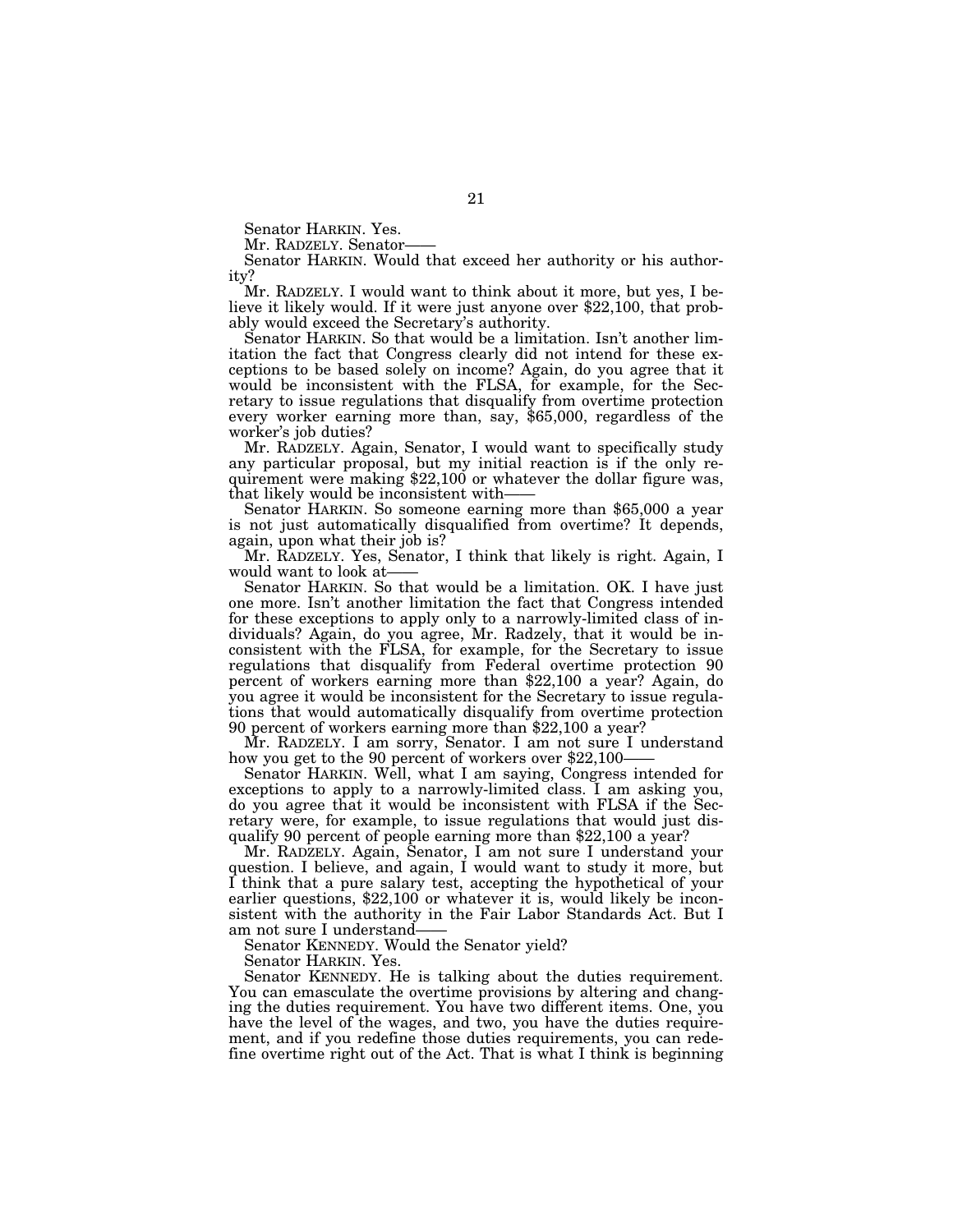to happen. I mean, we have a difference on that, but at least that is what I thought that the Senator was trying to ask.

You say that you have the authority to issue the regulations. You have the power to do it. You have compliance requirements, which I don't think have been myself lived up to, which we have been over earlier and I won't go over now. But if you keep redefining the duties requirement, you can effectively emasculate the whole over-

time issue.<br>I apologize-

Senator HARKIN. No, the Senator correctly sort of embellished what I was saying, and he is right. If the Secretary issued a rule that redefined these duties to the point where 90 percent of the workers making more than \$22,100 a year were barred from overtime, do you feel that would be inconsistent with the FLSA?

Mr. RADZELY. Senator, again, accepting the premise of your hypothetical, I would need to look at how that rule was defined. The Fair Labor Standards Act isn't in terms of percentages. It talks about as the terms executive, administrative, and professional are defined and delimited from time to time, so I would need to know how the proposal attempted to define those-

Senator HARKIN. But if we looked at the effect of it, I think that is what we were saying. If we looked at the effect of it and the effect was to exclude 90 percent or 80 percent or 70 percent or whatever automatically, again, it is my feeling that it would be inconsistent with the FLSA. The rule sort of swallows up or does away with the FLSA by changing the rule, as Senator Kennedy said, and I just wanted to get your thoughts on that.

Again, I think you see where I am coming from. I just think that the proposed rules that came out and the reason they got so many comments on it is an overreaching. It is something that Congress never clearly intended. We limited the power of the Secretary. And by changing this, it just basically makes her power, or his power, whoever the Secretary is, unlimited in this area. And yet, you say, and my question to you did say that there were limitations. It is not an unlimited power. But if the Secretary redefines the duties so that it exempts 90 percent of the workers, that is almost an unlimited power.

The CHAIRMAN. I think he responded to your point and I think you made the point.

Senator HARKIN. I appreciate it. Thanks, Mr. Chairman.

The CHAIRMAN. And I think you have got a hearing to make your point again on Thursday.

Senator Clinton?

Senator CLINTON. Mr. Chairman, I think, Mr. Radzely, that you understand our concerns, because clearly, we are a nation that believes in the rule of law. It is very difficult to follow the logic behind this rule change, which seems to be a grab for power by the Secretary, albeit on behalf of the administration, with respect to issues that have not been legislatively addressed.

The Fair Labor Standards specific language seems to run absolutely counter to what the implications and effects of this rule change would be in the real world, and that is very troubling, because if you look at the people who do work overtime in our country, police officers and firefighters and health technicians and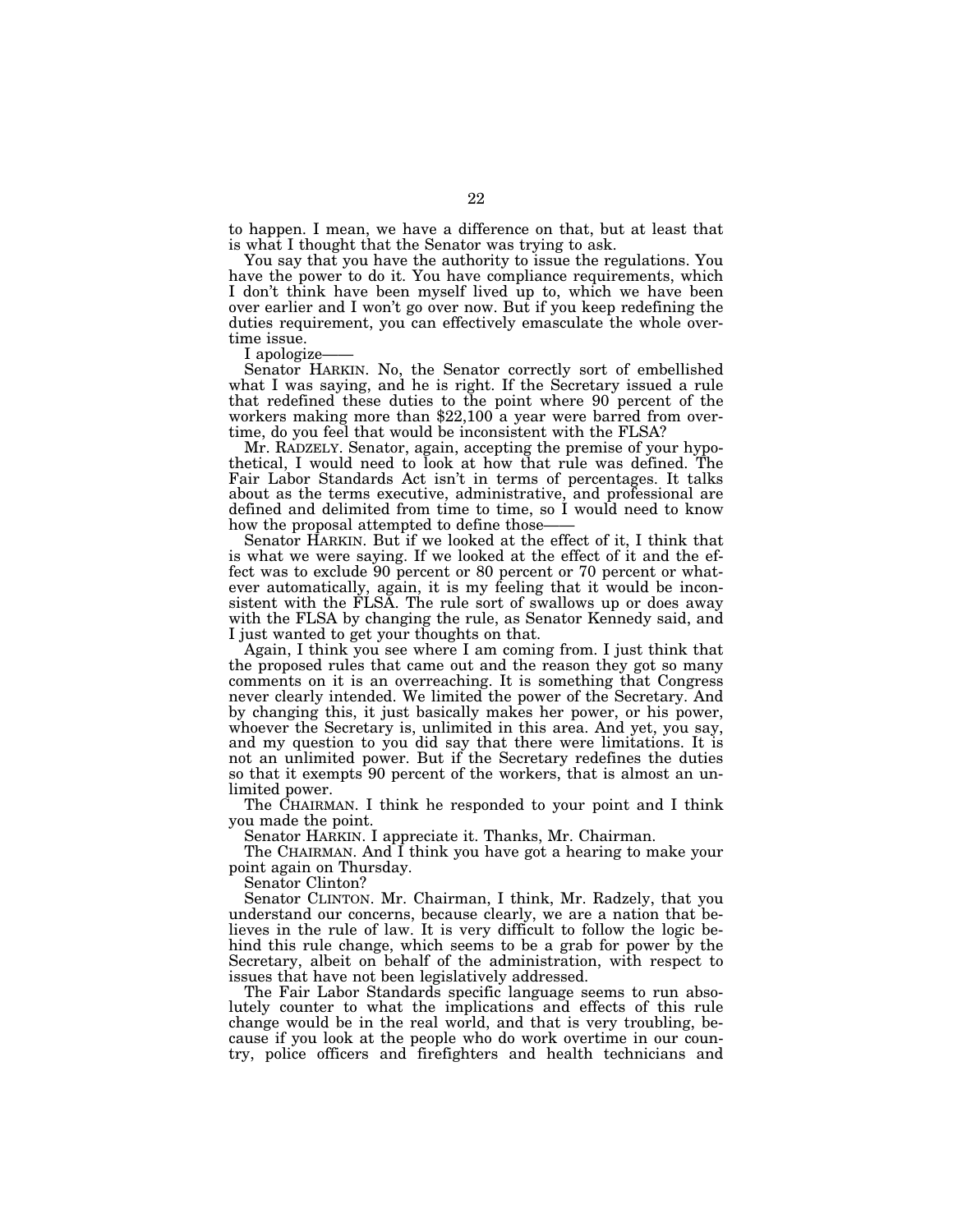EMTs and paralegals and all kinds of people, millions and millions of people, for people who do work overtime, their overtime pay constitutes 25 percent of their wages.

I don't think anyone in this Congress believes we should in any way diminish the income by 25 percent of literally millions of people on the basis of a rule change. That is not the appropriate province of the Secretary, and as the nominee for Solicitor, we view your responsibility in this matter to be paramount. I mean, you are the Secretary's lawyer, in effect, as well as the defender and enforcer of workers' rights.

We are talking about eight million people being affected by this rule, and I know that the Department has put out other figures, but any independent analysis about who will be affected with, in effect, these changes is as high as eight million people, and I don't think any of us want to face our firefighters and our police officers, to say nothing of reporters, who are going to have 25 percent of their income at risk.

So this is an incredibly serious matter, and as the questioning from both Senators Kennedy and Harkin suggested, it is very difficult to understand where the Secretary is getting the authority to do this, to, in effect, through rule changes, redefine executive, administrative, professional, the duty test, the salary limits. It is just not in there.

So we will look for cooler heads to prevail on this matter, although I suppose if you want the administration and the President to stand for reelection with eight million folks, including a lot of police officers and firefighters, being told their income has been cut by 25 percent, I suppose that is a choice you can make. I would not advise it.

I have a very specific question, and that is concerning the New York City Employment and Training Administration Office, which oversees job training programs for approximately 200,000 people annually at one-stop job centers and manages as many as  $400,000$ unemployment insurance claims per week. The Department of Labor has decided to subsume this office into the Boston office, and with all due respect to my colleague, the ranking member, I am not at all convinced that this will be the best decision on behalf of the people and the workforce in New York.

It seems inefficient and inexcusable to relocate the ETA office that serves New York City more than 200 miles away. There are a lot of people who are dependent on public transportation in that city. There are people who cannot possibly afford to get on an airplane, a train, or a bus to go to Boston to deal with their unemployment claims.

I have written to Secretary Chao twice to ask her to reconsider this ill-conceived idea. She has responded that the move will not affect service but instead will make the offices more effective, but she does not cite any analysis to really back up this point.

Now, I realize you may not have been directly involved in this decision, but I would appreciate it if you would explain to me in writing, in response to this question, how this move could possibly make the office more effective for the people of New York City, the hundreds of thousands of them who are under the supervision or at least required to deal with this Department, and I would like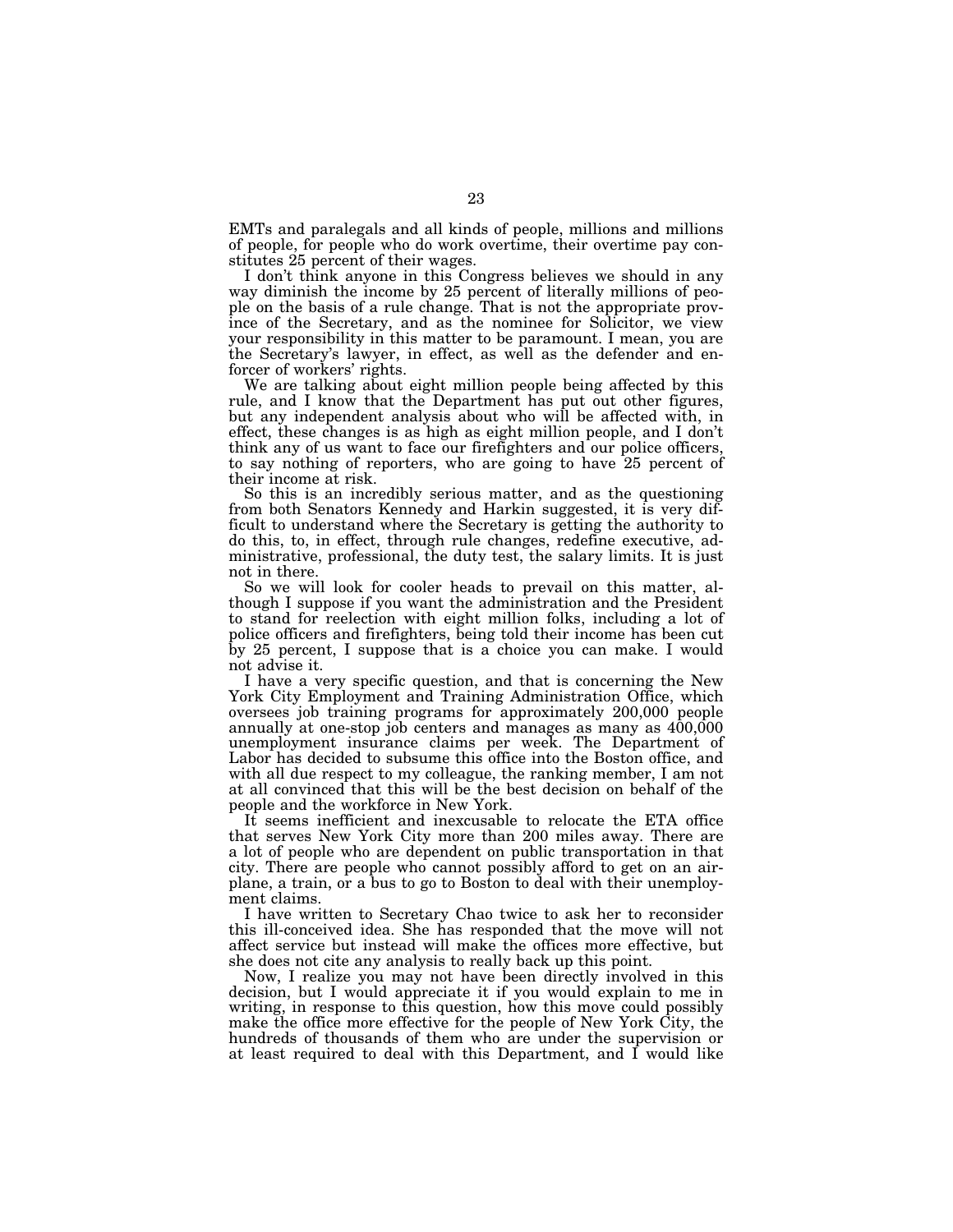to know why the Department thinks it is an appropriate move, given that New York City has been in recession since September 11, has an employment rate of 8.1 percent citywide, higher than that in several of our boroughs, and directly and direly needs the employment and training services provided by the ETA. So I would appreciate that response in writing, Mr. Radzely.

And on another issue, with respect to the LM2 regulations, you have said that lawyers in the Solicitor's Office have been working with the Office of Labor Management Standards on the LM2 rules to ensure that any decisions regarding the final rule consider all the comments in the record, that they are supported by the record, consistent with the Labor Management Reporting and Disclosure Act, the Administrative Procedures Act, and all other applicable statutes, regulations, executive orders, and case law.

I assume the Regulatory Flexibility Act, which looks at the impact of rules on small entities, and Executive Order 12866, which requires agencies to describe the costs and benefits of proposed rules for rules with an economic impact of \$100 million or more, the Executive Order requires a formal economic analysis, are two of those laws. So I would look to you to assure that the Regulatory Flexibility Act and Executive Order 12866 are part of your analysis.

Let me ask you, why hasn't the final rule been issued? Any insight you could give us on that?

Mr. RADZELY. Yes, Senator. The Department is currently reviewing the some 36,000 comments that it received on the rulemaking and is carefully analyzing them. The Office of Labor Management Standards and the Employment Standards Administration are working on that, and I don't have a timetable for when they are going to complete that.

Senator CLINTON. Do you know if the proposed rule has been reviewed for its conformance with the Regulatory Flexibility Act or the Executive Order I referred to?

Mr. RADZELY. Yes. Attorneys in the Solicitor's Office did review that analysis prepared by the ESA for compliance with those acts and the Executive Order.

Senator CLINTON. And will you provide that analysis to this committee so that we could also review it?

Mr. RADZELY. Senator, I believe in response to a written question from the committee, I did provide the analysis that the Solicitor's Office reviewed from the Employment Standards Administration.

Senator CLINTON. But in our review of that, there were no specific studies or estimates on the economic impact of the rule on small entities, so perhaps there is some additional information that has been developed that could be provided.

Mr. RADZELY. Senator, there undoubtedly will be additional information prepared with the final rule because there were a significant number of comments, obviously, on some of the analyses that you mentioned.

Senator CLINTON. We have no evidence in your testimony or in any other submission from the Department that there was an economic analysis conducted in conformance with Executive Order 12866.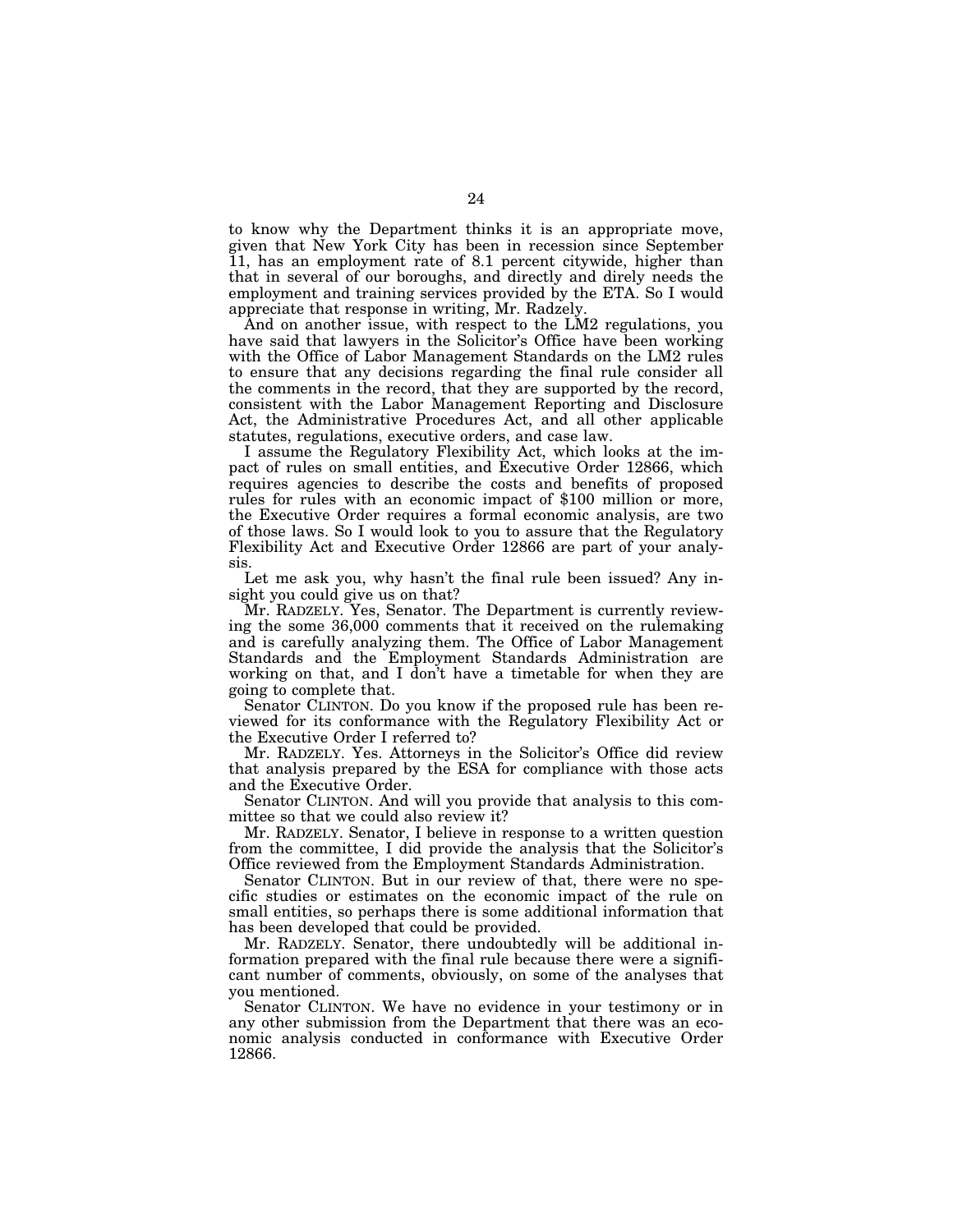Mr. RADZELY. Senator, I believe the determination by the Employment Standards Administration was that it would not have an effect of more than \$100 million, and therefore-

Senator CLINTON. But there are two different standards, Mr. Radzely. There is a small firm or entity impact standard and then there is a larger standard.

Mr. RADZELY. Yes, Senator. I believe the larger standard you are referring to would be the Regulatory Flexibility Act and the Regulatory Flexibility Analysis, which the Department, and the Employment Standards Administration in particular, did prepare. I believe there were specific costs and estimates in those and we did receive comments on whether those estimates were consistent with what the experience of the commenters.

Senator CLINTON. Well, if I could, I would like to submit in writing our assessment and analysis of what we have received from you and on behalf of the Department raising some additional questions, because that is not my perspective on what has been done. So we will submit that to you and expect to have answers with respect to our questions.

[The information was not received by press time.]

Senator CLINTON. Thank you.

The CHAIRMAN. Senator Reed?

Senator REED. Thank you very much, Mr. Chairman. Welcome, Mr. Radzely.

I just want to go back to some of the regulatory analysis that is underlying the overtime rule that Senator Clinton, and I think others have talked about also. First, is it your view that, generally, people who work overtime should receive additional compensation and that exceptions to that general rule should be narrowly construed?

Mr. RADZELY. Senator, the Secretary of Labor, as defined in the Fair Labor Standards Act, has the authority and responsibility to delimit from time to time the terms administrative, executive, and professional.

Senator REED. Thank you, but that doesn't respond to the question. Do you think the presumption is that most people should be granted overtime if they work over 40 hours a week and that there are certain limited exceptions, so those exceptions have to be narrowly construed? It is this issue of construction, not what her authority is.

Mr. RADZELY. Senator, again, it is the Congress specifically stated that the Secretary of Labor needs to define and delimit executive, professional, and administrative, and those positions are exempt from the overtime requirements.

Senator REED. So the Secretary can say, anyone who makes over \$50,000 a year basically must be an executive, since I would suspect that is high above the average wage in America.

Mr. RADZELY. Senator, again, I think that there would need to be—a pure salary test likely would not be consistent with the Secretary's statutory authority because that is limited to defining administrative, executive, and professional employees.

Senator REED. So someone who supervises one other person can be an executive?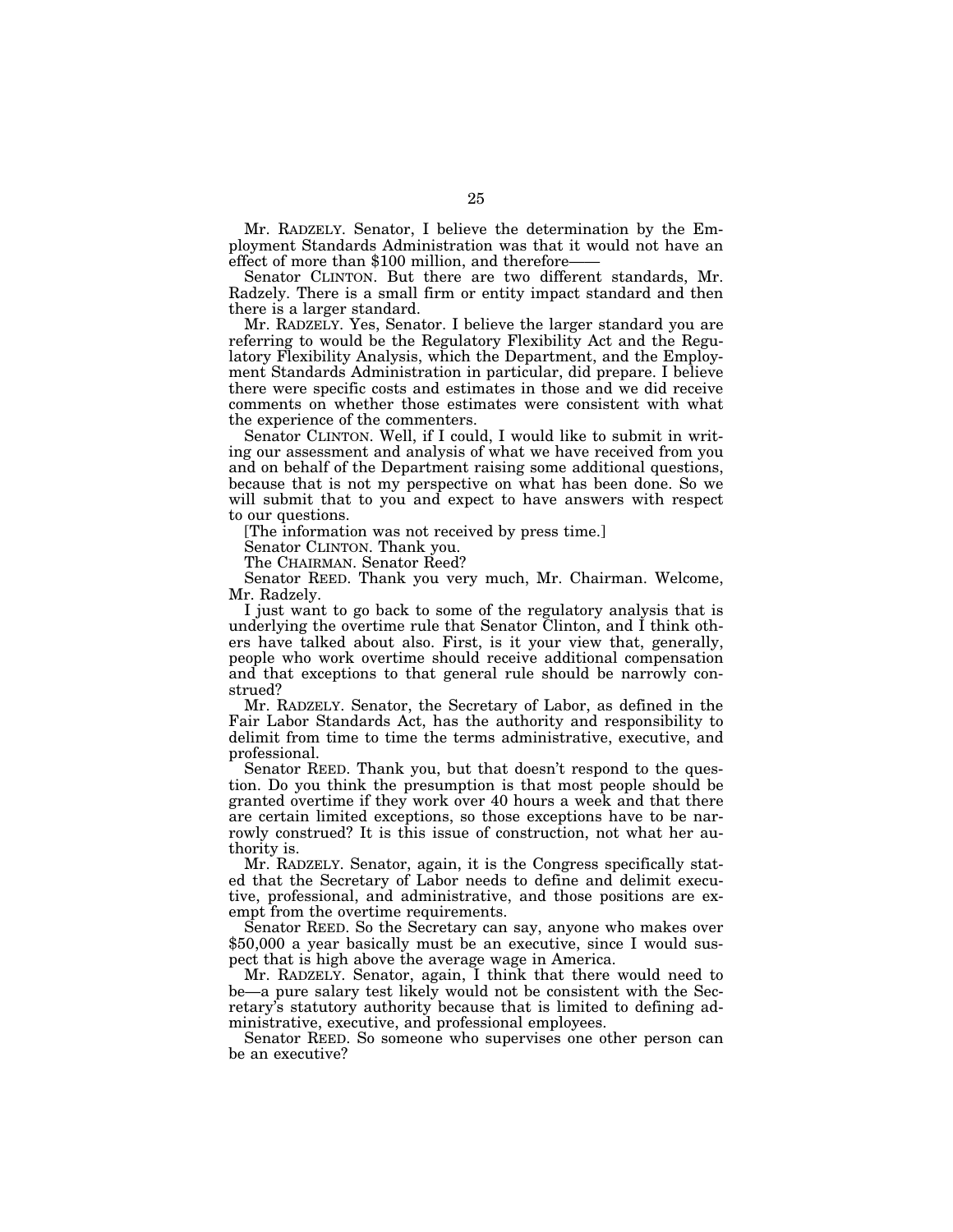Mr. RADZELY. Senator, I believe under the Department's proposal, which didn't change this requirement, it is one of the tests for executive is supervise two or more individuals.

Senator REED. So you could be making \$35,000 a year, supervising two people, a wage earner, and be denied overtime.

Mr. RADZELY. Senator, there are other requirements in both the current rule and the proposed rule.

Senator REED. OK. Very good. That just goes back to the question I asked initially. How broad is the ability of the Secretary to include people as executives or exclude them, which goes to the basic sort of premise, is this a narrowly construed exception that deals with very special cases where someone has all of these characteristics, relatively high salary, significant responsibilities, or is this something that is so amorphous the Secretary can sort of at whim say, well, that is an executive, that is an administrator-

Mr. RADZELY. Again, Senator, any decisions made by the Secretary are reviewed—would be potentially reviewable in court-

Senator REED. That is obvious, but what is the answer to the question? What is your view about whether this is an exception that should be narrowly construed or whether it is one that should be broadly construed, because that is at the heart of what the Secretary is doing.

Mr. RADZELY. Senator, I believe that Congress, in drafting the statute and this particular exemption, gave the Secretary the authority to define those terms.

Senator REED. Broadly.

Mr. RADZELY. Those terms were not defined. Senator, I believe legally, the Secretary could define it broadly, again, accepting the hypothetical. Obviously, the Department believes there are substantial benefits to its proposal by employees.

Senator REED. Well, I would think the Department might find that for thousands and thousands of wage earners, they would find that to be very unattractive. Senator Clinton mentioned firefighters and police officers, many of whom supervise several people. Many of them have reasonably good compensation levels but see themselves as protected by this law. In my view, you keep referring to what Congress says, in my view, this should be a narrowly construed exception generally providing that people who work for wages and who work overtime, past 40 hours a week, should get overtime pay, and obviously, you don't think the Secretary has that view.

Mr. RADZELY. Senator, I think as the Secretary has indicated and the Department has indicated, the Secretary believes that the proposal has substantial benefits for employees. And again, I should caution——

Senator REED. For the employees who lose their overtime?

Mr. RADZELY. Senator, the Department did an analysis and it determined that 1.3 million low-wage workers would be guaranteed overtime under this proposal.

Senator REED. All right. According to your analysis, as I read it, there are 645,000 paid hourly workers working overtime in occupations with exempt administrative and professional duties that could be converted to salaried employees. Is that correct?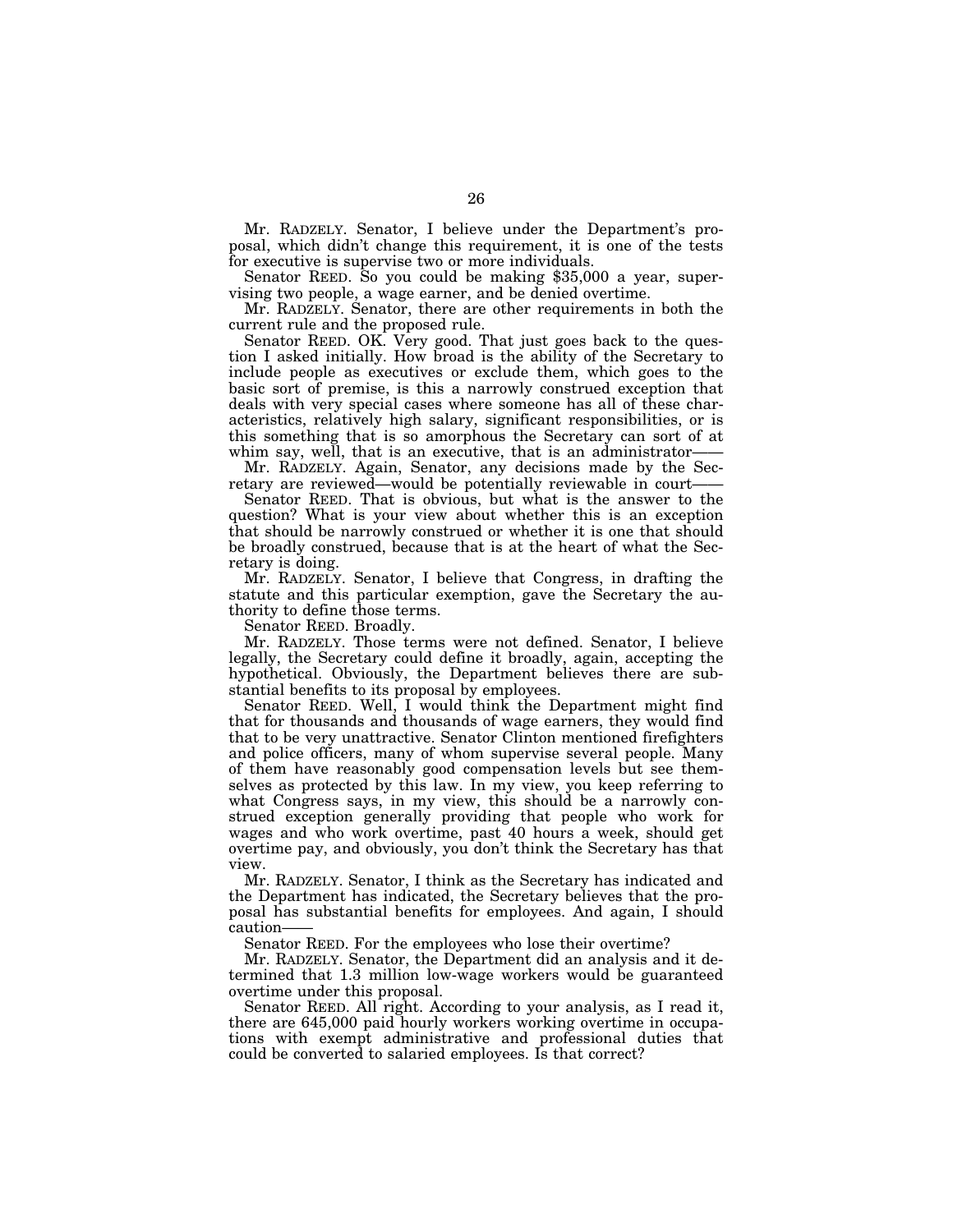Mr. RADZELY. I believe that is part of the Department's analysis, yes, Senator.

Senator REED. Right. But it just strikes me in terms of just the analytical approach here is that those are the people, as I read this, that are currently receiving overtime. Isn't there a logical category of people that are entitled to overtime that don't receive it, and why shouldn't that number, rather than the 644,000, be the figure that you use to do your analysis?

Mr. RADZELY. Senator, I am not sure I understand specifically what all of these numbers mean. Again, that analysis would have been prepared by the Employment Standards Administration.

Senator REED. OK. As I understand, also, in terms of the analysis, Deputy Assistant Secretary for ESA Mark Wilson and Fred Reuter, the chief analyst for CONSAD, which is the DOL contractor that prepared the regulatory analysis of the proposed rule, claim that the Solicitor of Labor prevented them from answering questions about the rule's regulatory impact, talking about numbers. Can you tell us why you or your staff prevented the agency and CONSAD from answering factual questions such as which occupations are included in the estimate of professional employees who would lose overtime protection?

Mr. RADZELY. I am sorry, Senator. I am not sure I understood your question. Can you repeat it?

Senator REED. Certainly. Deputy Assistant Secretary for ESA Mark Wilson and Fred Reuter, chief analyst for CONSAD, the DOL contractor that prepared the regulatory analysis of the proposed rule, claim that the Secretary of Labor—Solicitor of Labor, excuse me, prevented them from answering questions about the rule's regulatory impact. Can you tell us why you or your staff prevented the agency and CONSAD from answering factual questions such as, quote, ''Which occupations were included in the estimate of professional employees who would lose overtime protection?'' Mr. RADZELY. I am sorry, Senator. I am just not aware of what

they are referring to. That was—I don't believe that was any advice that I personally gave.

Senator REED. Well, can you make yourself aware of what they are talking about and inform the committee of why you would, at least under their view, interfere with the simple fact gathering?

Mr. RADZELY. I would be happy to, Senator.

Senator REED. Thank you.

The CHAIRMAN. Thank you. Senator Kennedy has a couple of follow-up questions and then we will finish the hearing up.

Senator KENNEDY. Just in response to the question of Senator Clinton, you said that the effect would be less than \$100 million, so a full economic analysis is not necessary. But your submissions to OMB indicate that this is an economically significant rule. I have got it right here, economically significant rule.

Mr. RADZELY. Senator, are you referring to the LM2?

Senator KENNEDY. Yes. This is on the L2.

Mr. RADZELY. Well, Senator, I may have misspoken. Again, I didn't prepare that analysis. My recollection was that it was a significant rule, which there are two—my understanding is there are two criteria under which under 12866 there would be OMB review. One is an economically significant rule, which I believe is \$100 mil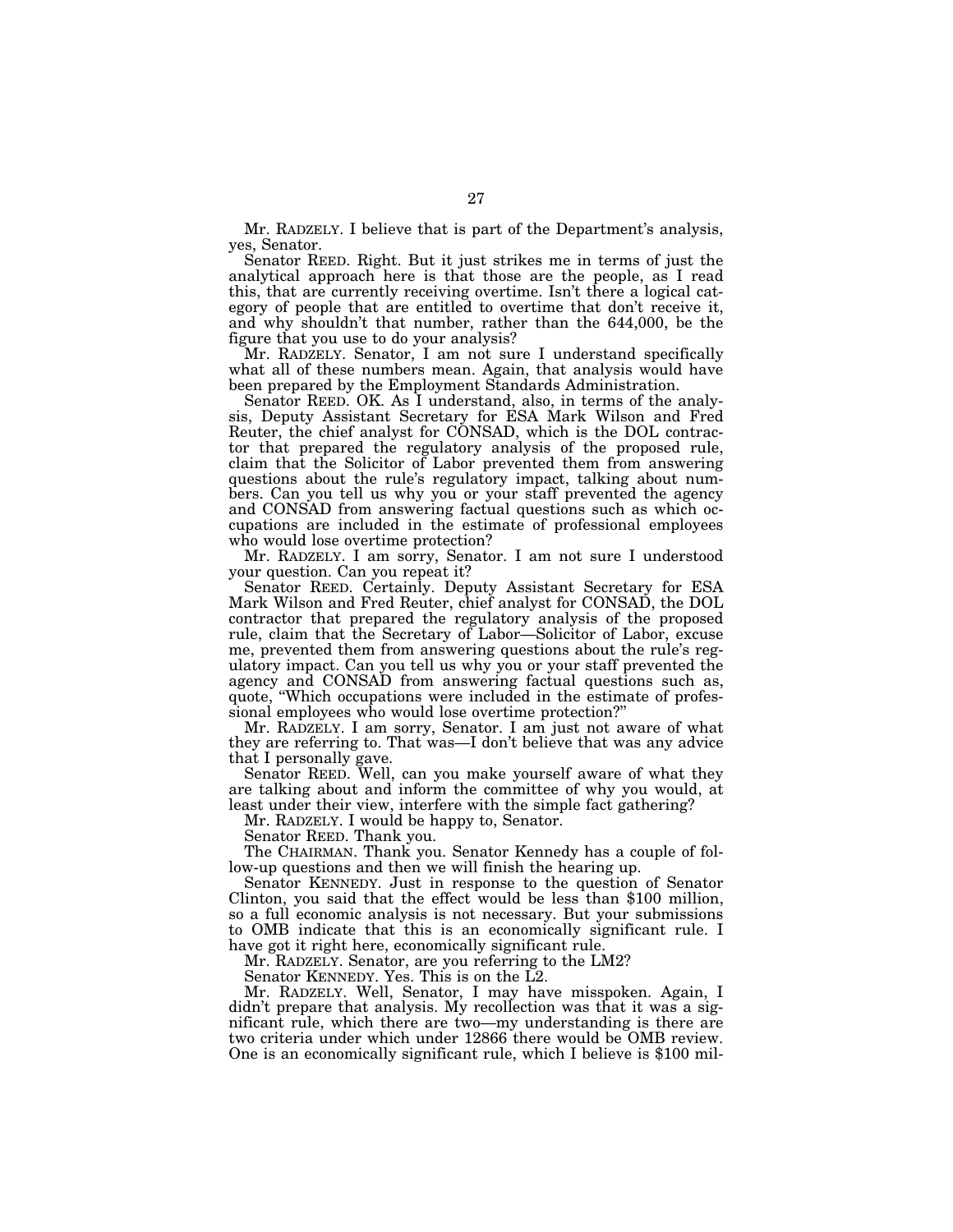lion or more standard, and another is just if it is a significant rule under certain standards.

My understanding was, and I could be mistaken, was that it was the latter of those two categories, not the \$100 million, but if you have that document, then I must have been mistaken and-

Senator KENNEDY. Well, this gets to what we are talking about, and that is whether the Department did fully comply with the Executive Order.

The CHAIRMAN. Is that \$100 million?

Senator KENNEDY. This says economically significant, and he is defining that as—he is saying it is \$100 million. All the other analysis indicates it is much more than \$100 million, but on his application, he recognizes that it is economically significant on this, and if it is economically significant, then there has to be a full analysis, which they had not provided.

Mr. RADZELY. Again, Senator, as I think I indicated earlier, I had limited involvement in the preparation of the rule, but the rule was reviewed by the Solicitor's Office and whatever the Employment Standards Administration did was consistent with SBRFA and was consistent with SBRFA.

Senator KENNEDY. Well, just to come back to points that have been asked here about the power, the authority, this has been really the most distressing part of your testimony, quite frankly. We went through some of these related areas, but I have a lot of difficulty certainly supporting you if you think that power is unlimited in terms of the Department of Labor to define what are these areas of overtime.

Historically, it has been about 80 percent of the workers. It has been 80 percent of the workers. That has been since the Fair Labor Standards Act. I am not going to support a Solicitor or anybody else that thinks that you have an opportunity to go far beyond that in terms of their definition. Your testimony is that whatever the Secretary decides is executive or professional or administrative, anything, school is wide open. I don't hear you saying anything that there has been a long-time historical balance, and it has basically been about 80 percent. I think you are changing that significantly with these other rules and regulations.

That has been the figure. It has been now for whatever number of years it has been in there, 70 years. And you are telling this committee you think, well, wait a minute, it might have been 80 percent for 70 or 80 years, but my understanding as the principal advisor for the Secretary is that it is open-ended.

Mr. RADZELY. Senator, I apologize if I left any misimpression, but I believe in response to Senator Harkin's questions I said that it was not open-ended, and clearly, I think I said that, likely, the salary, just a salary, \$22,100, would not be consistent with the Act.

Also, again, I would need to look at a specific proposal and the Department's Notice of Proposed Rulemaking, based on the analysis the Department did, and I understand there is a disagreement between you and the Department over that analysis. But the Department believed that 1.3 million workers would be guaranteed overtime who didn't have it and something on the order of, I believe it was Senator Clinton said 645,000 could potentially lose it.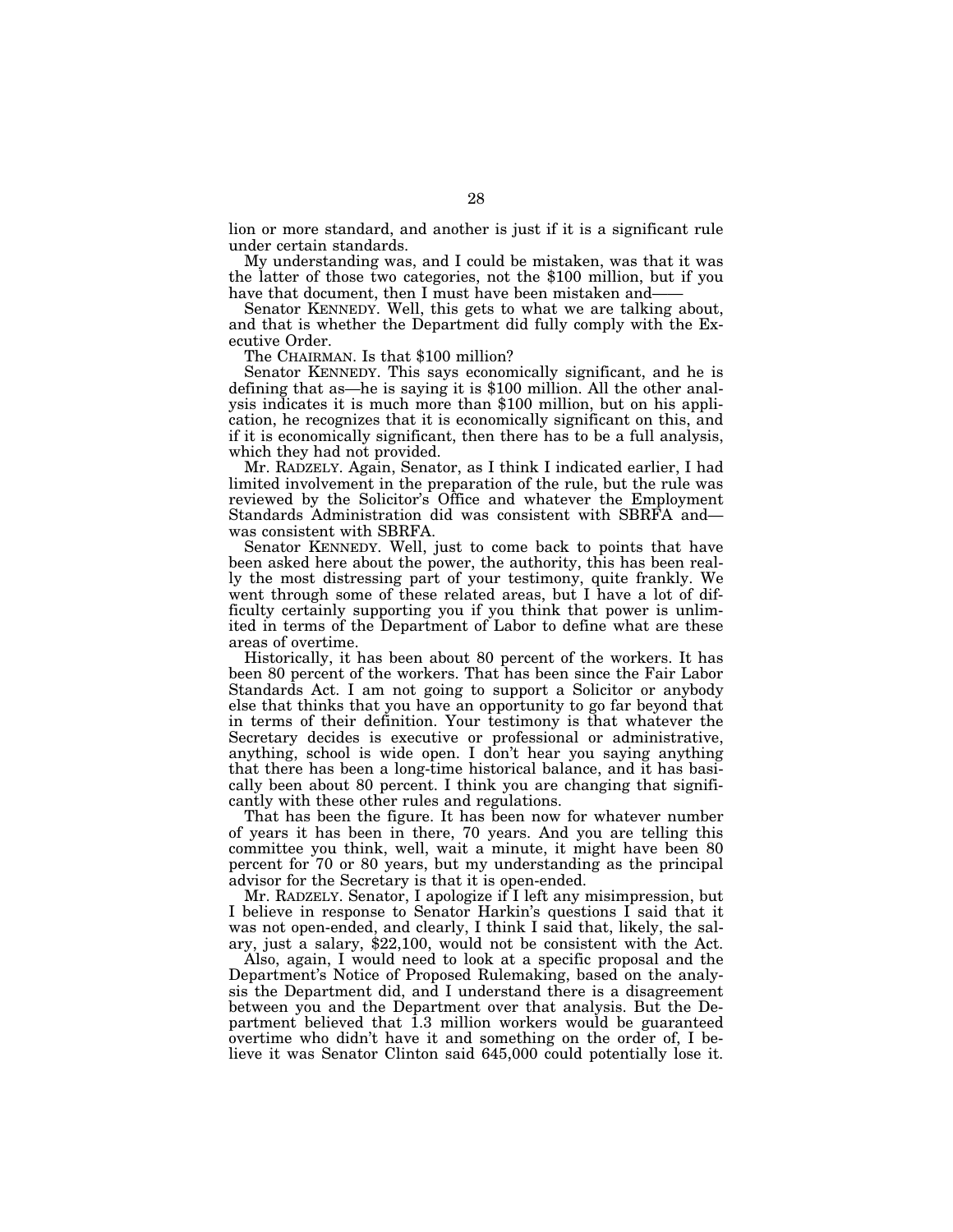Thus, the Department believes under its proposal more workers

Senator CLINTON. Mr. Chairman, since I have been referred to, could I ask you to yield for just a second, Senator?

Senator KENNEDY. Yes.

Senator CLINTON. I want to be really clear about this, because it was actually Senator Reed who specified it. This is where I think the Department's actions just don't inspire confidence. You are, I understand, in a tough spot, because you are not the person promulgating these rules, but you are the person who we look to to make sure that what is done in that Department is done legally.

The 644,000 number, if you take your analysis at face value, refers to people who are currently receiving overtime. That does not count the millions of people who are eligible if they are asked to and have to work overtime. The difference is that some people on a regular basis work overtime who fall in that 645,000 number, but there are up to eight million people who have historically been eligible for overtime who, by the rule's wording, would no longer be eligible for overtime.

So it is just not a fair statement to say that this rule is going to give more people overtime. That is not a fair statement. You are going to be taking away a right that, as Senator Kennedy has said, has been accepted as precedent for 70 years and you are going to say that even if you never got a chance to work overtime or never were asked to work overtime, if at any time in the future you are, you are no longer eligible.

So that is a very significant difference, and I think it is quite disingenuous for the Department or for you on behalf of the Department to say that, well, we think because we are going to add lowwage workers, we have a net increase. You have a net decrease of the people eligible for overtime. That is our point.

The CHAIRMAN. I think the Senator has made that point. I think all the Senators on that side have made that point ad nauseam.

Senator KENNEDY. Mr. Chairman——

The CHAIRMAN. We are not going to just continue to debate for the sake of debate. I yield to Senator Kennedy for a couple of additional questions. He can ask those questions and then we are going to wrap the hearing up. I didn't have any time limit on questioning. People have had lots of time to ask questions.

Senator KENNEDY. I think we are really getting-

The CHAIRMAN. We are replowing the ground rather extensively here.

Senator KENNEDY. I just wanted to cover the civil rights area in one area, if we can and then we will wind it up.

Senator HARKIN. Mr. Chairman——

Senator KENNEDY. We give you assurance that in 10 minutes, that we will be-

The CHAIRMAN. We will give Senator Harkin one last question, but first, Senator Kennedy, complete your questioning.

Senator KENNEDY. Is it on this point?

Senator HARKIN. It is on—just one clarification.

Senator KENNEDY. And then I will just do the civil rights.

Senator HARKIN. It is a very simple question. It is my understanding that, periodically from 1938 to now, that the income level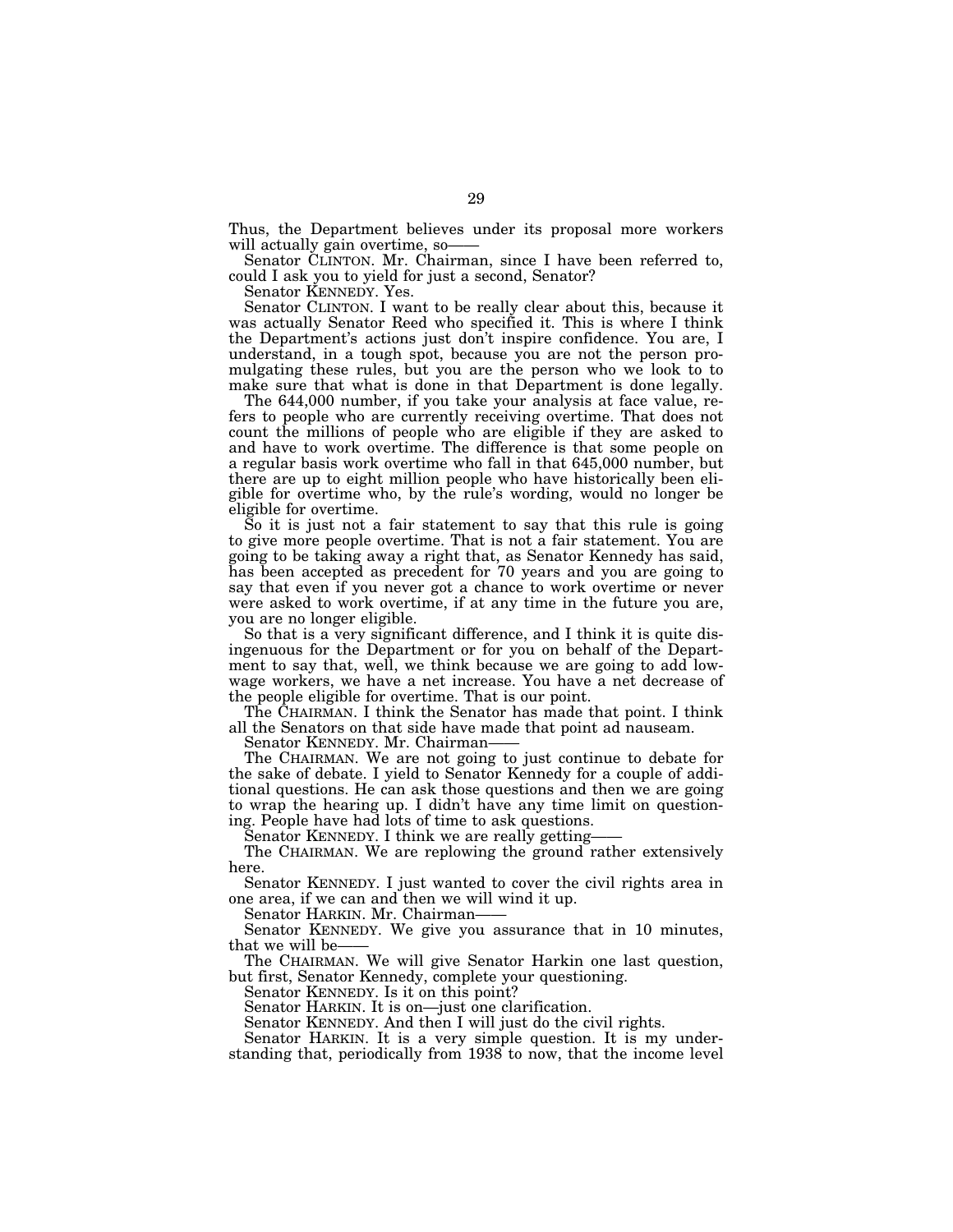has been raised but the duties test has always remained the same. Is this the first time that there has been an expansion of the duties test?

Mr. RADZELY. Senator, I don't believe that the duties test has been revised in probably 50 years. I am not sure it is the first time. There may have been some revisions in 1938. But I think that is probably correct.

Senator HARKIN. OK. That is the only question I had. Thank you.

Senator KENNEDY. Just in the area of civil rights enforcement, why has the Department's civil rights enforcement declined under your watch and how do you plan to improve the enforcement of affirmative action nondiscrimination requirements for Federal contractors? As I understand, your office has filed only six administrative complaints against Federal contractors for violating civil rights. It is down between 50 and 80 percent from complaints filed during the previous administration. Your reaction?

Mr. RADZELY. Yes, Senator. I am very committed to civil rights enforcement. As I indicated in my opening statement, the first two systemic compensation discrimination cases filed in nearly a quarter century were filed while I was Acting Solicitor. In addition to that, Senator, recoveries by OFCPP and the Solicitor's Office this year are up 40 percent based on where we were this time last year.

In addition to that, I understand that this calendar year, we filed six cases against six different companies, which is—we are on pace to equal or exceed a number of years during the prior administration. For example, in 2000, I believe, the OFCPP filed cases against four companies. In one of the four, I think there were multiple cases against.

In addition to that, Senator, something that I have personally insisted upon since becoming Acting Solicitor is that when there have been violations of conciliation agreements entered into by OFCPP, I have insisted that there be substantial penalties paid by the companies in resolving any violations of conciliation agreements with consent decrees up to and including debarment of the contractor.

Senator KENNEDY. Just in this one last area, the target of the administration has been the delay of the Equal Opportunity Survey, as I understand it, a data collection instrument that requires contractors to provide data on the demographic composition of the workforce, including data on compensation practices broken down by sex and race. Such information is obviously critical to uncovering illegal pay disparity and remedying wage discrimination.

The survey was finalized after a lengthy and comprehensive review process. It represents a balanced approach to further the purpose of the OFCPP without unfairly burdening the employers. I believe that any change in the survey would undermine enforcement efforts. It would be highly premature, given that the survey has not been fully implemented, and it would send a troubling signal about the administration's commitment to fundamental equal opportunity principles. I strongly support the survey, and just your reaction.

Mr. RADZELY. Yes, Senator. The Department and this administration does, as well, support the survey, and, in fact, has contracted with Apt Associates from Cambridge, Massachusetts, to provide a detailed study of the ability of the EO survey to target individual companies. We are interested in improving our enforce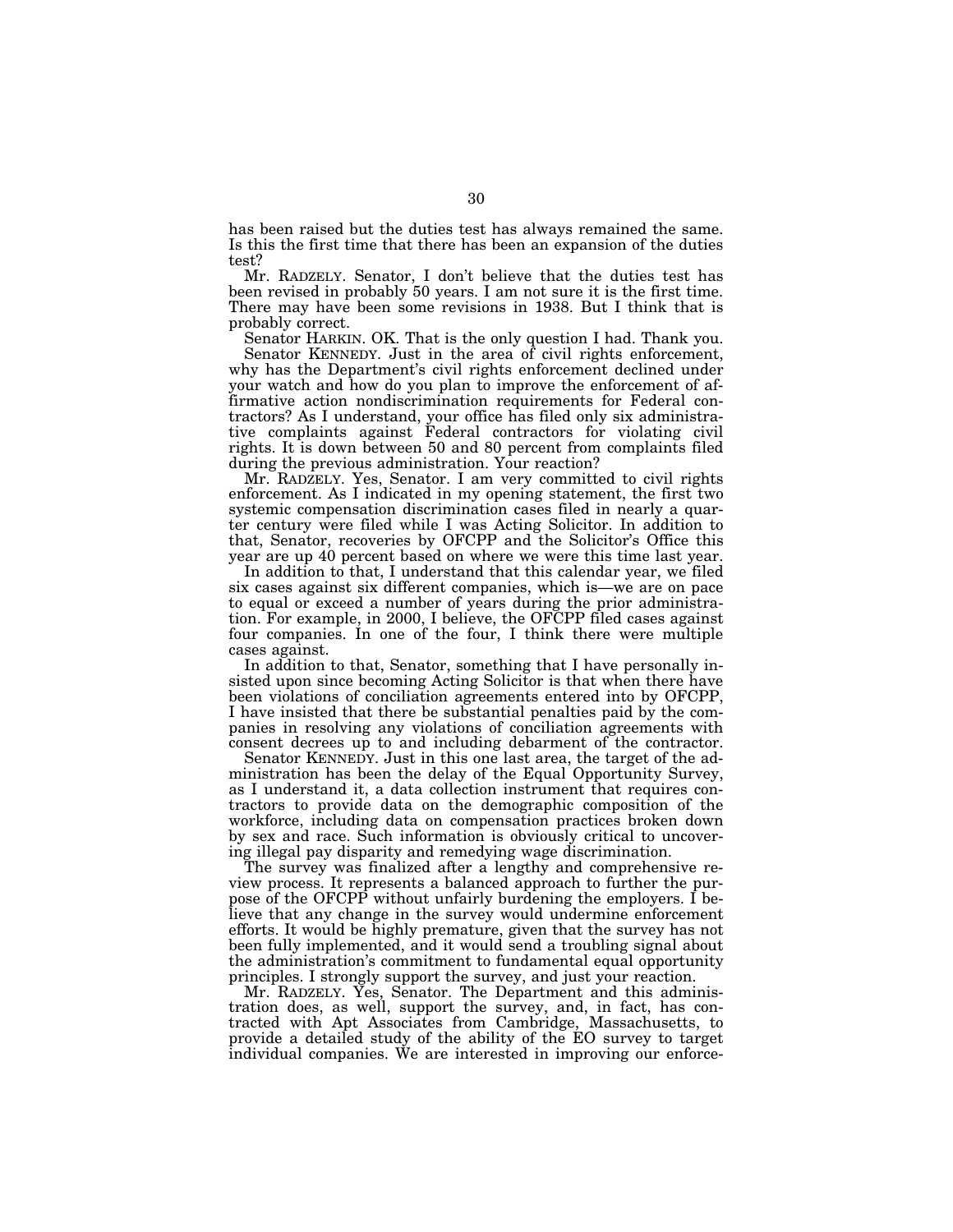ment targeting mechanisms and we are very hopeful that the study will tell us what parts of the EO survey are, in fact, useful in targeting companies.

Senator KENNEDY. Well, to whatever extent you can keep that on the move. I understand it had been slowed down, but if you can look into that.

Could we welcome your wife, Lisa, and I understand you have got a three-year-old son Brendan.

Senator KENNEDY. We want to tell him what a patient and wellbehaved young man he is. [Laughter.]

Senator KENNEDY. I will tell you, to have to go through this and listen to your father be questioned by all of these older grumpy people up here— [Laughter.]

Senator KENNEDY. But we are very glad to see you and we welcome you here to the committee.

I thank the chair for all of the time that you have given us on these kind of things.

The CHAIRMAN. Thank you, Senator, and I want to thank you, Mr. Radzely. I think your presentation today has reflected your expertise and your professionalism and has reinforced why you should be confirmed. You certainly have the talent and the ability to do the job. Your answers were very professional and on point.

You got caught, unfortunately, and you have been caught, unfortunately, and the only reason we are having this hearing, unfortunately, is because you are in the middle of a cross-fire between some of my colleagues on the other side and the Secretary of Labor and the administration, which is—that is the way it works. But I think it does not reflect on your talent and ability, which I greatly admire and I think we are fortunate to have you as a nominee. Thank you very much.

[The prepared statement of Mr. Radzely may be found in additional material.]

Senator KENNEDY. Thank you very much.

[Additional material follows.]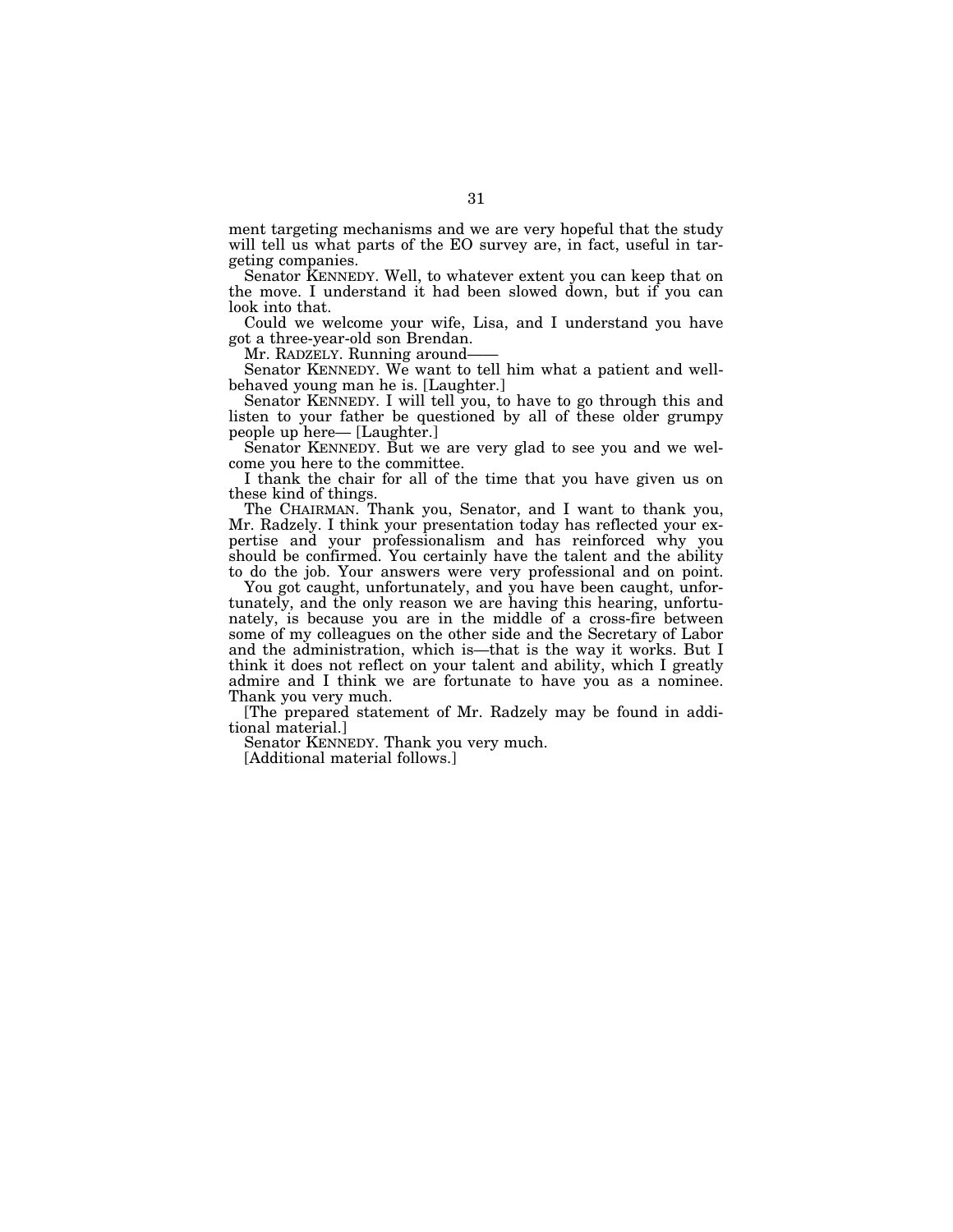# ADDITIONAL MATERIAL

## PREPARED STATEMENT OF HOWARD M. RADZELY

Thank you Mr. Chairman, Senator Kennedy, and distinguished Members of the Committee. It is an honor to appear before you today as you consider my nomination to be the Solicitor of Labor. At the outset, I would like to express my gratitude to the President of the United States for nominating me for this position and to the Secretary of Labor, Elaine Chao, for the support and confidence she has dem-onstrated in recommending me for this position. I would also like to thank the Committee for considering my nomination and holding this hearing today. Finally, I would like to thank my wife Lisa and my  $3\frac{1}{2}$ -year-old son Brendan for all the sacrifices they have made to allow me to serve in the government and for the sacrifices they will make if I am confirmed to be the Solicitor.

Prior to joining the Department of Labor, I was in private practice here in Washington, D.C. The main focus of my practice was advising clients, primarily employers, how to comply with the various labor and employment laws such as the Fair Labor Standards Act, Executive Order 11246, Family and Medical Leave Act, Occupational Safety and Health Act, Service Contract Act, and many others.

Since coming to the Department in June 2001, I have had the opportunity and privilege of working with the employees of the Solicitor's Office—some of the finest attorneys and public servants I have known—on a wide range of legal issues. In my view, the Solicitor's Office has two distinct but vitally important roles.

First, and foremost, the Solicitor's Office has the important responsibility of working in tandem with the individual agencies of the Department to vigorously enforce the laws under the Department's jurisdiction. Unlike most cabinet agency general counsel's offices, the Solicitor's Office has the authority to litigate cases in a wide variety of areas including the Occupational Safety and Health Act, Mine Safety and Health Act, Employee Retirement Income Security Act, Fair Labor Standards Act, Davis-Bacon Act, Service Contract Act, and Executive Order 11246, to name a few.

Second, the Solicitor's Office provides legal advice to the Secretary and the agencies in the Department on rulemakings, ethics laws, procurement, permissible inter-pretations of various statutes and regulations, and the wide array of other legal matters that arise under the nearly 200 laws that the Department administers and enforces.

With regard to enforcement, it is important for the Solicitor's Office to vigorously prosecute cases and to use the full range of legal tools at its disposal. Through judicious use of all of its enforcement tools, the Department can obtain justice for those who have been treated unfairly in violation of the law, and can deter those who might choose to violate the statutes and regulations enforced by DOL. For example, I have urged Solicitor's Office attorneys to make expanded use of Section 11(b) of the OSH Act, a provision which had rarely been used. This section of the OSH Act allows the Department to have orders of the OSH Review Commission (including settlements) entered as orders of the courts of appeals. This statutory authority allows the Department to seek contempt and significantly greater sanctions, rather than filing a failure to abate proceeding, in the event that the employer violates a Commission order. To take one other example, since I became Acting Solicitor, I have refused to settle cases in which employers have violated OFCCP conciliation agreements without obtaining additional penalties—which has included debarment from contracting with the Federal Government.

I also believe it is especially important for the Department to focus enforcement efforts on employers who exploit, among others, low-wage and vulnerable workers as well as on employers who repeatedly violate the laws enforced by the Department. Low-wage and vulnerable workers are the workers who most need our assistance and who can most benefit from the Department's aggressive actions to protect their rights. For example, the Solicitor's Office has been aggressively using the Fair Labor Standards Act's hot goods provision, which prevents the shipment of goods in interstate commerce produced in violation of the Act, often in industries that have a high percentage of low-wage workers. In addition, I have placed a premium on swift action by attorneys in the Solicitor's Office in all enforcement cases, and in particular in those cases in which the Department determines that an employer retaliated against an employee for exercising his or her rights, such as under the Mine Safety and Health Act.

In the 7 months since I became Acting Solicitor, the Solicitor's Office has initiated a number of major enforcement actions in various programs. For example, last month, the Department filed suit against Enron, the administrative committee, Kenneth Lay, Jeffrey Skilling, and the outside members of the Board of Directors for breach of fiduciary duty. Attorneys in the Solicitor's Office continue to support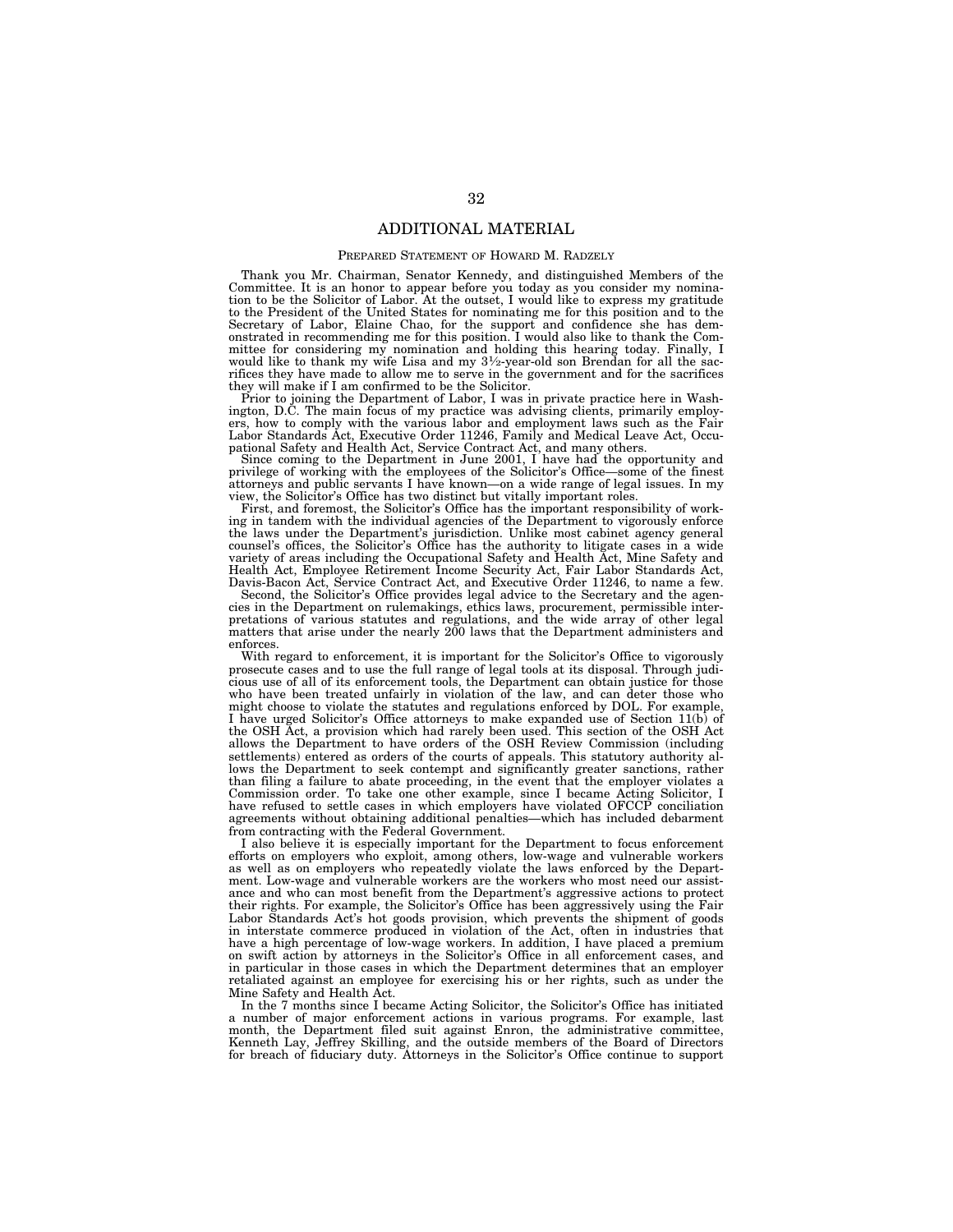the Employee Benefits Security Administration as it investigates a number of other corporate fraud cases.

In the OSHA area, since I became Acting Solicitor in January, the Department has issued nine ergonomic citations under OSHA's general duty clause. These citations were issued in a variety of industries, including nursing homes, the printing industry, warehousing, and the beverage distribution industry. Solicitor's Office attorneys throughout the country are prosecuting these cases. In the wage-hour area, we are continuing our efforts to ensure that poultry workers are compensated for donning and doffing by litigating against two poultry producers and by filing, last month, an amicus brief in the First Circuit Court of Appeals in support of private poultry plaintiffs' petition for rehearing in Tum v. Barber.

To take one last example, from the civil rights area, as Acting Solicitor I recently authorized the filing of the second systemic compensation discrimination case by the Department in over 25 years. The only other systemic compensation discrimination case filed by the Department in the last 25 years was one that I authorized while Acting Solicitor in 2001.

In addition to approving enforcement actions and working with attorneys to strengthen those actions, I have also intervened in cases when such intervention would facilitate reaching favorable settlements. I believe it is important for the Solicitor, or the Acting Solicitor, to demonstrate to attorneys in the Solicitor's Office, to investigators in the client agencies, and to the regulated community his or her commitment to enforcement by personal involvement when such intervention can improve the chance for favorable results. For example, as Acting Solicitor in 2001, I worked with lawyers in the National Office and the Philadelphia Office to nego-tiate a final settlement of the Beverly Nursing Home ergonomics case. One significant feature of this settlement is that the terms extend beyond the cited facilities to a nationwide agreement. Similarly, I worked with career civil servants in the So-<br>licitor's Office and the Wage and Hour Division to negotiate one of the largest Wagelicitor's Office and the Wage and Hour Division to negotiate one of the largest Wage- Hour settlements ever, a \$10 million settlement with Perdue for failing to com-pensate employees for donning and doffing.

Regarding the second important mission of the Solicitor's Office, the legal advisory functions, I believe that attorneys must provide their client agencies with clear, concise, easy-to-understand legal advice that is based on a careful review of all relevant legal authorities. Whether it is legal advice on a newly passed statute, an ethics<br>issue, a proposed or final regulation, or any other question, attorneys must inform<br>their clients of the range of options that are legally attendant to or prohibitions on a particular course of action. As with any legal organization, Solicitor's Office attorneys must be responsive, thorough, and objective. They must have the confidence and trust of their client agencies.

In addition to enforcement and legal advice functions, the Solicitor of Labor also m didn't be substituted that the second in the second of approximately 700 employees including some 500 attorneys working throughout the country. Throughout my tenure at the Department, and particularly since I became Acting Solicitor in January 2003, I have stressed the need to share cases, experiences and work among the various offices. For example, a number of OFCCP cases have been shifted among regions and the national office to ensure that they would be handled more quickly.

Close coordination among offices also enables the Solicitor's Office to properly staff major cases, such as Enron, with attorneys in multiple offices helping to litigate against teams of lawyers on the other side. Close coordination also facilitates the ability of the Solicitor's Office to shift work if one office becomes overloaded and to more effectively deploy the legal talent in the various offices. Shortly after arriving at the Department in 2001, I requested that the Solicitor's Office set up a nationwide internal brief bank to ensure that all of our offices had access to key briefs and legal memorandum. This internal database should continue to help increase the efficiency of the Solicitor's Office. If confirmed as Solicitor, I will continue these efforts to improve the Office of the Solicitor's ability to litigate all cases, including the increasingly complex cases against defendants with numerous lawyers.

To mention one last management principle that is important to me, as Acting Solicitor I have worked hard to give a greater role to the Associate and Regional Solicitors in the overall management of the office. These dedicated senior career civil servants have tremendous substantive knowledge and a keen sense of what is needed to improve the management of the Solicitor's Office and thus enhance the Solicitor's Office's ability to bring strong enforcement actions and render high-quality legal advice.

In conclusion, the Department of Labor Solicitor's Office has a long and proud tradition of protecting America's workers and providing sound legal advice to its client agencies. I appreciate the great responsibility that I will bear if confirmed for the difficult and challenging job as Solicitor and understand the need to carry on the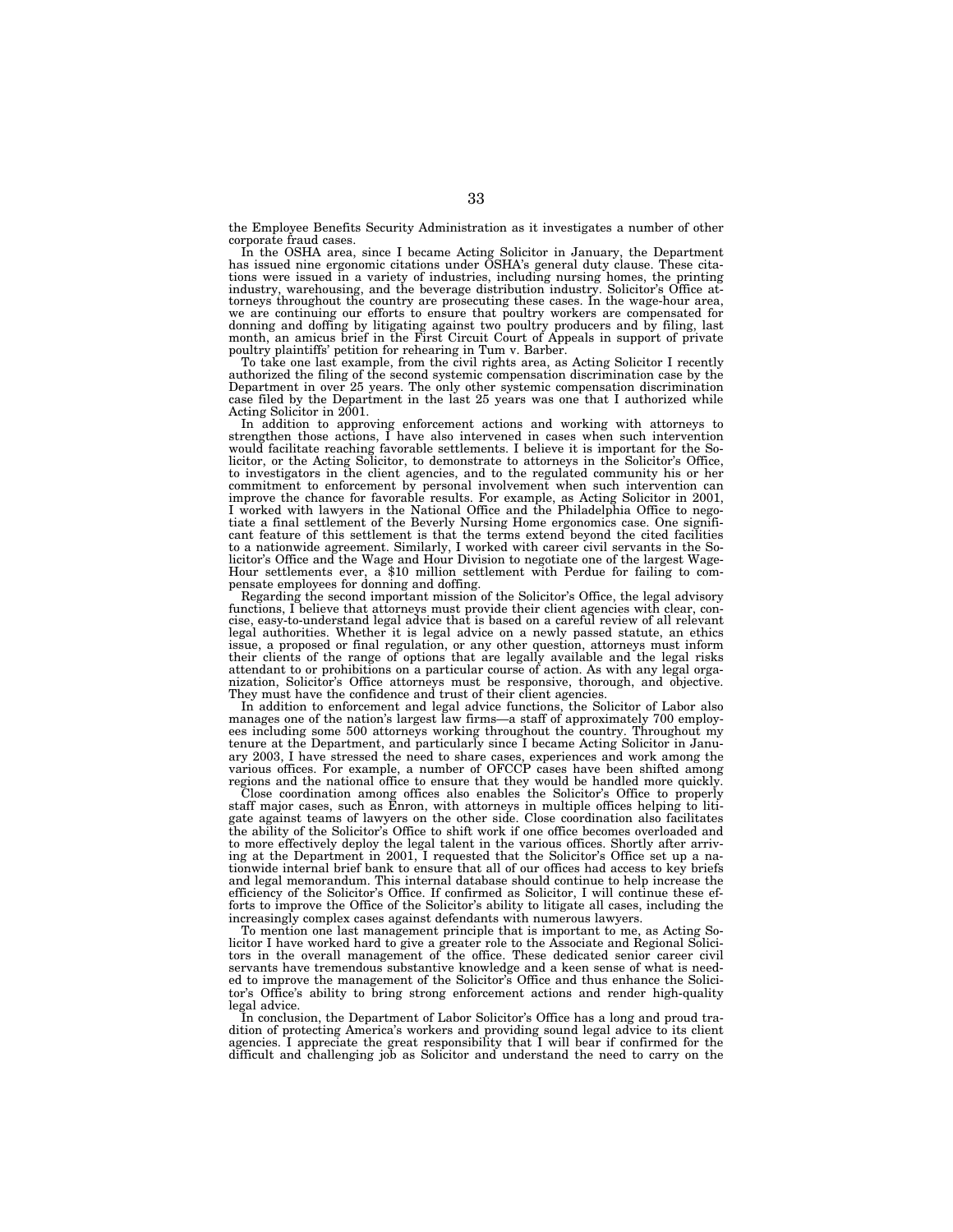office's great tradition. Thank you again for considering my nomination, and I would be pleased to answer any questions that you may have.

## RESPONSE TO QUESTIONS OF SENATOR KENNEDY FROM HOWARD RADZELY

#### *541 Regulations*

The Department of Labor's proposed overtime regulations changes have been controversial among a number of critics. There are concerns that they will weaken overtime pay protections and exclude hundreds of thousands of workers from receiving overtime pay.

1. Has the Solicitor's office had any involvement in proposed modifications to the FLSA "white collar" exemption regulations? Please describe.

Answer: Yes, the Solicitor's Office has been providing legal advice to the Employment Standards Administration's Wage and Hour Division (WHD) throughout the ongoing rulemaking process. The Solicitor's Office has had a number of lawyers, principally led by the Associate Solicitor far the Fair Labor Standards Division, who have been advising the WHD and who reviewed the draft Notice of Proposed Rulemaking, which was largely completed last year. Specifically, the Solicitor's Office reviewed the policy decisions of the WHD for compliance with the Fair Labor Standards Act, the Administrative Procedure Act, and all other applicable statutes, regulations, executive orders and case law. Once the comment period closes on this Notice of Proposed Rulemaking at the end of this month, the Solicitor's Office will work with the WHD to ensure that any final rule that the WHD may choose to promulgate considers all comments in the record, is supported by the-record, and is consistent with all applicable statutes, regulations, executive orders, and case law. As Acting Solicitor, and if I am confirmed as Solicitor, I will work with the attorneys in the Solicitor's Office to ensure the integrity of the rulemaking process and to ensure that the Department's policy decisions are supported by the record and consistent with all applicable legal authorities.

2. Was anyone in Congress consulted before these changes were proposed? If not, why wasn't Congress consulted about these major changes? Will you and the Wage and Hour Division commit to consulting with Congress before you further develop this rule?

Answer: I am aware that the WHD had a number of stakeholder meetings before it proposed changes to the ''white collar'' exemption regulations. I not aware whether the WHD consulted with any Members of Congress before these changes were proposed. The comment period is currently ongoing and the record will remain open until June 30, 2003. All comments received by that date, including comments from Members of Congress, will be considered by the WHD when drafting any final rule. Under the Administrative Procedure Act and applicable case law, any final rule promulgated by the WHD must be based on the rulemaking record. Should the Department decide to finalize a new ''white collar'' exemption regulation, as Acting Solicitor, and if I am confirmed as Solicitor, I will work with the attorneys in the Solicitor's Office to ensure the integrity of the rulemaking process and to ensure that the Department's policy decisions are supported by the record and consistent with all applicable legal authorities.

### *LM-2 Initiative*

The Department of Labor has proposed a major expansion of the LM-2 financial reporting requirements for labor organizations. I understand that the Department's justification for the rules is that they will enhance financial transparency and accountability. Critics are concerned that therules dramatically expand the recordkeeping and reporting burden on labor organizations, at a cost of hundreds of millions of dollars, with questionable benefits to workers.

1. What has been the involvement of the Solicitor's office in this rulemaking? What has been your involvement?

Answer: The Solicitor's Office has had a number of lawyers, principally led by the Associate Solicitor for the Labor Management Laws Division, providing legal advice to the Employment Standards Administration's (ESA) Office of Labor-Management Standards (OLMS) during the promulgation of the proposed rule and during OLMS's ongoing review of the comments received during the comment period. The Notice of Proposed Rulemaking (NPRM) was published on December 27, 2002. My involvement at the proposal stage was limited. Since the comment period closed on March 27, 2003, as Acting Solicitor, I have been working with the Associate Solicitor for Labor Management Laws and other attorneys in the Solicitor's Office to ensure that any decisions regarding the final rule made by the Department consider all comments in the "record, are supported by the record, are consistent with the Labor-Management Reporting and Disclosure Act of 1959, as amended, the Administrative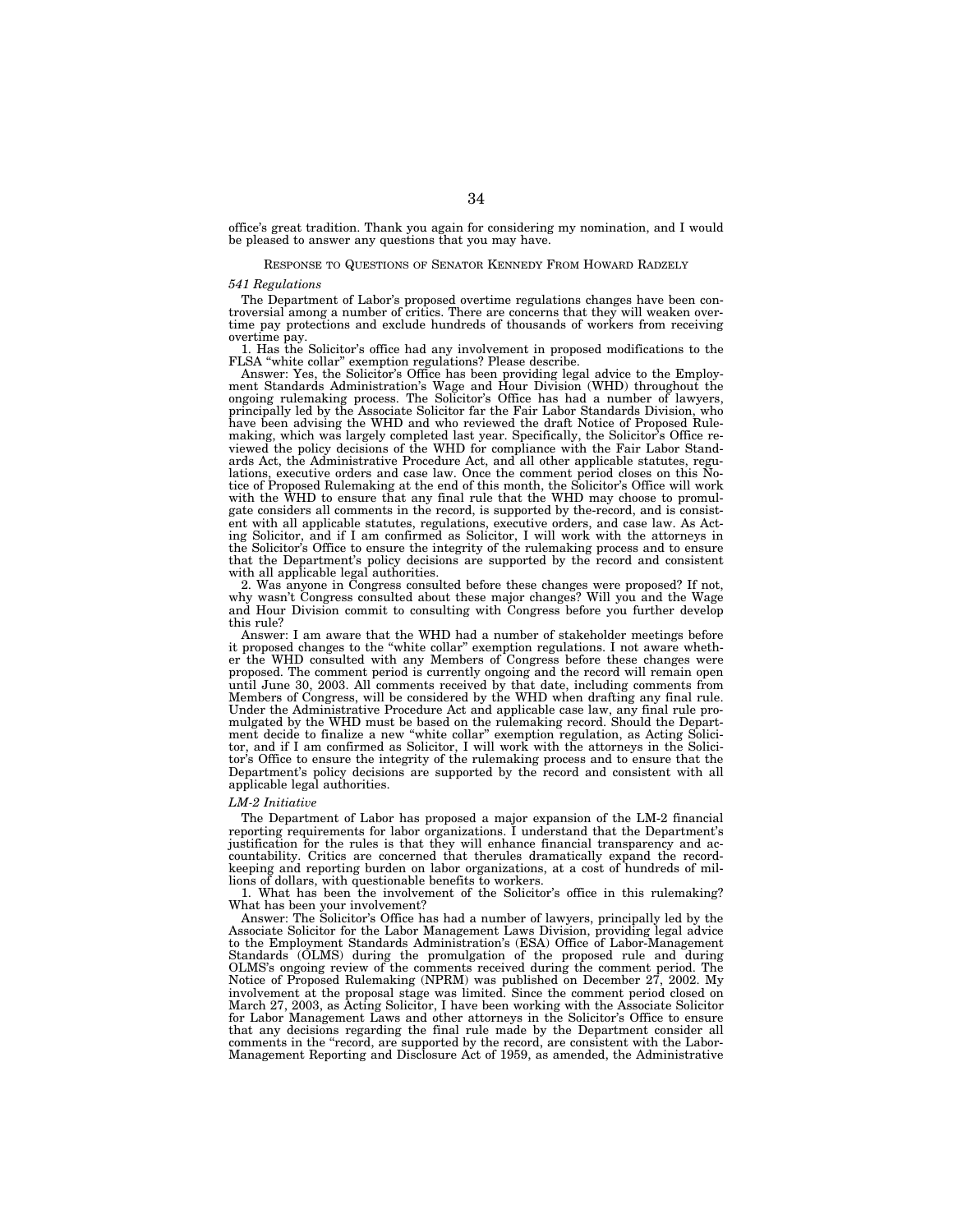Procedure Act, and all other applicable statutes, regulations, executive orders, and case law. As Acting Solicitor, and if confirmed as Solicitor, I will work with attorneys in the Solcitor's Office to ensure the integrity of the rulemaking process and to ensure that the Department's policy decisions are supported by the record and consistent with all applicable legal authorities.

2. The major burden of the rules will be borne by small labor organizations, many of which are run by volunteers. More than 90 percent of affected unions fall within the Small Business Administration's definition of ''small entities.'' Yet the proposed financial reporting rule makes no attempt to distinguish between the requirements imposed on small entities as cot pared to larger organizations. Did the Office of the Solicitor review the proposed file for its compliance with the various statutes; regulations, and executive orders requiring agencies to take special account of the im-pact of their rules on small entities? If so, who conducted that review, what did it entail, and what were the conclusions reached? Please provide copies of any reports or documents provided to your office regarding the impact of the rules on small entities.

Answer: Yes, prior to publication of the NPRM on December 27, 2002, lawyers in the Solicitor's Office reviewed the proposed rule for its compliance with all legal au-thorities requiring agencies to take special account of the impact of the proposed rule on small entities and insisted that ESA include an initial regulatory flexibility analysis in the NPRM. The Associate Solicitor for Labor Management Laws, with the assistance of attorneys in her office and attorneys in other divisions who have experience in drafting and reviewing regulations, reviewed the analysis performed by ESA, as well as the entire NPRM, for compliance with all legal authorities that require agencies to take special account of the impact of the proposed rule on small entities. Following this review, the Solicitor's. Office concluded that the NPRM published in the Federal Register last December complied with all relevant legal authorities. I have attached behind Tab A copies of the following reports and documents, which reflect ESA's analysis of the impact of the proposed rule on small entities and which were reviewed by the Solicitor's Office prior to publication of the NPRM: the Initial Regulatory Flexibility Analysis section of the NPRM and the Technical Feasibility Study for an On-line Financial Downloading System prepared for OLMS by SRA International, Inc.

3. The Department states that the rules will not have an economic impact of more than \$100 million, and as a result, has not performed an economic analysis of the benefits and burdens of the proposed rule as required by Executive Order 12866. Did your office review that determination? If so, who conducted that review and what did it entail? What documentation was your office provided concerning the likely economic impact of the rules? Please provide copies.

Answer: Yes, the Solicitor's Office last year reviewed the determination required by EO 12866 that the proposed rules will not have an economic impact of more than \$100 million. That review was conducted by the Associate Solicitor for Labor Management Laws in consultation with attorneys in her Division and other divisions. I understand that the review entailed an examination of the NPRM, particularly the section concerning the Paperwork Reduction Act, and the additional analysis contained in the full Paperwork Reduction Act package submitted to the Office of Management and Budget (OMB). The NPRM is attached in response to the prior question behind Tab A. I have attached behind Tab B a copy of the Department's Paperwork Reduction Act package submitted to OMB.

### *Ergonomics Enforcement*

When the Secretary of Labor announced her plan on ergonomics following the repeal of OSHA's ergonomics rule, she committed the Department to a vigorous enforcement initiative under the OSH Act's ''general duty'' clause. The Office of the Solicitor obviously plays a key role in designing such an enforcement program.

1. What has been your involvement in developing a general duty enforcement program on ergonomics?

Answer: I have worked closely with attorneys in the Solicitor's Office's Occupational Safety and Health Division as well as with attorneys in regional offices throughout the country to develop for prosecution ergonomics cases under the OSH "general duty" clause. For example, in the five months since becoming Acting Solicitor in January 2003, I have personally reviewed and approved eight general duty clause ergonomics citations in a number of different industries. (See answer number 3 below for further details.) In addition, while I was Acting Solicitor from June 2001 through January 2002, I was personally involved in the Beverly Enterprises nursing home ergonomics case and was able to negotiate a settlement which provided for nationwide abatement of ergonomics hazards at all facilities within OSHA's jurisdiction, even though the citations involved only five facilities in Penn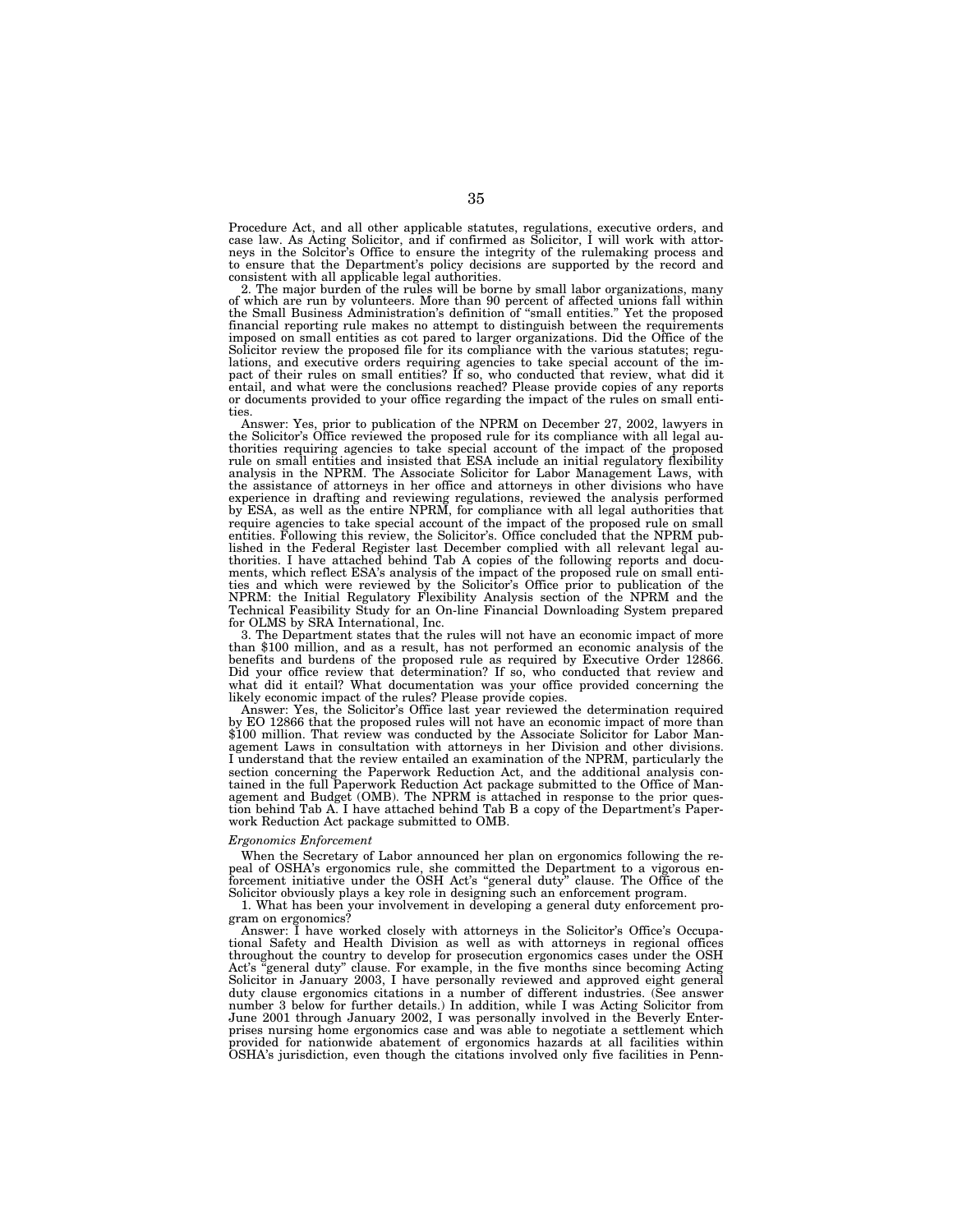sylvania. Moreover, at my request, attorneys from the OSH Division of the Solicitor's Office provided training and continue to provide assistance to state attorneys in state plan states concerning prosecution of ergonomics citations under the general duty clause. I have also worked closely with attorneys in the OSH Division and the Regional Solicitors' offices to develop procedures that will ensure successful prosecution of ergonomics cases under the OSH Act general duty clause. Additionally, I<br>worked with OSHA and; "attorneys from the OSH Division t emphasis programs in several industries. (See below for more details.) As Acting Solicitor, and if I am confirmed as Solicitor, I intend to work closely with OSHA and attorneys throughout the Solicitor's Office to ensure successful prosecution of ergonomics cases.

2. Please describe the Department's general duty enforcement program on ergonomics. Is the Department conducting targeted inspections? If so, which industries and employers are being targeted? What standards or criteria is ergonomics, e.g., number/type of injuries, presence of serious hazards, etc.? What is the Department's definition of a ''recognized'' ergonomics hazard? Please provide any documents describing the Department's general dirty enforcement program on ergonomics.

Answer: The Department's general duty clause enforcement strategy for ergonomics is based on its prior experience in ergonomics cases, including the successful resolution of the Beverly Enterprises case, the Occupational Safety and Health Review Commission's decisions in the Beverly Enterprises and Pepperidge Farms cases, and the Department's efforts under the general duty clause for other workplace hazards. Specifically, the Department is focusing on cases in which it can meet the four prongs of the general duty clause-the existence of an ergonomics haz-ard; whether the hazard is recognized; whether the hazard is causing or is likely to cause serious physical harm to employees; and whether a feasible means exists to reduce the hazard. As part of the Department's enforcement program, specialized training has been provided to OSHA inspectors and attorneys from the Solicitor's Office on how to inspect a workplace for ergonomics hazards, how to prepare a citation for ergonomics hazards, and how to prosecute a citation to successful resolution. The Department's general duty clause enforcement program on ergonomics includes inspections scheduled in several ways: targeting workplaces in industries with relatively high rates of injuries thought to be related to ergonomics hazards and where feasible means to reduce those hazards are available; reviewing ergonomics condi-tions during inspections conducted as part of OSHA's regular inspection program; and responding to specific complaints.

As part of the Department's general duty clause enforcement program, OSHA has one National Emphasis Program in the nursing home and personal care industry. Additionally, OSHA has fourteen Regional Emphasis Programs and three Local Emphasis Programs that target ergonomics hazards in four industries: meatpacking, auto parts, hospitals, and warehousing.

The criteria that the Solicitor's Office uses in deciding whether to bring an ergonomics case are whether the Department can establish the four criteria necessary to prove a general duty clause violation: the existence any one ergonomics hazard; whether the hazard is recognized; whether the hazard is causing or is likely to cause serious physical harm to employees; and whether a feasible means exists to reduce the hazard.

The Department's definition of ''recognized'' hazard is taken from well established case law detailing what OSHA must establish to demonstrate that a hazard is ''recognized'' for purposes of the general duty clause. OSHA has had success in general duty clause cases, including those involving citations for ergonomics hazards, establishing recognition of a hazard on the basis of industry recognition, employer recognition, and, in some cases, commonsense recognition. How the Department will prove recognition of the hazard necessarily depends on the facts of each individual case, including the specific ergonomics hazard which is causing serious injuries. Among the specific means OSHA has used in the past are 4igh rates of work-related injuries recorded by the company, internal company investigations, reports from experts, and recommendations by insurance companies on how to reduce injuries/illness rates.

I have attached behind Tab C the following documents describing the Department's general duty enforcement program on ergonomics. I have attached OSHA Directive Number: 02-03 (CPL-2), OSHA's National Emphasis Program-Nursing and Personal Care Facilities SIC 8051, 8052, 8059 (July 17, 2002). I have also attached OSHA Instruction CPL 2.103, Field Inspection Reference Manual (FIRM), September 26, 1994 (pp. III-8 to III-13) which provides guidance on application of the general duty clause in OSHA inspections and is referenced in the National Emphasis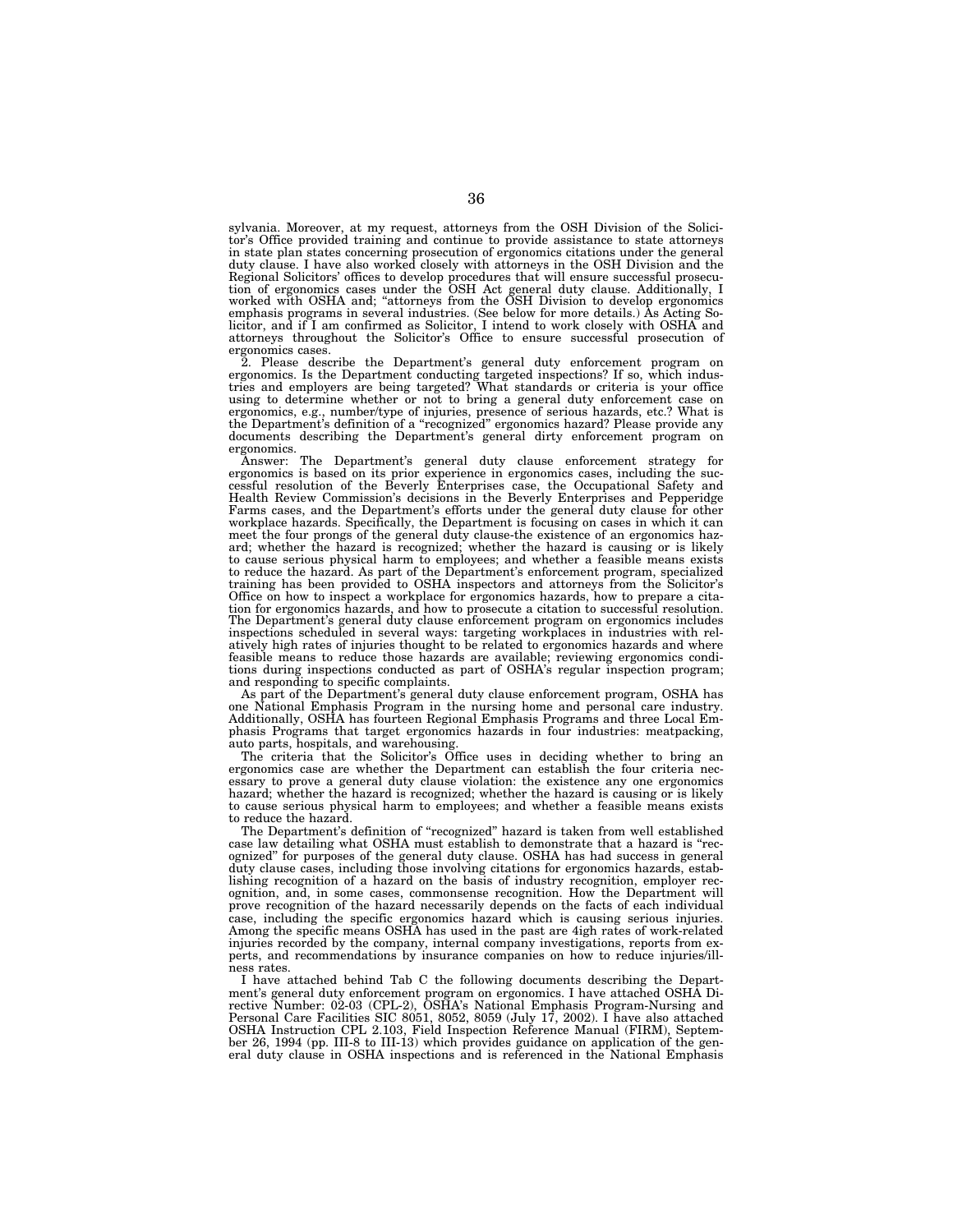Program. I have also attached documentation on twelve of the seventeen Regional and Local Emphasis Programs provided to me by OSHA. An additional document, the Ergonomic Case Development Procedures, is an internal privileged and confidential document developed by attorneys in the Solicitor's Office OSH Division and 08HA employees to ensure that the Solicitor's Office can successfully prosecute ergonomics citations. Because release of this internal document could seriously compromise the Department's enforcement efforts, I have not attached this document

3. How many general duty ergonomics enforcement cases have been brought since the repeal of the ergonomic rule? Please provide information on all such cases, including the employer cited, the nature of the citations, the penalty assessed, and the outcome of the cases in terms of penalties and abatement.

Answer: Since becoming Acting Solicitor in January 2003, I have approved and the Department has issued ergonomics citations against six facilities and I have approved two additional citations which are expected to be issued shortly. The issued citations, which are described as requested in the chart below, are against three nursing homes, a manufacturer of heavy doorframes, a printing, company; and a food distribution warehouse facility: (The citations I have approved, but which have not yet been issued, are also against nursing homes.) Between early 2001, when the ergonomics regulation was repealed under the Congressional Review Act, and January 2003, OSHA issued a number of ergonomics hazard alert letters, but brought no ergonomics cases.

# *OSHA Ergonomics Enforcement Actions 2001-June 9, 2003*

Alpha Health Services.—Three nursing homes located in Idaho. Employees were experiencing back injuries from resident handling activities.

Nursing Home NEP inspection.—Ergonomics citations (one to each nursing home) issued February 21, 2003, settled March 13, 2003. The penalty proposed for the ergonomics citation for each location was \$900. The settlement provided for payment of penalties of \$265 for each of two locations and \$270 for the third. The nursing homes agreed to implement a policy for transferring and lifting non-weight-bearing and partial-weight-bearing residents that mandates the use of appropriate mechanical lift assist and transfer devices to the extent possible.

Security Metal Products.—Clinton, Oklahoma—manufactures custom door frames. Employees were experiencing back injuries due to lifting, pulling and pushing of heavy doorframes during the assembly, finishing and painting process.

Ergonomics citation issued February 26, 2003, settled March 18, 2003 (together with nine other nonergonomics citation items). A penalty of \$5,600 was proposed. The employer agreed to a program providing for the implementation of all feasible engineering controls by November 17, 2003. The penalty for this citation was reduced to x2,800 in the settlement.

Brown Printing Co.—East Greenville, Pennsylvania—lithographic printing of catalogs and magazines. Employees were experiencing back and shoulder injuries from reaching, pulling, lifting and flipping stacks of printed material.

Ergonomics citation issued May 27, 2003. The proposed penalty is \$4,500. The company has contested the citation.

Supervalu Holdings, Inc.—Hazelwood, Missouri—supermarket food distribution warehouse facility. Employee/order selectors experiencing back and shoulder injuries from reaching, pulling and lifting heavy grocery packages.

Ergonomics citation issued May 22, 2003. A penalty of \$6,300 was proposed for this citation. The company has 15 working days after receipt of the citation to file a notice of contest.

### *Payment for Personal Protective Equipment*

For several years, OSHA has had a rule pending that would require employers to pay for OSHA-required personal safety equipment, such as hard hats and safety gloves. Paying for this safety equipment is particularly hard on low-income workers. OSHA initiated the rulemaking after the Occupational Safety and Health Review Commission decided that OSHA's policy requiring employers to pay for this equipment was not entitled to deference. The rulemaking record closed several years ago, but the rule has languished and is listed as ''next action undetermined'' in the most recent Regulatory Agenda.

1. Has your office been consulted about proceeding with a final rule on payment for personal protective equipment? Have you been involved in such consultations? Please describe.

Answer: Attorneys in the Solicitor's Office's OSH Division have been providing legal advice to OSHA as the Department considers what action to tine next in response to the comments received on OSHA's Notice of Proposed Rulemaking. Solicitor's Office attorneys have been working with OSHA to ensure that any Depart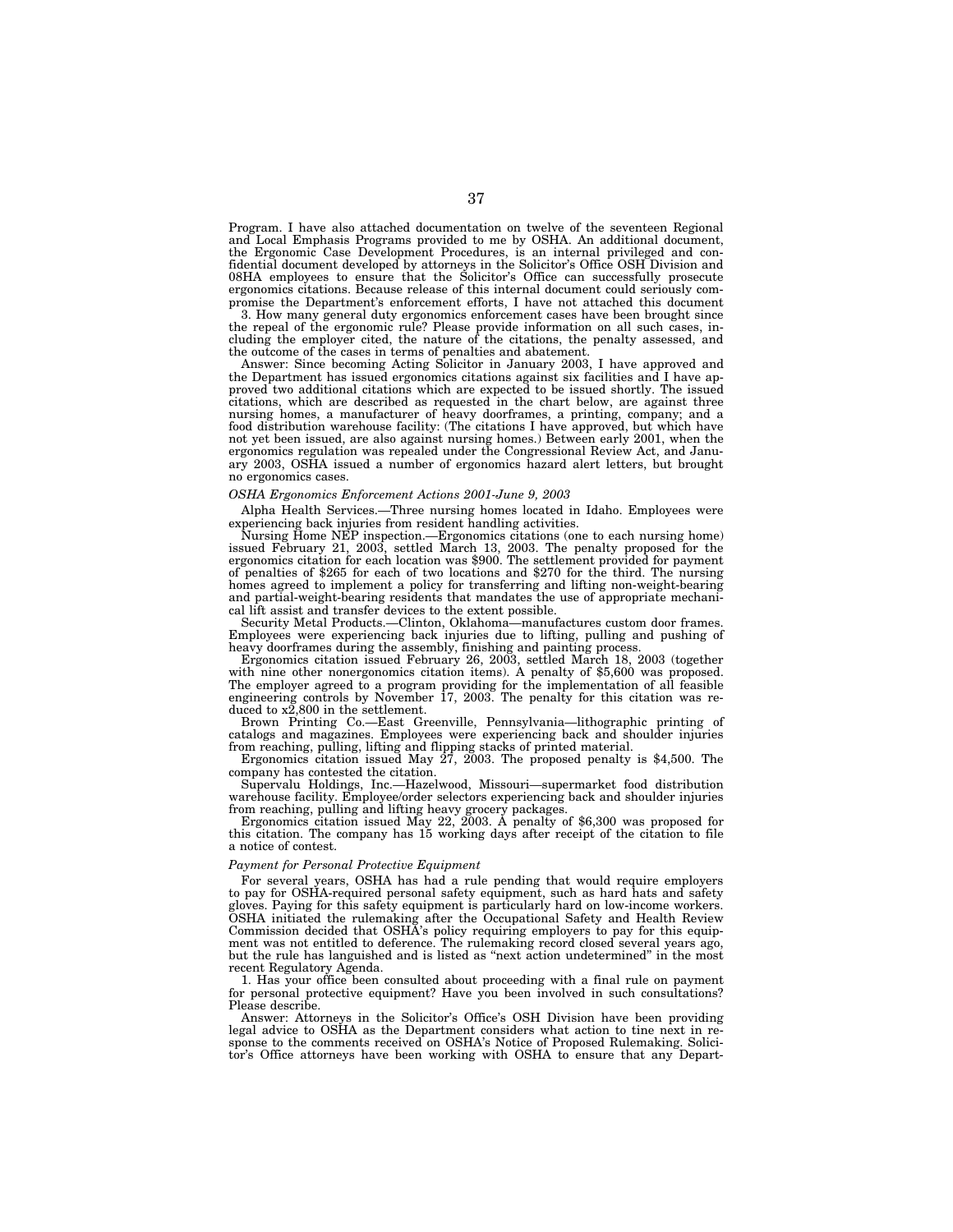mental decision is consistent with the rulemaking record, the OSH Act, the Administrative Procedure Act, and all applicable statutes, regulations, executive orders and case law and they have kept me apprised of their work. When the Department makes final decisions on personal protective equipment (PPE) and a draft Federal Register notice is completed, I will, as Acting Solicitor, and if I am confirmed as Solicitor, work with attorneys in the OSH Division to ensure that the Department's licitor, work with attorneys in the OSH Division to ensure that the Department's decisions consider the comments in the rulemaking record, are based on the rulemaking record, and are consistent with all applicable legal au

2. Is there a legal impediment to OSHA's proceeding with a final rule requiring employer payment for PPE? If so, please explain. Answer: As noted above, the Department's final decision must be consistent with

the rulemaking record and applicable legal authority. I have not had the opportunity to review the comments to the proposed rule; therefore I do not at this time have any opinion about whether there are any legal impediments to OSHA proceed-ing with a final rule requiring employer payment for PPE.

3. In the past three years, has OSHA cited any employers for failing to pay for required safety equipment? Has your office been involved in any such cases? Please provide details about any such cases, including the nature of the case and its out-

come. Answer: I am unaware whether OSHA has cited any employers for failing to pay for required safety equipment in the past three years. However, a number of specific standards require-employers to pay for certain PPE, and OSHA may have cited employers under these standards. I have consulted with the Associate Solicitor for Occupational Safety and Health and the eight Regional Solicitors and they were not aware of any litigated cases in the past three years which, if successful, would require employers to pay for PPE.

### *Tuberculosis Rule*

I understand that the Department of Labor does not plan to pursue the tuberculosis (TB) regulation that was previously on the OSHA agenda.

1. Was your office involved in this decision? Was a decision made that TB does not pose a significant risk to workers who experience occupational exposure?

Answer: The Department announced in its Spring Regulatory Agenda that it intends to withdraw the TB regulation. Before the agenda was published, OSHA consulted with attorneys in the Solicitor's Office's OSH Division to ensure that the Department's decision withdrawing the rule was consistent with the rulemaking record and in accord with the OSHA Act and all applicable statutes, regulations, executive orders and case law. I am advised that the Solicitor's Office's OSH Division advised OSHA that OSHA's decision was, in its view, consistent with the rulemaking record and in accord with all applicable legal authorities. I am not aware of any decision, based on the rulemaking record, regarding whether TB poses a significant risk to those workers who experience occupational exposure. Because any final decision closing a rulemaking must be based on the rulemaking record and because the Federal Register notice withdrawing the proposed rule has neither been completed nor reviewed by me, I do not know at this time the specific bases on which the rule is proposed to be withdrawn. I understand that OSHA has publicly stated its rationale in a press release dated May 30, 2003.

2. Does the Department have plans to protect against occupational exposure to TB under the general duty clause? If so, what criteria have been established to determine whether a recognized hazard exists?

Answer: Yes; the Department has a plan in place to protect against occupational exposure to TB under the general duty clause. Although OSHA does-not have a specific TB standard, it does have a number of other standards relevant to TB exposure. Since 1996, OSHA has had in place Directive CPL 2.106, Enforcement Procedures and Scheduling for Occupational Exposure to Tuberculosis (February 06, 1996). This Directive remains in effect. I understand that OSHA has issued approximately 150 citations pursuant to this Directive, including some 40 general duty clause citations. Moreover, one of the components of the National Emphasis Program or nursing homes, described above, is inspecting for occupational exposure to TB. I am also aware that TB is a component of several regional and local emphasis programs.

As noted above, the Department's definition of ''recognized'' hazard is taken from well-established case law detailing what OSHA must establish to demonstrate that a hazard is ''recognized'' for purposes of the general deity clause. OSHA has had success in general duty clause cases establishing recognition of a hazard on the basis of industry recognition, employer recognition, and, in some cases, common sense recognition. In case of TB, the Department has also utilized guidelines published by the Centers for Disease Control and Prevention. How the Department will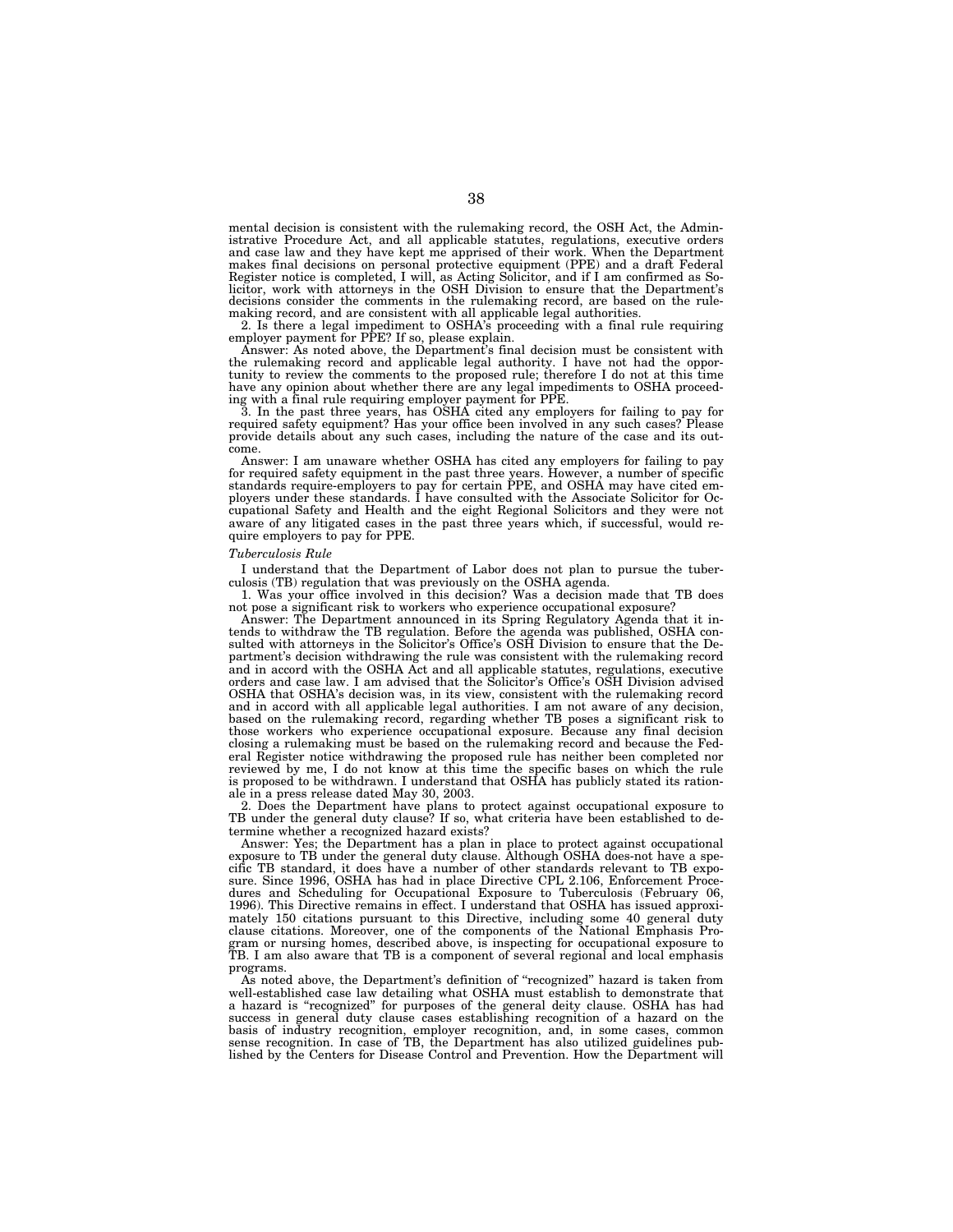prove recognition of the hazard necessarily depends on the facts of each individual case.

# *Statutory Authority for Proposed 541 Regulation*

What is ;our understanding of the intent of the Fair Labor Standards Act (FLSA)? Now is the proposed 541 regulation consistent with this legislative intent?

Answer: As the Supreme Court has indicated on a number of occasions, the Fair Labor Standards Act (FLSA) was intended to establish minimum wage standards and to more widely distribute work among more employees. Regarding the exemptions for administrative, executive and professional employees, Congress expressly provided the Secretary of Labor with authority to define these terms. See 29 U.S.C.  $213(a)(1)$  ("as such terms are defined and delimited from time to time by regulations of the Secretary'').

In Mitchell v. Kentucky Finance Co., 359 U.S. 290, 295 (1959), the Court stated that exemptions to the FLSA must ''be narrowly construed.'' Do you believe that the proposed regulation meets that standard? Please explain.

Answer: Yes. The Solicitor's Office, principally led by the Associate Solicitor for the Fair Labor Standards Division, reviewed the notice of—proposed rulemaking and determined that the proposal was consistent with the Fair Labor Standards Act. Section 13(a)(1) of the Act expressly provides the Secretary with the authority to define the terms "executive," "administrative," and "professional." See 29 U.S.C.  $213(a)(1)$  ("as such terms are defined and delimited from to time by regulations of the Secretary'').

Aren't the proposed changes in the duties tests uniformly favorable to employers and unfavorable to employees?

Answer: No. In addition to increasing the salary level below which a worker is automatically entitled to overtime from \$155 to \$425 per week, the Wage and Hour Division's (WHD) proposal would, for example, make it more difficult than it, is under current law to qualify as an exempt executive. The standard test in the proposed rule, which applies to all employees earning less than \$65,000 per year, adds a third requirement that the employee ''has the authority to hire or fire other employees or whose suggestions and recommendations to the hiring, firing, advancement, promotion or any other change of status of other employees will be given particular weight''—to the two requirements oft he existing short test, which is used today to test nearly all employees for the executive exemption.

Isn't, creating a new exemption of ''highly compensated employees'' in clear violation of legislative intent to create only three exemptions? Didn't Congress reject a salary ceiling in 1938?

Answer: As proposed by the WHD the test for highly compensated employees contains the requirements that employees perform non-manual work, that employees perform an identifiable executive, administrative or professional function, and is consistent with the Fair Labor Standards Act. As I understand, since at least the 1950s the regulations have contained a different duties test for highly compensated employees. For example, the current section 541.119 is entitled ''Special proviso for high salaried executives.'' See also current Section 541.214 (''Special proviso for high salaried administrative employees'') and current Section 541.315 (''Special proviso for high salaried professional employees''). The WHD Notice of Proposed Rulemaking (NPRM) does not contain a salary ceiling because it has a duties test in add non to a salary level and thus many employees earning over \$65,000 will be nonexempt under the Department's proposal.

I have heard the argument that it is necessary to relax the duties test in order to increase the minimum salary test. Why is that the case?

Answer: There is no legal reason why the salary levels cannot be changed without changing the duties test or vice versa.

## *Impact of Proposed 541 Regulation*

I understand that the Solicitor's Office has been providing legal advice to the Wage and Hour Division throughout the ongoing rulemaking process on the 541 regulation. Were you involved in the decision to promulgate a new regulation?

Answer: In conjunction with a team of attorneys led by the Associate Solicitor for the Fair Labor Standards Division I have provided legal advise to the WHD on its NPRM.

What is the goal of the new regulation.

Answer: Tammy McCutchen, Wage and Hour Administrator, has explained that the goal of the WHD'S new regulation is to strengthen protections for low-wage workers and to make the rules easier to understand, apply, and enforce.

What legal and/or Policy parameters did the Solicitor's Office impose, recommend, and/or, suggest during the rulemaking process?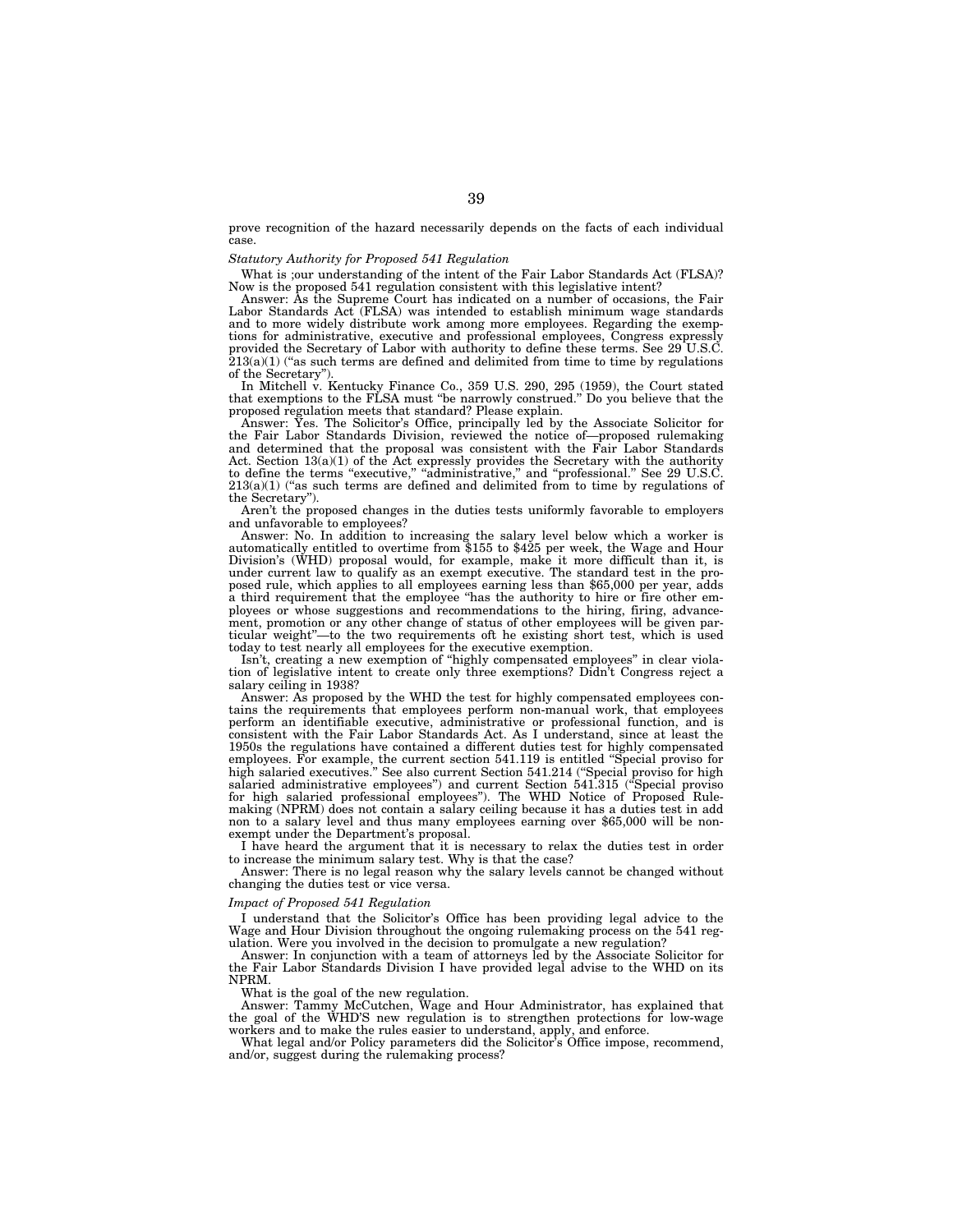Answer: During the preparation of the NPRM, which was largely completed last<br>year, the Solicitor's Office reviewed the policy decisions of the WHD for compliance<br>with the Fair Labor Standards Act, the Administrative Proced applicable statutes, regulations, executive orders and case law.

Did you advise against any proposal that would have exempted fewer workers? Answer: The Solicitors Office reviewed the WHD's NPRM for compliance with all applicable legal authorities. The role of the Solicitor's office is to advise rulemaking agencies about the legal ramifications and sustainability of specific proposals.

Did you advise in favor of any of the provisions that have the effect of exempting more workers?

Answer: The Solicitor's Office reviewed all of the provisions of the WHD's NPRM to ensure that they were consistent with all applicable statutes, regulations, executive orders and case law.

Is there any reason—statutory, regulatory, policy, or otherwise?—why the benefits to employers of any revision to the 541 regulation must be greater than benefits to employees?

Answer: Accepting the premise of your question, I am not aware of any legal reason why the benefits to employers of any revision to the 541 regulations mast be greater than the benefits to employees or vice versa. However, as ESA/WHD have stated, the Department obviously believes that there are substantial benefits for em-ployees in this NPRM.

Isn't it possible to ''clarify'' rules without exempting any more workers? Answer: it would be nearly impossible, as a practical matter, to make clarifying changes to the rules without affecting the status of any non-exempt or exempt em-ployee. However, it is the job of the Solicitor's Office to advise on legal requirements and sustain ability.

Isn't it possible to "avoid litigation" without exempting any more workers?

Answer: It would be nearly impossible as a practical matter, to make changes to the rules to "avoid litigation" without affecting the status of any non-exempt or exempt employee. However, it is the job of the Solicitor's O

Does ''modernizing'' and ''updating'' the regulations necessarily require exempting more workers?<br>Answer: It would be nearly impossible, as a practical matter, to modernize" and

Answer: It would be nearly impossible, as a practical matter, to modernize" and "update" the rules without affecting the status of arty non-exempt or exempt employee. However, it is the job of the Solicitor's Office to adv and sustainability.

The proposed regulation claims that a greater increase in the minimum salary test would cause job loss in the South. Was there any economic analysis support conclusion.

Answer: Yes. I understand that the Employment Standards Administration (ESA) prepared an economic analysis to support this conclusion.

Did you analyze how many Wage and Hour opinion letters ruling that particular employees are non-exempt would be reversed by the proposed regulation?

Answer: I am not aware of any analysis regarding whether, and if so, boor many, opinion letters would be affected by the proposed regulation.

Would you please explain why 1.5 to 2.7 million on currently exempt workers who would otherwise become non-exempt due to the increase in the salary test

ill continue to be exempt due to changes in the duties test. Wouldn't workers making over \$22,100 fall under the short test?

Answer: Under the proposed regulation, all workers earning less than \$22,100 will automatically be non-exempt irrespective of their duties. I understand that the Department's economic analysis shows that 1.5 million to 2.7 million currently exempt salaried workers will become more readily identified as exempt salaried workers as a result of clarifying the duties tests. I have been informed by ESA/WHD that the Department's analysis shows that these 1.5 million to 2.7 million workers, all of whom earn in excess of \$22,100, are not eligible for overtime under the current rules and will remain exempt salaried workers under the proposed rule.

I have been informed by ESA/WHD that one sentence in the preamble to the NPRM is apparently creating some confusion. This sentence states: ''The PRIA [preliminary regulatory impact analysis) indicates an additional 1.5 million to 2.7 million employees will be more readily identified as exempt from the overtime requirements of the FLSA because the updated duties tests will replace the duties tests in determining their exemption.'' This sentence would have been clearer if it had said: "The PRIA indicates an additional 1.5 million to 2.7 million currently exempt salaried employees will be more readily identified as exempt from the over time requirements of the FLSA because the updated duties tests will replace the duties tests in determining their exemption.''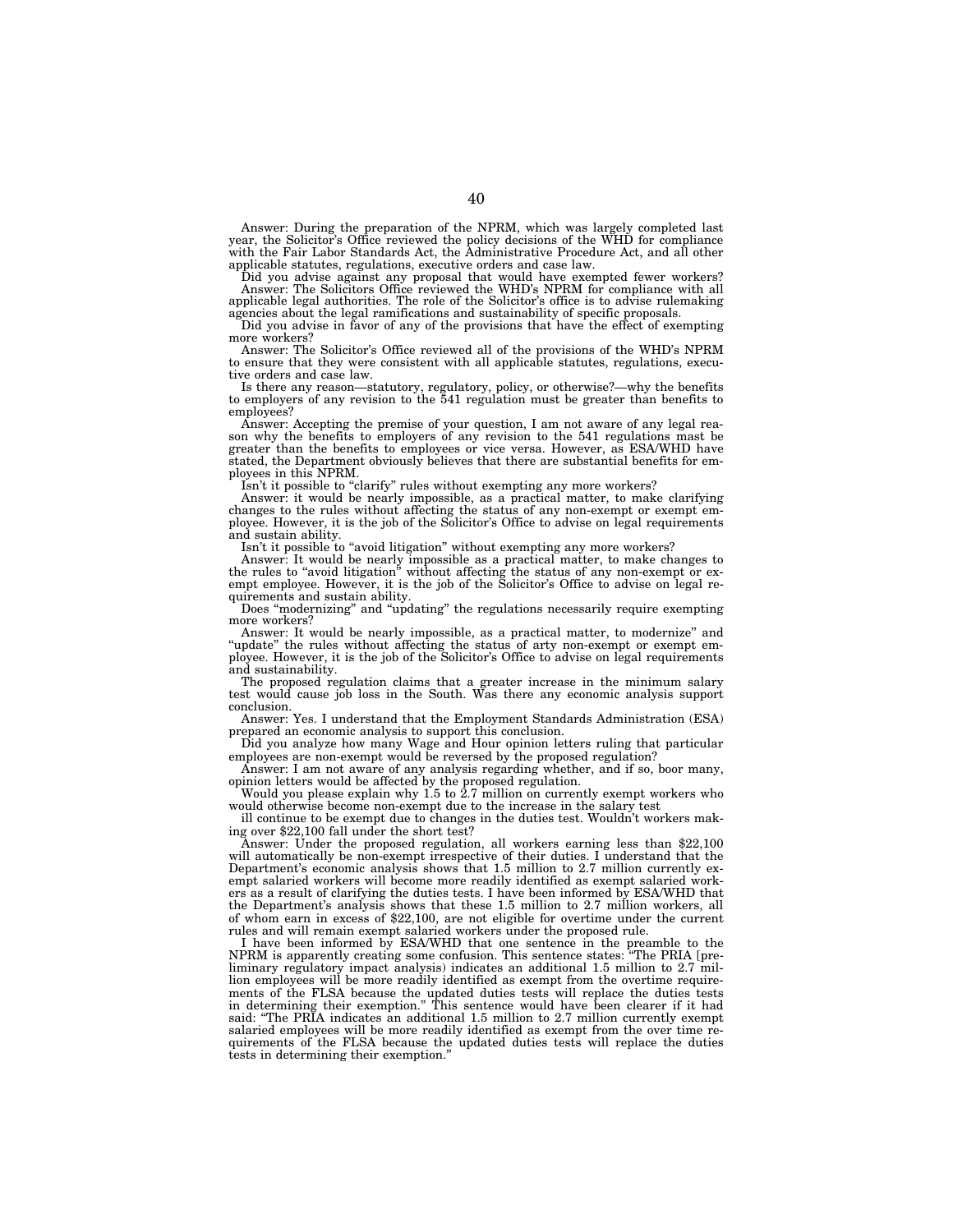What is the minimum amount of education required red to qualify as a professional under the proposed regulation?

Answer: The minimum education requirement to qualify as a professional is the same under both the current and proposed professional exemption. Both the current and proposed rules require, among other things, that the employee be performing work in a field of science or learning that ''customarily'' requires an advanced, specialized degree. Since 1949; section  $541.301(d)$  has explained that "customarily" means that employees with equal status and attainment, but without a degreesuch as "the occasional chemist who is not the possessor of a degree in chemistry "are not barred from the exemption." The proposed rule continues this standard, as proposed section 541.301(d) states that "customarily" "generally restricts the exemption to professions where specialized academic training is a standard prerequisite for entrance into the profession.''

What is the minimum amount of education required to qualify as an employee with a high level of skill or training under the administrative exemption in the proposed regulation?

Answer: Neither the current nor the proposed administrative exemption contains an education requirement.

### *Poultry and Meatpacking Industries*

A recent court decision held that some work activities—in particular, waiting in line for necessary equipment and walking to workstations to receive necessary equipment—may not be compensable activities. Do you agree, and if not, will you consider filing an amicus to the expected appeal?

Answer: I do not agree with the First Circuit's recent decision in Tum v. Barber Foods, Inc. On June 17, the Department of Labor, under my direction as Acting Solicitor, filed an amicus curiae brief in support of the plaintiffs' motion for panel rehearing and rehearing en banc. Among other things, the brief argues that: ''The time spent by the poultry processing employees waiting and walking after performing their first principal activity and before performing their fast principal activity is compensable 'hours worked' ....''

In the settlement with Perdue, and the subsequent litigation with Tyson, the Department of Labor took a very principled stand in support of ensuing that poultry workers were paid for all time worked. In the opinion letter issued by the Wage and Hour Administrator (which invalidated a prior opinion Letter) regarding workers in meatpacking, however, the Department reached a very ?different decision by declining to ensure that all workers in meatpacking were similarly protected. Please discuss the contradiction in these policies, and the reasons why poultry workers are, in the view of Department of Labor, more worthy of FLSA coverage than meatpacking workers.

Answer: First, to clarify; while I was personally involved in the Perdue negotiations, the Tysons negotiations and subsequent litigation, and the decision to sue George's Processing for, among other things, failing to compensate employees for donning and doffing, I was recused from consideration of the opinion letter you referenced until a few days before it was issued by the WHD. The opinion was requested by a then-partner at my prior law firm while I was under a one-year bar from consideration of particular matters invoking my prior firm.

The opinion letter you referenced concerns the issue whether section 3(o) of the FLSA could apply to employees "putting on [or] taking off" "protective equipment" in the meat packing industry. As you know, Section 3(o) provides that ''there shall be excluded any time spent in changing clothes or washing at the beginning or end of each workday which was excluded from measured working time during the week involved by the express terms of, or by custom or practice under a bona fide collective bargaining agreement applicable to that particular employee.''As the Department has indicated in discovery of the Tysons case, depending on the facts of the particular case, the WHD's opinion letter applies in poultry, as well as meat packing, cases. Moreover, the Department's position that donning and doffing is compensable in the poultry industry applies to similarly situated workers in meat packing and other industries.

#### *H-2A and H-2B workers*

In 2001, the Department of Labor failed to publish the adverse effect wage rates that apply to H-2A temporary foreign agricultural workers until a lawsuit was filed to enforce the Department's own regulation. Why did the Department decide not to publish the adverse effect wage rates in 2001 until sued, and to delay publication in 2002 until a court heating was scheduled—and what role did the Solicitor's office play in these decisions? Why did the Department decide to appeal the decision of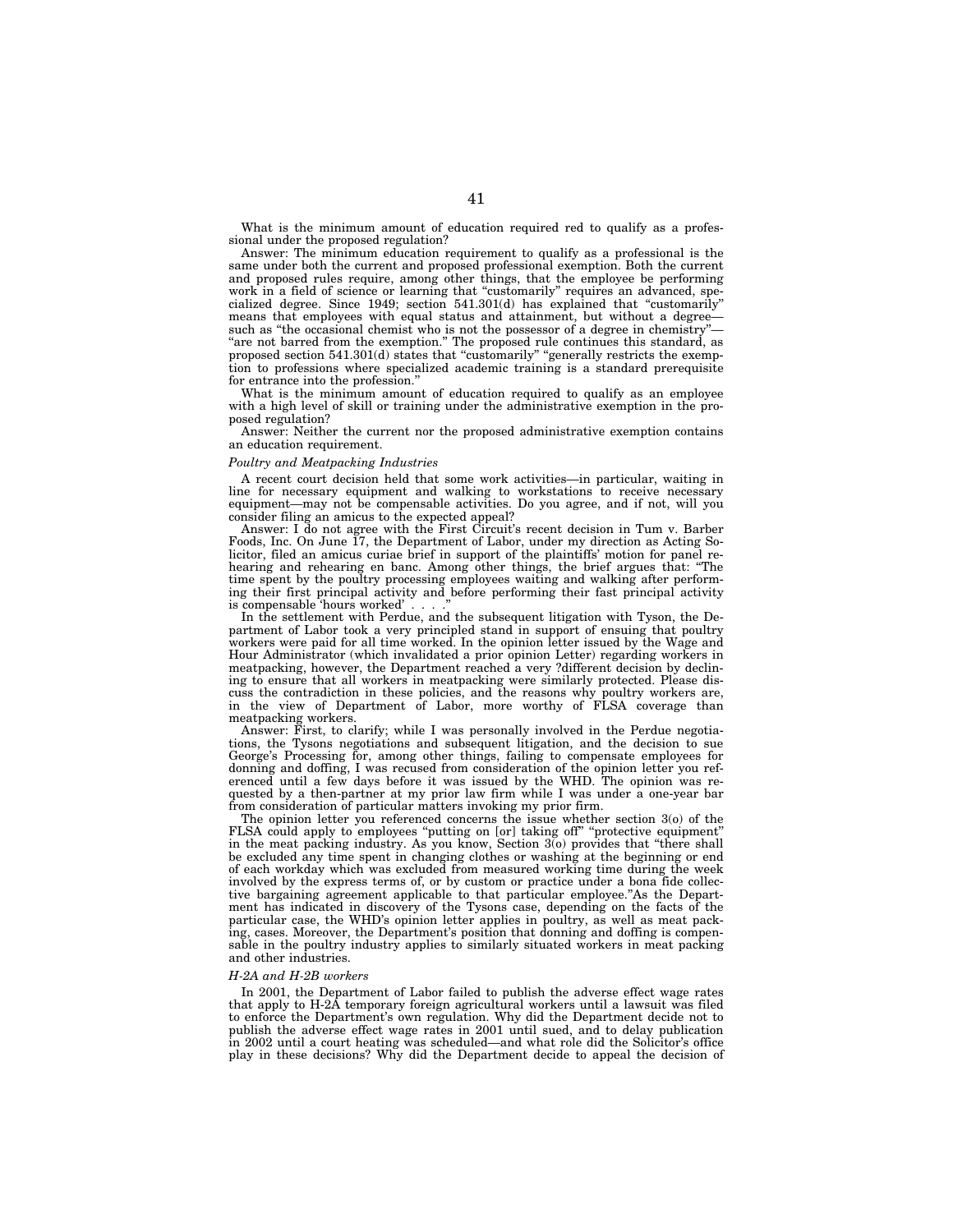the District of Columbia federal district court and what role did the Solicitor's office have in deciding to make (and later, drop) the appeal?

Answer: During the litigation, the government submitted a declaration by Christopher T. Spear, Assistant Secretary for Policy, explaining the reasons for its actions. The Declaration explained that while the Department usually publishes the adverse effect wage rate (AEWR) in February or March, the regulations require the Department to publish the AEWR "at least once in each calendar year, on a date or dates to be determined by the Director'' and ''unusual circumstances'' caused the Department ''to delay its publication.'' The Declaration noted, among other things, that the Department ''ha[s] received correspondence from a number of members of Congress from both parties which indicate that the Congress is examining various legislative options to reform or replace the H-2A program. These legislative options include possible adjustments to the nature and scope of an employer's wage obligation. These members of Congress requested that the Department refrain from publishing an AEWR for the current calendar year until Congress has had an opportunity to address the issue since the issuance of an AEWR for this calendar year may negatively impact the progress and resolution of this legislative endeavor. Lawyers from the Solicitor's Office's Employment Training and Legal Services Division worked closely with the Justice Department throughout this litigation.

As is common in cases in which the government receives an adverse civil decision from a federal district court, the Department of Justice filed a protective notice of appeal on behalf of the Department of Labor. The Solicitor's Office made a confidential recommendation to the Justice Department concerning whether appeal was warranted in this case.

Under the FLSA, an employer must pay all workers the minimum wage, over and above the costs of transportation and other costs incurred for the primary benefit of the employer. The Eleventh Circuit, relying on Department of Labor opinion letters, held in Armada v. Florida Pacific Farms that this means an employer must reimburse temporary nonimmigrant workers for transportation and visa costs to the extent these expenses reduce workers' wages below the federal minimum. What steps is the Department or the Soficitor's office taking to enforce this decision in administering the H-2A and H-2B programs in the Eleventh Circuit and in other circus?

Answer: The WHD is currently analyzing the Eleventh Circut's decision in Arriaga v. Florida Pacific Farms. The WHD, supported by the Solicitor's Office, has an active agriculture enforcement program. One of the WHD's national initiatives is in agriculture. I understand that during every agriculture investigation Wage-Hour investigators look for, among other things, violations by employers of H-2A and H-2B workers of various statutes, such as the FLSA and the Migrant and Seasonal Agricultural Worker Protection Act, including minimum wage violations. I have been informed that the WHD has one investigation from Florida which raises, among other things, the issues considered by the court in Arriaga. I am not aware of any cases referred to the Solicitor's Office that raise these issues.

In how many instances has the Department of Labor documented non-compliance with the FLSA minimum wage rules for H-2A or H-2B workers? Has use Department of Labor pursued enforcement of these rules? Has our office been involved in any such cases? Please provide the number of such cases, and the details of any such cases you have handled, including the nature of the case and its outcome.